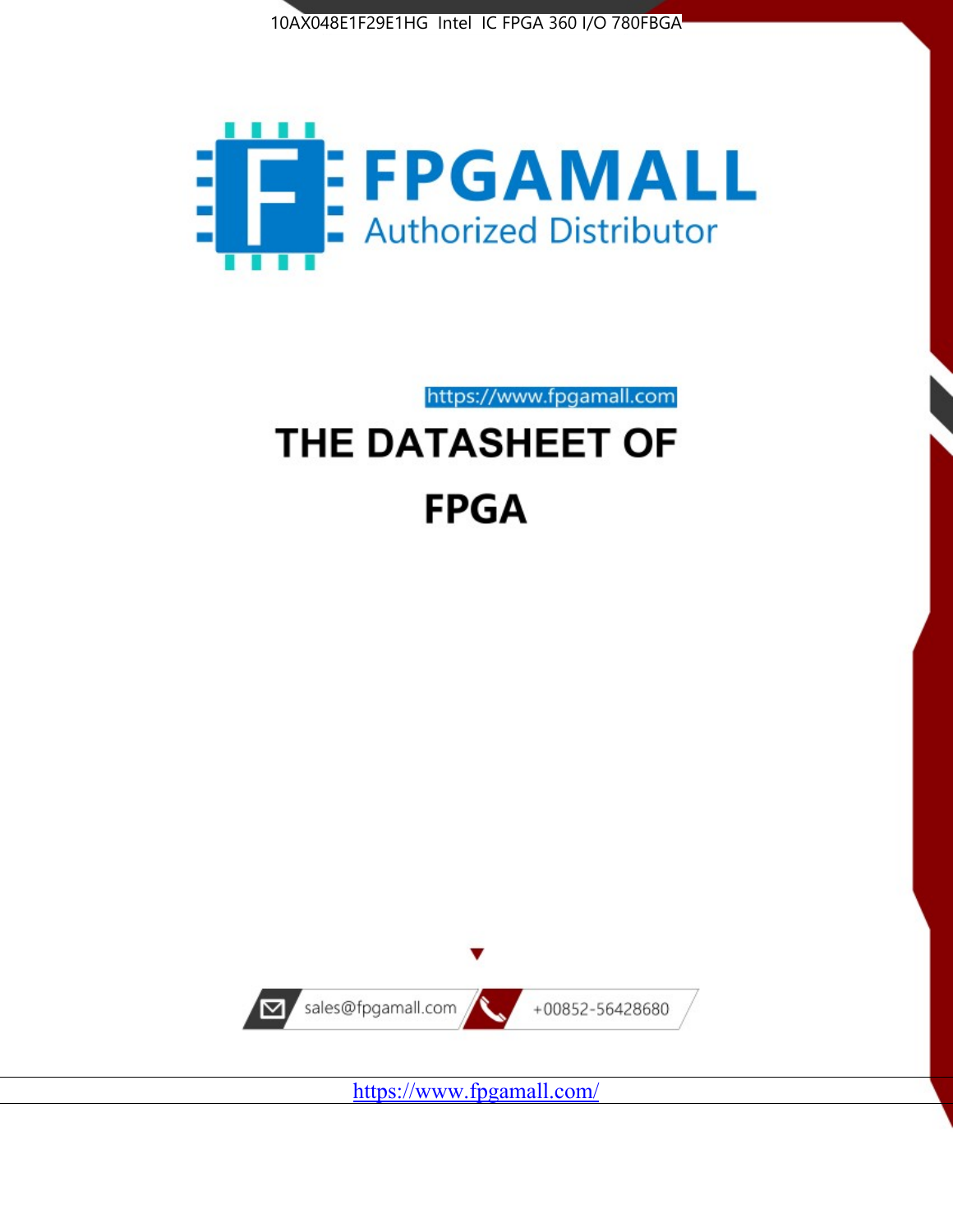10AX048E1F29E1HG Intel IC FPGA 360 I/O 780FBGA



# **Intel® Arria® 10 Device Overview**



**A10-OVERVIEW | 2018.12.06** Latest document on the web: **[PDF](https://www.intel.com/content/dam/www/programmable/us/en/pdfs/literature/hb/arria-10/a10_overview.pdf)** | **[HTML](https://www.intel.com/content/www/us/en/programmable/documentation/sam1403480274650.html)**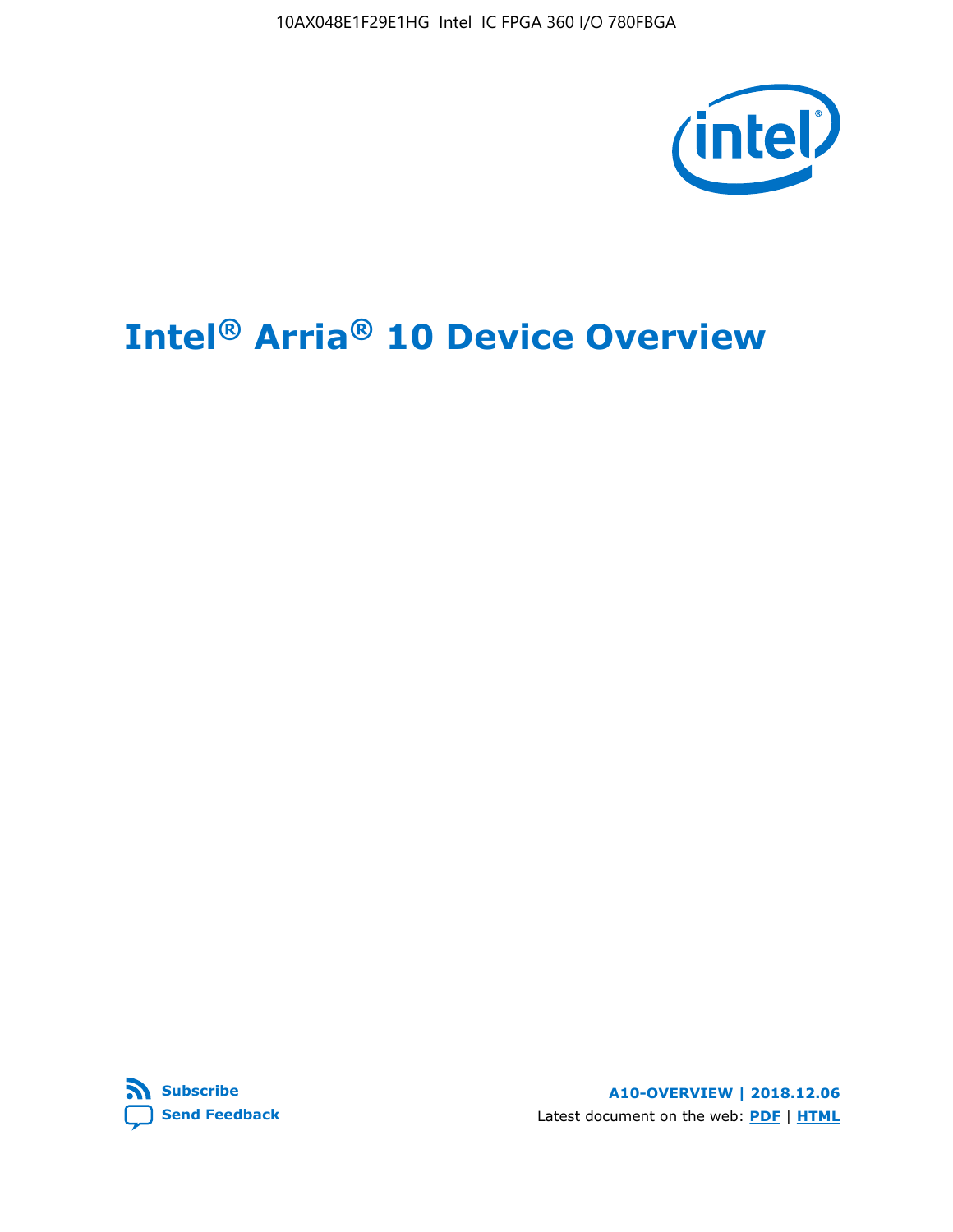

**Contents** 

# **Contents**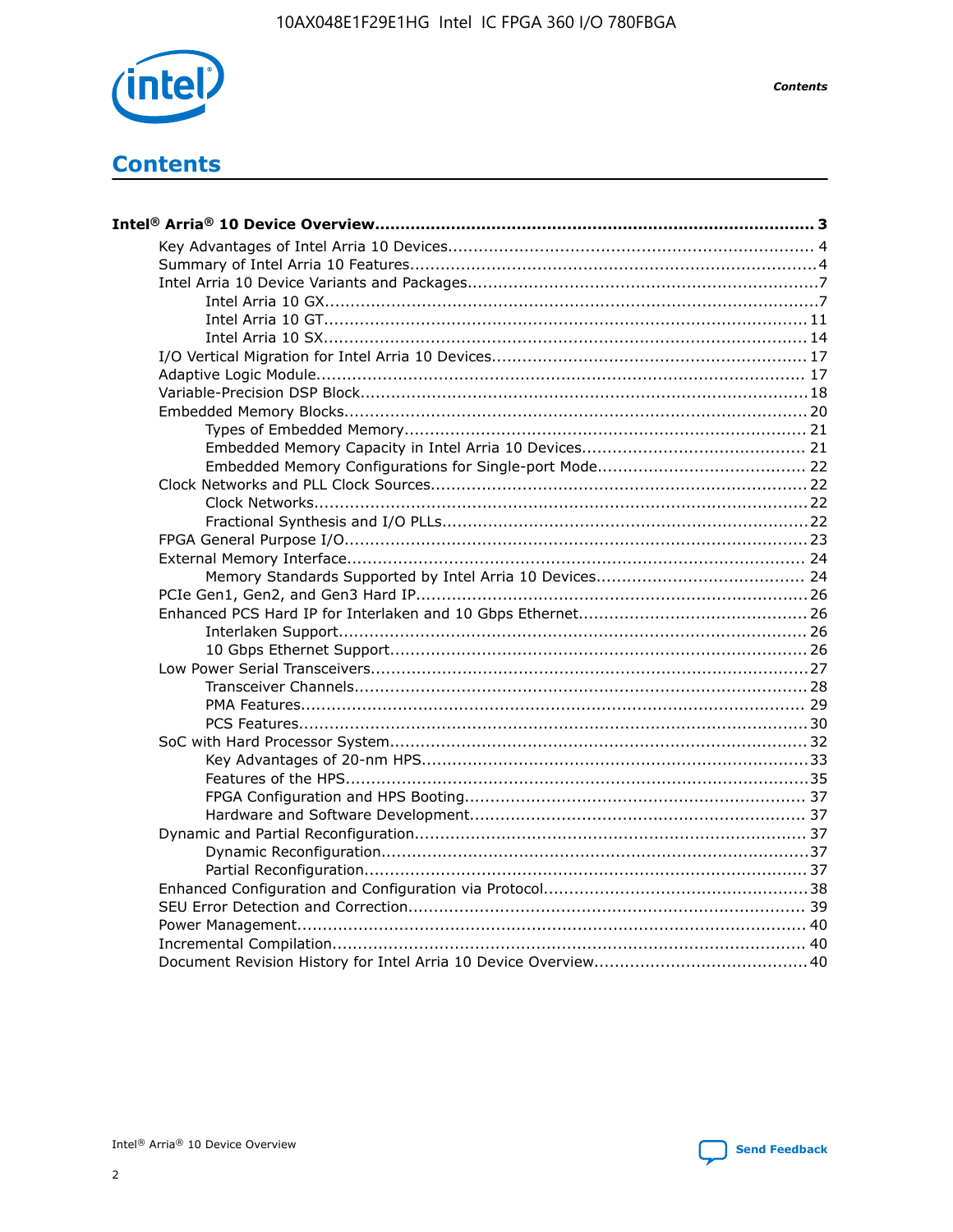**A10-OVERVIEW | 2018.12.06**

**[Send Feedback](mailto:FPGAtechdocfeedback@intel.com?subject=Feedback%20on%20Intel%20Arria%2010%20Device%20Overview%20(A10-OVERVIEW%202018.12.06)&body=We%20appreciate%20your%20feedback.%20In%20your%20comments,%20also%20specify%20the%20page%20number%20or%20paragraph.%20Thank%20you.)**



# **Intel® Arria® 10 Device Overview**

The Intel<sup>®</sup> Arria<sup>®</sup> 10 device family consists of high-performance and power-efficient 20 nm mid-range FPGAs and SoCs.

Intel Arria 10 device family delivers:

- Higher performance than the previous generation of mid-range and high-end FPGAs.
- Power efficiency attained through a comprehensive set of power-saving technologies.

The Intel Arria 10 devices are ideal for high performance, power-sensitive, midrange applications in diverse markets.

| <b>Market</b>         | <b>Applications</b>                                                                                               |
|-----------------------|-------------------------------------------------------------------------------------------------------------------|
| Wireless              | Channel and switch cards in remote radio heads<br>٠<br>Mobile backhaul<br>٠                                       |
| Wireline              | 40G/100G muxponders and transponders<br>٠<br>100G line cards<br>٠<br><b>Bridging</b><br>٠<br>Aggregation<br>٠     |
| <b>Broadcast</b>      | Studio switches<br>٠<br>Servers and transport<br>٠<br>Videoconferencing<br>٠<br>Professional audio and video<br>٠ |
| Computing and Storage | Flash cache<br>٠<br>Cloud computing servers<br>٠<br>Server acceleration<br>٠                                      |
| Medical               | Diagnostic scanners<br>٠<br>Diagnostic imaging<br>٠                                                               |
| Military              | Missile guidance and control<br>٠<br>Radar<br>٠<br>Electronic warfare<br>٠<br>Secure communications<br>٠          |

#### **Table 1. Sample Markets and Ideal Applications for Intel Arria 10 Devices**

#### **Related Information**

- [Intel Arria 10 Device Handbook: Known Issues](http://www.altera.com/support/kdb/solutions/rd07302013_646.html) Lists the planned updates to the *Intel Arria 10 Device Handbook* chapters.
- [Intel Arria 10 GX/GT Device Errata and Design Recommendations](https://www.intel.com/content/www/us/en/programmable/documentation/agz1493851706374.html#yqz1494433888646)
- [Intel Arria 10 SX Device Errata and Design Recommendations](https://www.intel.com/content/www/us/en/programmable/documentation/cru1462832385668.html#cru1462832558642)

Intel Corporation. All rights reserved. Intel, the Intel logo, Altera, Arria, Cyclone, Enpirion, MAX, Nios, Quartus and Stratix words and logos are trademarks of Intel Corporation or its subsidiaries in the U.S. and/or other countries. Intel warrants performance of its FPGA and semiconductor products to current specifications in accordance with Intel's standard warranty, but reserves the right to make changes to any products and services at any time without notice. Intel assumes no responsibility or liability arising out of the application or use of any information, product, or service described herein except as expressly agreed to in writing by Intel. Intel customers are advised to obtain the latest version of device specifications before relying on any published information and before placing orders for products or services. \*Other names and brands may be claimed as the property of others.

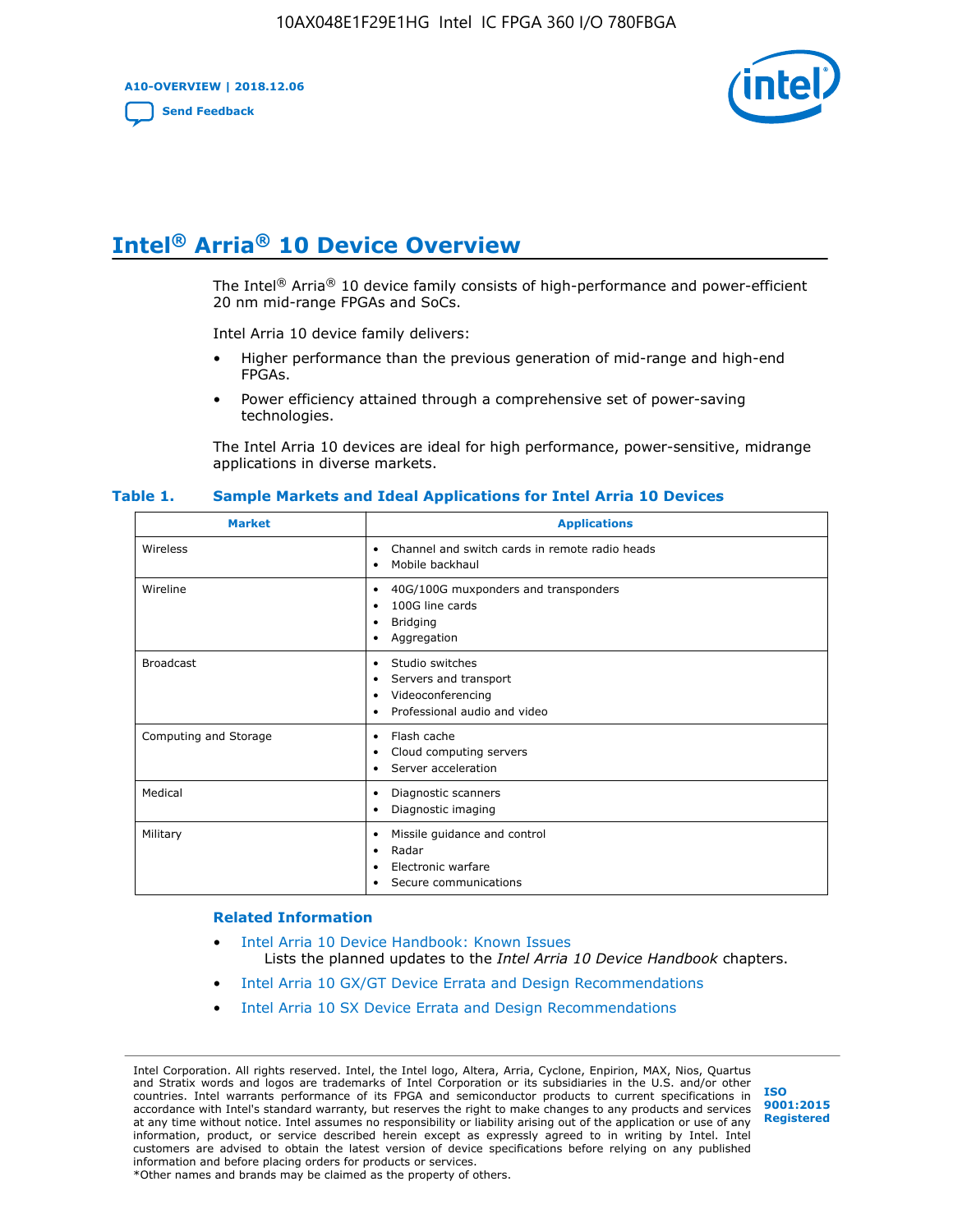

# **Key Advantages of Intel Arria 10 Devices**

# **Table 2. Key Advantages of the Intel Arria 10 Device Family**

| <b>Advantage</b>                                                                                          | <b>Supporting Feature</b>                                                                                                                                                                                                                                                                                                |
|-----------------------------------------------------------------------------------------------------------|--------------------------------------------------------------------------------------------------------------------------------------------------------------------------------------------------------------------------------------------------------------------------------------------------------------------------|
| Enhanced core architecture                                                                                | Built on TSMC's 20 nm process technology<br>٠<br>60% higher performance than the previous generation of mid-range FPGAs<br>٠<br>15% higher performance than the fastest previous-generation FPGA<br>٠                                                                                                                    |
| High-bandwidth integrated<br>transceivers                                                                 | Short-reach rates up to 25.8 Gigabits per second (Gbps)<br>٠<br>Backplane capability up to 12.5 Gbps<br>٠<br>Integrated 10GBASE-KR and 40GBASE-KR4 Forward Error Correction (FEC)<br>٠                                                                                                                                   |
| Improved logic integration and<br>hard IP blocks                                                          | 8-input adaptive logic module (ALM)<br>٠<br>Up to 65.6 megabits (Mb) of embedded memory<br>٠<br>Variable-precision digital signal processing (DSP) blocks<br>Fractional synthesis phase-locked loops (PLLs)<br>Hard PCI Express Gen3 IP blocks<br>Hard memory controllers and PHY up to 2,400 Megabits per second (Mbps) |
| Second generation hard<br>processor system (HPS) with<br>integrated ARM* Cortex*-A9*<br>MPCore* processor | Tight integration of a dual-core ARM Cortex-A9 MPCore processor, hard IP, and an<br>٠<br>FPGA in a single Intel Arria 10 system-on-a-chip (SoC)<br>Supports over 128 Gbps peak bandwidth with integrated data coherency between<br>$\bullet$<br>the processor and the FPGA fabric                                        |
| Advanced power savings                                                                                    | Comprehensive set of advanced power saving features<br>٠<br>Power-optimized MultiTrack routing and core architecture<br>٠<br>Up to 40% lower power compared to previous generation of mid-range FPGAs<br>٠<br>Up to 60% lower power compared to previous generation of high-end FPGAs                                    |

# **Summary of Intel Arria 10 Features**

## **Table 3. Summary of Features for Intel Arria 10 Devices**

| <b>Feature</b>                  | <b>Description</b>                                                                                                                                                                                                                                                                                                                                                                                           |
|---------------------------------|--------------------------------------------------------------------------------------------------------------------------------------------------------------------------------------------------------------------------------------------------------------------------------------------------------------------------------------------------------------------------------------------------------------|
| Technology                      | TSMC's 20-nm SoC process technology<br>٠<br>Allows operation at a lower $V_{CC}$ level of 0.82 V instead of the 0.9 V standard $V_{CC}$ core voltage                                                                                                                                                                                                                                                         |
| Packaging                       | 1.0 mm ball-pitch Fineline BGA packaging<br>٠<br>0.8 mm ball-pitch Ultra Fineline BGA packaging<br>Multiple devices with identical package footprints for seamless migration between different<br><b>FPGA</b> densities<br>Devices with compatible package footprints allow migration to next generation high-end<br>Stratix <sup>®</sup> 10 devices<br>RoHS, leaded $(1)$ , and lead-free (Pb-free) options |
| High-performance<br>FPGA fabric | Enhanced 8-input ALM with four registers<br>Improved multi-track routing architecture to reduce congestion and improve compilation time<br>Hierarchical core clocking architecture<br>Fine-grained partial reconfiguration                                                                                                                                                                                   |
| Internal memory<br>blocks       | M20K-20-Kb memory blocks with hard error correction code (ECC)<br>٠<br>Memory logic array block (MLAB)-640-bit memory                                                                                                                                                                                                                                                                                        |
|                                 | continued                                                                                                                                                                                                                                                                                                                                                                                                    |



<sup>(1)</sup> Contact Intel for availability.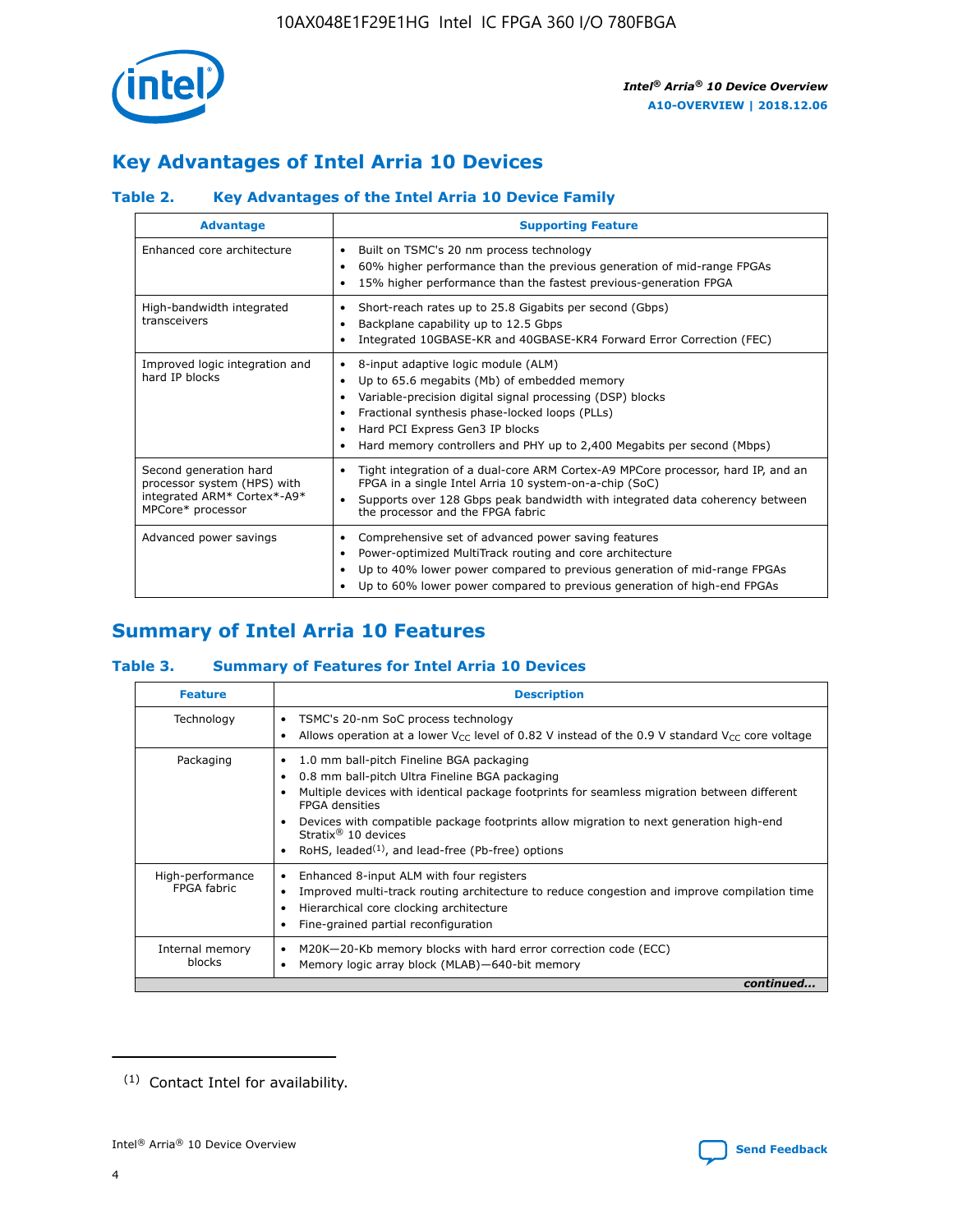$\mathsf{r}$ 



| <b>Feature</b>                         | <b>Description</b>                                                                                             |                                                                                                                                                                                                                                                                                                                                                                                                                                                                                                                                                                                                                                                                                                                                                                                                                                        |  |  |  |  |  |
|----------------------------------------|----------------------------------------------------------------------------------------------------------------|----------------------------------------------------------------------------------------------------------------------------------------------------------------------------------------------------------------------------------------------------------------------------------------------------------------------------------------------------------------------------------------------------------------------------------------------------------------------------------------------------------------------------------------------------------------------------------------------------------------------------------------------------------------------------------------------------------------------------------------------------------------------------------------------------------------------------------------|--|--|--|--|--|
| Embedded Hard IP<br>blocks             | Variable-precision DSP                                                                                         | Native support for signal processing precision levels from $18 \times 19$ to<br>54 x 54<br>Native support for 27 x 27 multiplier mode<br>64-bit accumulator and cascade for systolic finite impulse responses<br>(FIRs)<br>Internal coefficient memory banks<br>$\bullet$<br>Preadder/subtractor for improved efficiency<br>Additional pipeline register to increase performance and reduce<br>power<br>Supports floating point arithmetic:<br>- Perform multiplication, addition, subtraction, multiply-add,<br>multiply-subtract, and complex multiplication.<br>- Supports multiplication with accumulation capability, cascade<br>summation, and cascade subtraction capability.<br>- Dynamic accumulator reset control.<br>- Support direct vector dot and complex multiplication chaining<br>multiply floating point DSP blocks. |  |  |  |  |  |
|                                        | Memory controller                                                                                              | DDR4, DDR3, and DDR3L                                                                                                                                                                                                                                                                                                                                                                                                                                                                                                                                                                                                                                                                                                                                                                                                                  |  |  |  |  |  |
|                                        | PCI Express*                                                                                                   | PCI Express (PCIe*) Gen3 (x1, x2, x4, or x8), Gen2 (x1, x2, x4, or x8)<br>and Gen1 (x1, x2, x4, or x8) hard IP with complete protocol stack,<br>endpoint, and root port                                                                                                                                                                                                                                                                                                                                                                                                                                                                                                                                                                                                                                                                |  |  |  |  |  |
|                                        | Transceiver I/O                                                                                                | 10GBASE-KR/40GBASE-KR4 Forward Error Correction (FEC)<br>PCS hard IPs that support:<br>$\bullet$<br>- 10-Gbps Ethernet (10GbE)<br>- PCIe PIPE interface<br>$-$ Interlaken<br>- Gbps Ethernet (GbE)<br>- Common Public Radio Interface (CPRI) with deterministic latency<br>support<br>- Gigabit-capable passive optical network (GPON) with fast lock-<br>time support<br>13.5G JESD204b<br>$\bullet$<br>8B/10B, 64B/66B, 64B/67B encoders and decoders<br>Custom mode support for proprietary protocols                                                                                                                                                                                                                                                                                                                               |  |  |  |  |  |
| Core clock networks                    | $\bullet$<br>$\bullet$                                                                                         | Up to 800 MHz fabric clocking, depending on the application:<br>- 667 MHz external memory interface clocking with 2,400 Mbps DDR4 interface<br>- 800 MHz LVDS interface clocking with 1,600 Mbps LVDS interface<br>Global, regional, and peripheral clock networks<br>Clock networks that are not used can be gated to reduce dynamic power                                                                                                                                                                                                                                                                                                                                                                                                                                                                                            |  |  |  |  |  |
| Phase-locked loops<br>(PLLs)           | High-resolution fractional synthesis PLLs:<br>$\bullet$<br>Integer PLLs:<br>- Adjacent to general purpose I/Os | - Precision clock synthesis, clock delay compensation, and zero delay buffering (ZDB)<br>- Support integer mode and fractional mode<br>- Fractional mode support with third-order delta-sigma modulation<br>- Support external memory and LVDS interfaces                                                                                                                                                                                                                                                                                                                                                                                                                                                                                                                                                                              |  |  |  |  |  |
| FPGA General-purpose<br>$I/Os$ (GPIOs) | On-chip termination (OCT)                                                                                      | 1.6 Gbps LVDS-every pair can be configured as receiver or transmitter<br>1.2 V to 3.0 V single-ended LVTTL/LVCMOS interfacing                                                                                                                                                                                                                                                                                                                                                                                                                                                                                                                                                                                                                                                                                                          |  |  |  |  |  |
| <b>External Memory</b><br>Interface    |                                                                                                                | Hard memory controller- DDR4, DDR3, and DDR3L support<br>$-$ DDR4 $-$ speeds up to 1,200 MHz/2,400 Mbps<br>- DDR3-speeds up to 1,067 MHz/2,133 Mbps<br>Soft memory controller—provides support for RLDRAM $3^{(2)}$ , QDR IV $^{(2)}$ , and QDR II+<br>continued                                                                                                                                                                                                                                                                                                                                                                                                                                                                                                                                                                       |  |  |  |  |  |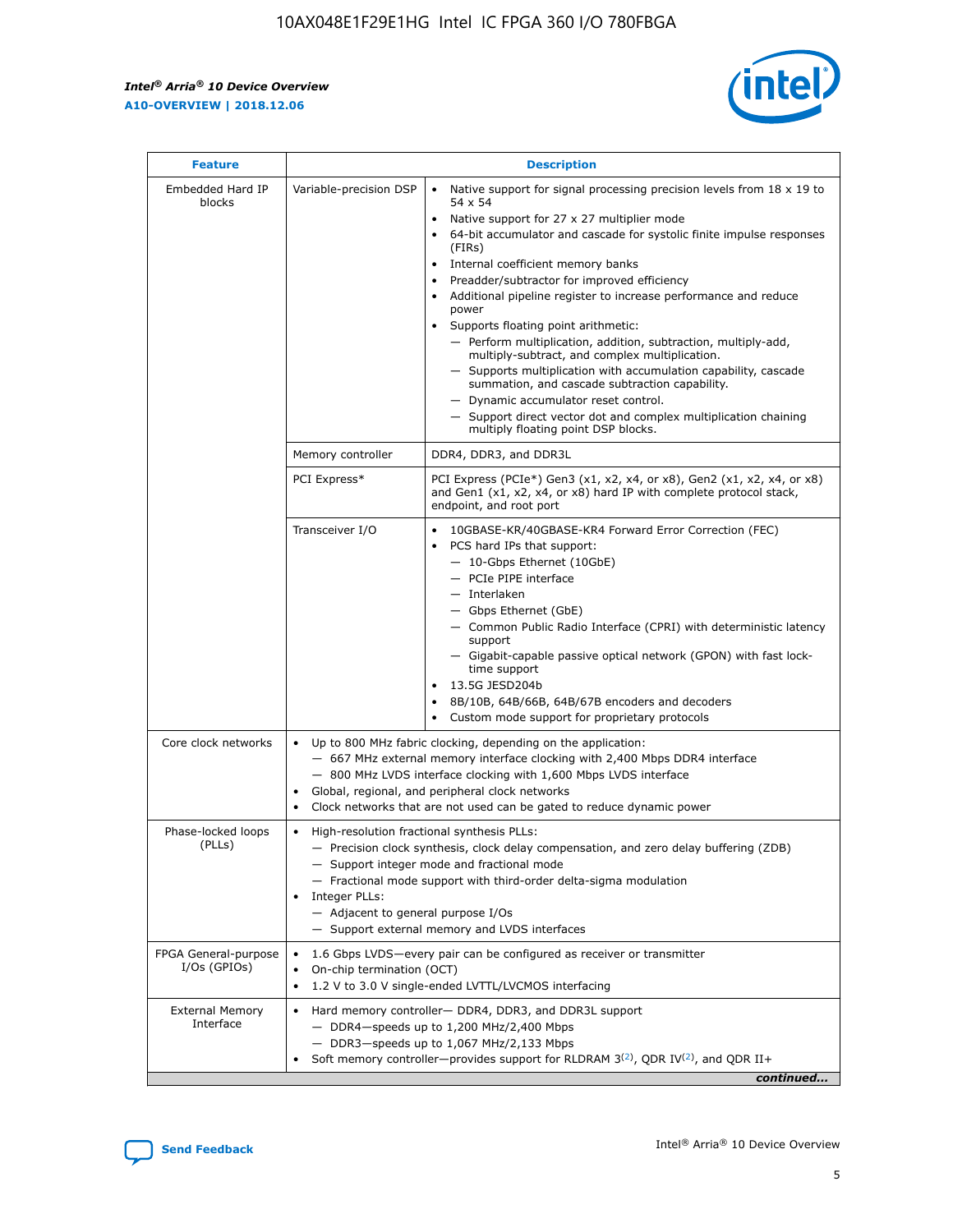

| <b>Feature</b>                                    | <b>Description</b>                                                                                                                                                                                                                                                                                                                                                                                                                                                                                                                                                                                                                                                        |
|---------------------------------------------------|---------------------------------------------------------------------------------------------------------------------------------------------------------------------------------------------------------------------------------------------------------------------------------------------------------------------------------------------------------------------------------------------------------------------------------------------------------------------------------------------------------------------------------------------------------------------------------------------------------------------------------------------------------------------------|
| Low-power serial<br>transceivers                  | • Continuous operating range:<br>- Intel Arria 10 GX-1 Gbps to 17.4 Gbps<br>$-$ Intel Arria 10 GT $-1$ Gbps to 25.8 Gbps<br>Backplane support:<br>$\bullet$<br>$-$ Intel Arria 10 GX-up to 12.5<br>$-$ Intel Arria 10 GT-up to 12.5<br>Extended range down to 125 Mbps with oversampling<br>ATX transmit PLLs with user-configurable fractional synthesis capability<br>Electronic Dispersion Compensation (EDC) support for XFP, SFP+, OSFP, and CFP optical<br>module<br>Adaptive linear and decision feedback equalization<br>$\bullet$<br>Transmitter pre-emphasis and de-emphasis<br>$\bullet$<br>Dynamic partial reconfiguration of individual transceiver channels |
| <b>HPS</b><br>(Intel Arria 10 SX<br>devices only) | Dual-core ARM Cortex-A9 MPCore processor-1.2 GHz CPU with<br>Processor and system<br>$\bullet$<br>1.5 GHz overdrive capability<br>256 KB on-chip RAM and 64 KB on-chip ROM<br>System peripherals-general-purpose timers, watchdog timers, direct<br>memory access (DMA) controller, FPGA configuration manager, and<br>clock and reset managers<br>• Security features—anti-tamper, secure boot, Advanced Encryption<br>Standard (AES) and authentication (SHA)<br>ARM CoreSight* JTAG debug access port, trace port, and on-chip<br>$\bullet$<br>trace storage                                                                                                           |
|                                                   | <b>External interfaces</b><br>Hard memory interface—Hard memory controller (2,400 Mbps DDR4,<br>and 2,133 Mbps DDR3), Quad serial peripheral interface (QSPI) flash<br>controller, NAND flash controller, direct memory access (DMA)<br>controller, Secure Digital/MultiMediaCard (SD/MMC) controller<br>Communication interface-10/100/1000 Ethernet media access<br>$\bullet$<br>control (MAC), USB On-The-GO (OTG) controllers, I <sup>2</sup> C controllers,<br>UART 16550, serial peripheral interface (SPI), and up to 62<br>HPS GPIO interfaces (48 direct-share I/Os)                                                                                             |
|                                                   | Interconnects to core<br>• High-performance ARM AMBA* AXI bus bridges that support<br>simultaneous read and write<br>HPS-FPGA bridges-include the FPGA-to-HPS, HPS-to-FPGA, and<br>$\bullet$<br>lightweight HPS-to-FPGA bridges that allow the FPGA fabric to issue<br>transactions to slaves in the HPS, and vice versa<br>Configuration bridge that allows HPS configuration manager to<br>configure the core logic via dedicated 32-bit configuration port<br>FPGA-to-HPS SDRAM controller bridge-provides configuration<br>interfaces for the multiport front end (MPFE) of the HPS SDRAM<br>controller                                                               |
| Configuration                                     | Tamper protection—comprehensive design protection to protect your valuable IP investments<br>Enhanced 256-bit advanced encryption standard (AES) design security with authentication<br>$\bullet$<br>Configuration via protocol (CvP) using PCIe Gen1, Gen2, or Gen3<br>continued                                                                                                                                                                                                                                                                                                                                                                                         |



<sup>(2)</sup> Intel Arria 10 devices support this external memory interface using hard PHY with soft memory controller.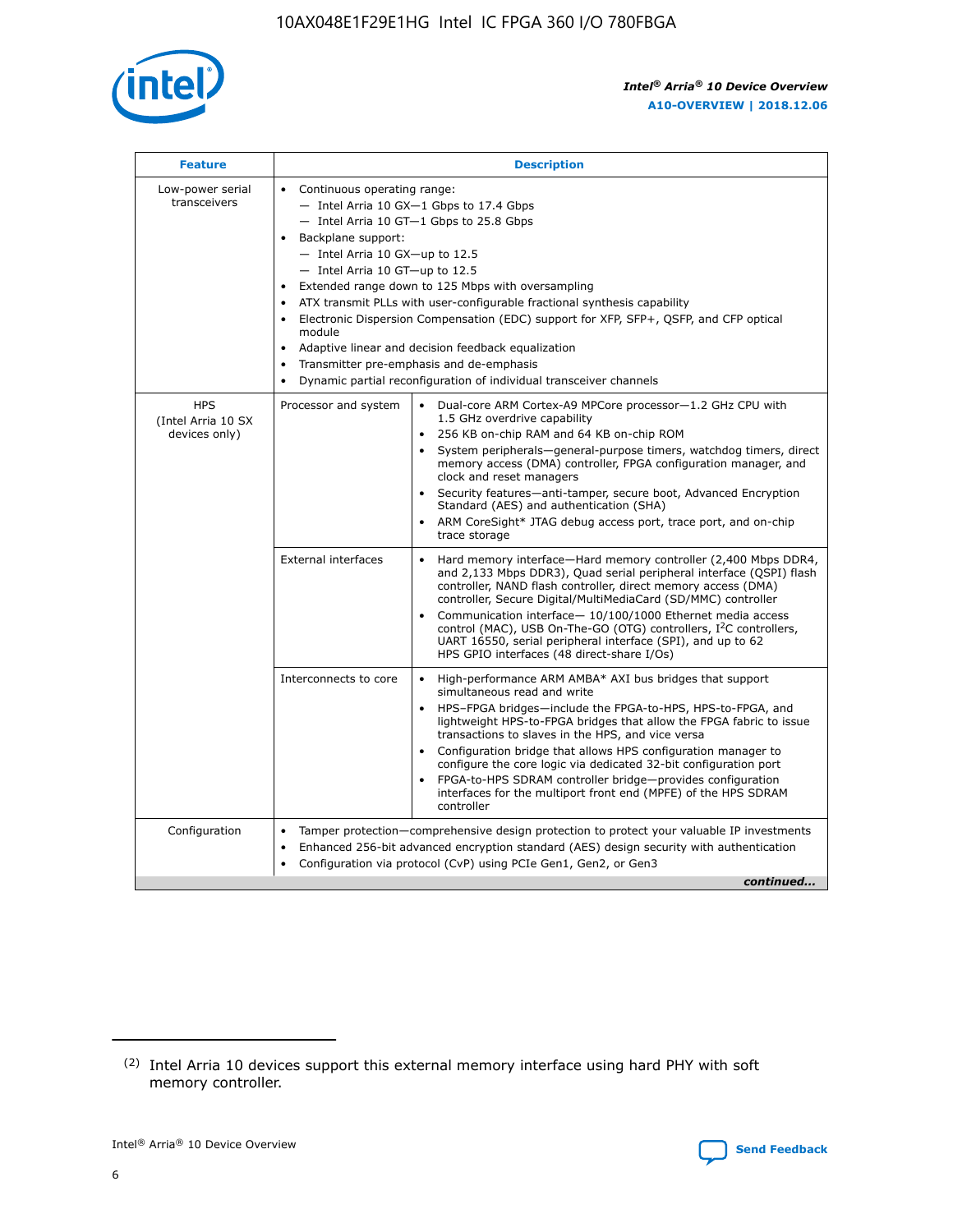

| <b>Feature</b>     | <b>Description</b>                                                                                                                                                                                               |
|--------------------|------------------------------------------------------------------------------------------------------------------------------------------------------------------------------------------------------------------|
|                    | Dynamic reconfiguration of the transceivers and PLLs<br>Fine-grained partial reconfiguration of the core fabric<br>Active Serial x4 Interface<br>$\bullet$                                                       |
| Power management   | SmartVID<br>Low static power device options<br>Programmable Power Technology<br>Intel Quartus <sup>®</sup> Prime integrated power analysis                                                                       |
| Software and tools | Intel Quartus Prime design suite<br>Transceiver toolkit<br>Platform Designer system integration tool<br>DSP Builder for Intel FPGAs<br>OpenCL <sup>™</sup> support<br>Intel SoC FPGA Embedded Design Suite (EDS) |

## **Related Information**

[Intel Arria 10 Transceiver PHY Overview](https://www.intel.com/content/www/us/en/programmable/documentation/nik1398707230472.html#nik1398706768037) Provides details on Intel Arria 10 transceivers.

# **Intel Arria 10 Device Variants and Packages**

#### **Table 4. Device Variants for the Intel Arria 10 Device Family**

| <b>Variant</b>    | <b>Description</b>                                                                                                                                                                                                     |
|-------------------|------------------------------------------------------------------------------------------------------------------------------------------------------------------------------------------------------------------------|
| Intel Arria 10 GX | FPGA featuring 17.4 Gbps transceivers for short reach applications with 12.5 backplane driving<br>capability.                                                                                                          |
| Intel Arria 10 GT | FPGA featuring:<br>17.4 Gbps transceivers for short reach applications with 12.5 backplane driving capability.<br>25.8 Gbps transceivers for supporting CAUI-4 and CEI-25G applications with CFP2 and CFP4<br>modules. |
| Intel Arria 10 SX | SoC integrating ARM-based HPS and FPGA featuring 17.4 Gbps transceivers for short reach<br>applications with 12.5 backplane driving capability.                                                                        |

# **Intel Arria 10 GX**

This section provides the available options, maximum resource counts, and package plan for the Intel Arria 10 GX devices.

The information in this section is correct at the time of publication. For the latest information and to get more details, refer to the Intel FPGA Product Selector.

#### **Related Information**

#### [Intel FPGA Product Selector](http://www.altera.com/products/selector/psg-selector.html) Provides the latest information on Intel products.

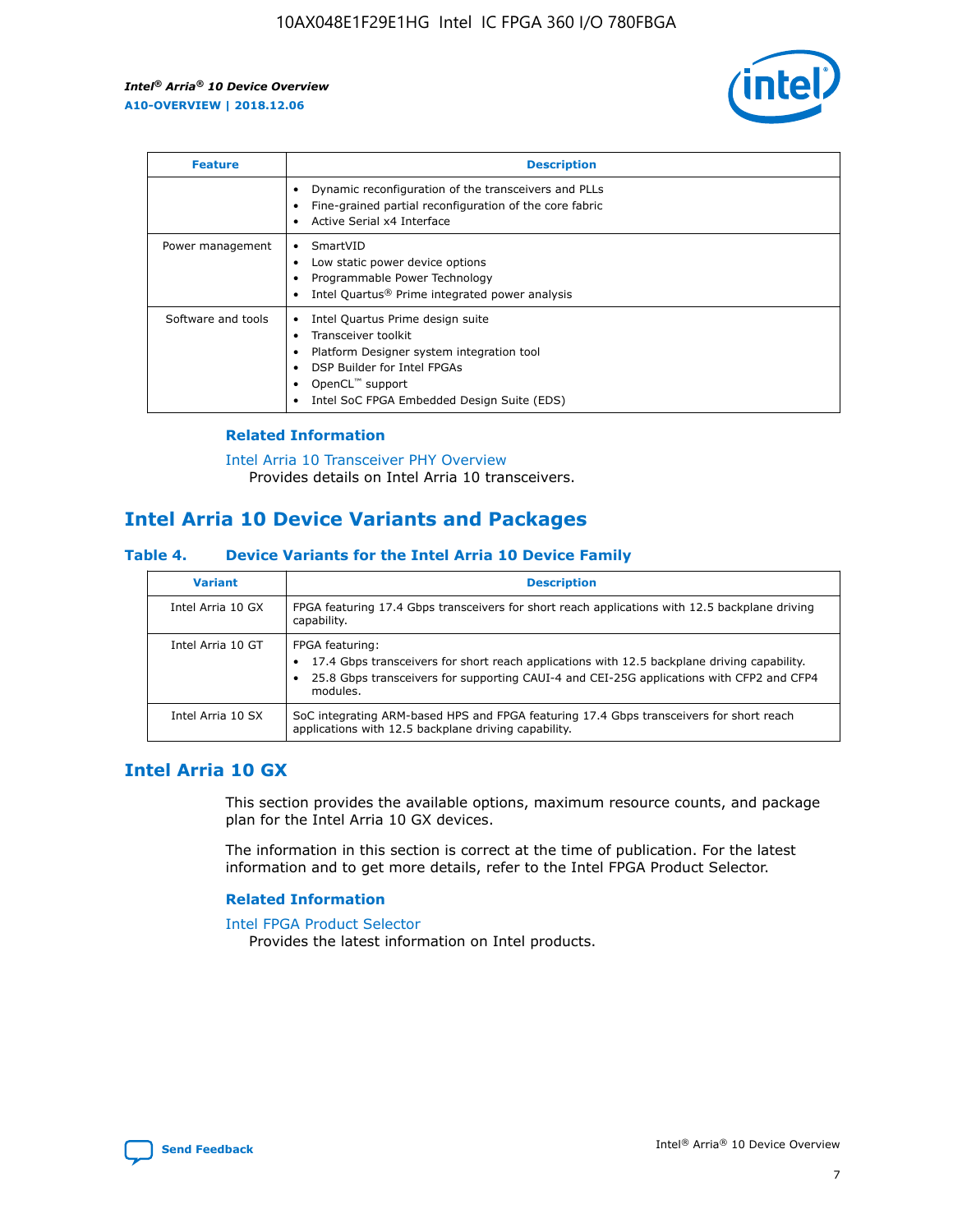

# **Available Options**





#### **Related Information**

[Transceiver Performance for Intel Arria 10 GX/SX Devices](https://www.intel.com/content/www/us/en/programmable/documentation/mcn1413182292568.html#mcn1413213965502) Provides more information about the transceiver speed grade.

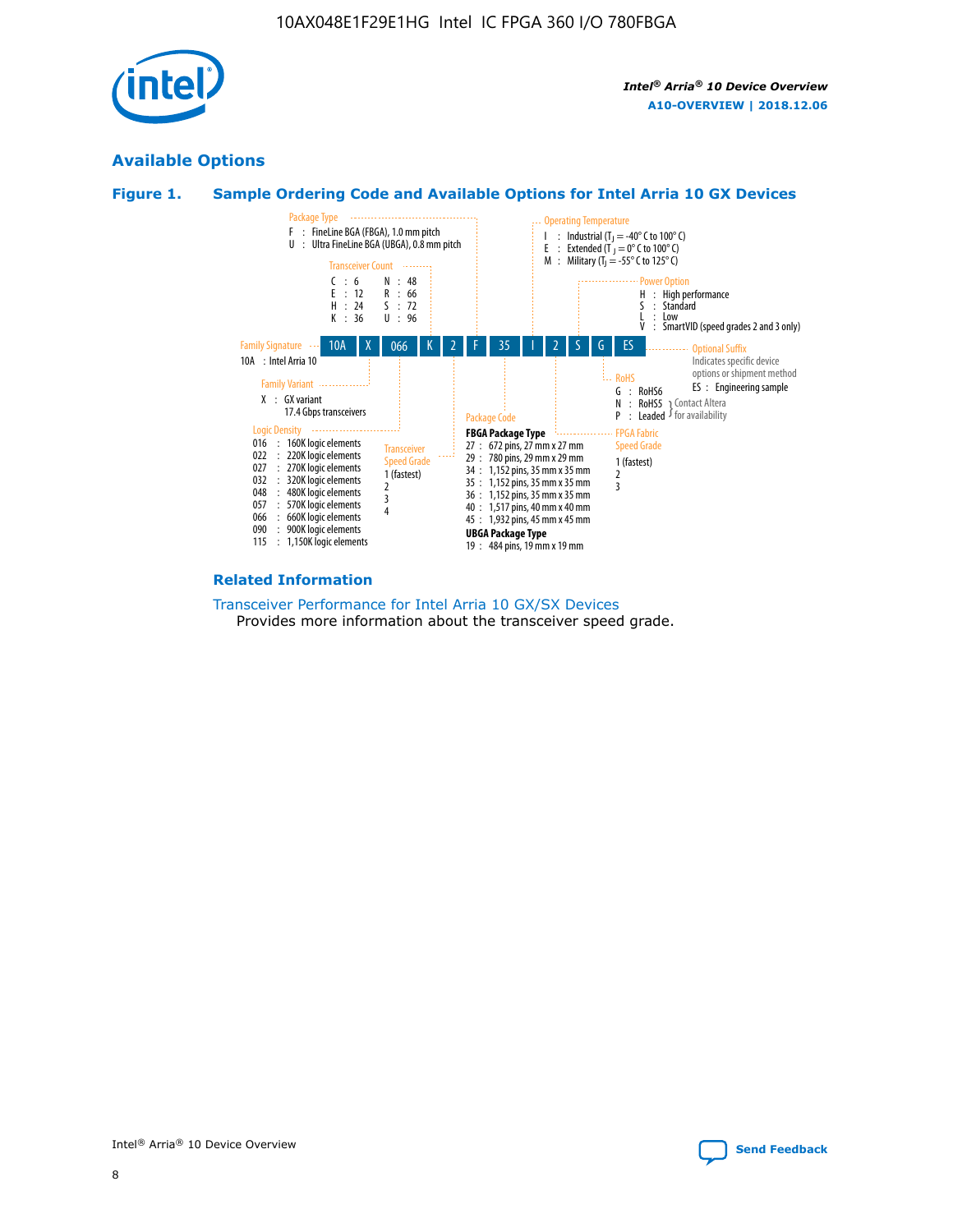

# **Maximum Resources**

#### **Table 5. Maximum Resource Counts for Intel Arria 10 GX Devices (GX 160, GX 220, GX 270, GX 320, and GX 480)**

| <b>Resource</b>              |                         | <b>Product Line</b> |                                |                |                |                |  |  |  |
|------------------------------|-------------------------|---------------------|--------------------------------|----------------|----------------|----------------|--|--|--|
|                              |                         | <b>GX 160</b>       | <b>GX 220</b><br><b>GX 270</b> |                | <b>GX 320</b>  | <b>GX 480</b>  |  |  |  |
| Logic Elements (LE) (K)      |                         | 160                 | 320<br>220<br>270              |                |                | 480            |  |  |  |
| <b>ALM</b>                   |                         | 61,510              | 80,330                         | 101,620        | 119,900        | 183,590        |  |  |  |
| Register                     |                         | 246,040             | 479,600<br>321,320<br>406,480  |                |                | 734,360        |  |  |  |
| Memory (Kb)                  | M <sub>20</sub> K       | 8,800               | 11,740                         | 15,000         | 17,820         | 28,620         |  |  |  |
|                              | <b>MLAB</b>             | 1,050               | 1,690                          | 2,452          | 2,727          | 4,164          |  |  |  |
| Variable-precision DSP Block |                         | 156                 | 192                            | 830            | 985            | 1,368          |  |  |  |
| 18 x 19 Multiplier           |                         | 312                 | 384                            | 1,970<br>1,660 |                | 2,736          |  |  |  |
| PLL                          | Fractional<br>Synthesis | 6                   | 6                              | 8              | 8              | 12             |  |  |  |
|                              | I/O                     | 6                   | 6                              | 8              | 8              | 12             |  |  |  |
| 17.4 Gbps Transceiver        |                         | 12                  | 12                             | 24             | 24             | 36             |  |  |  |
| GPIO <sup>(3)</sup>          |                         | 288                 | 288                            | 384            | 384            | 492            |  |  |  |
| LVDS Pair $(4)$              |                         | 120                 | 120                            | 168            | 168            | 222            |  |  |  |
| PCIe Hard IP Block           |                         | $\mathbf{1}$        | 1                              | $\overline{2}$ | $\overline{2}$ | $\overline{2}$ |  |  |  |
| Hard Memory Controller       |                         | 6                   | 6                              | 8              | 8              |                |  |  |  |

<sup>(4)</sup> Each LVDS I/O pair can be used as differential input or output.



<sup>(3)</sup> The number of GPIOs does not include transceiver I/Os. In the Intel Quartus Prime software, the number of user I/Os includes transceiver I/Os.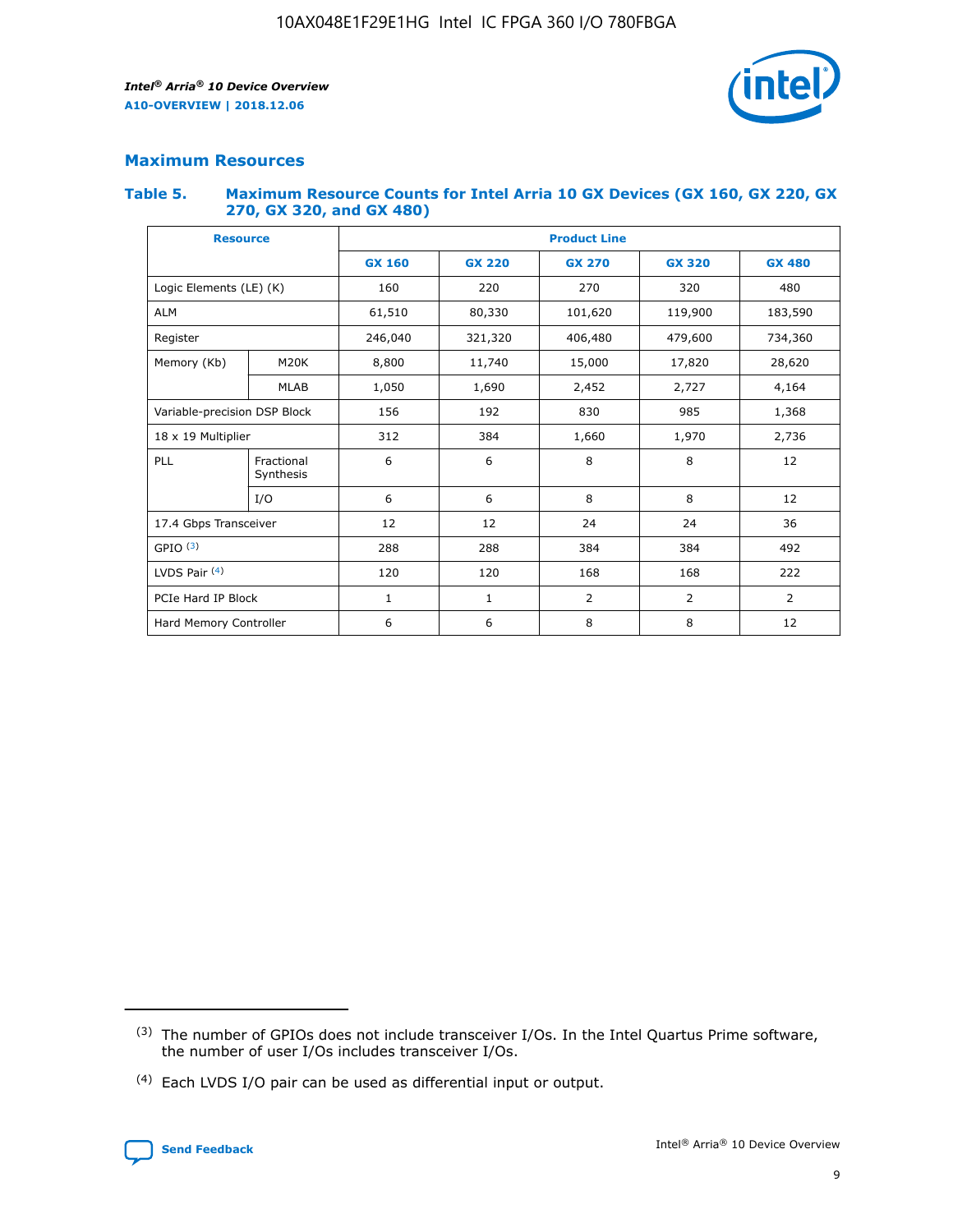

## **Table 6. Maximum Resource Counts for Intel Arria 10 GX Devices (GX 570, GX 660, GX 900, and GX 1150)**

|                              | <b>Resource</b>         | <b>Product Line</b> |                |                |                |  |  |  |  |
|------------------------------|-------------------------|---------------------|----------------|----------------|----------------|--|--|--|--|
|                              |                         | <b>GX 570</b>       | <b>GX 660</b>  | <b>GX 900</b>  | <b>GX 1150</b> |  |  |  |  |
| Logic Elements (LE) (K)      |                         | 570                 | 660            | 900            | 1,150          |  |  |  |  |
| <b>ALM</b>                   |                         | 217,080             | 251,680        | 339,620        | 427,200        |  |  |  |  |
| Register                     |                         | 868,320             | 1,006,720      | 1,358,480      | 1,708,800      |  |  |  |  |
| Memory (Kb)                  | <b>M20K</b>             | 36,000              | 42,620         | 48,460         | 54,260         |  |  |  |  |
|                              | <b>MLAB</b>             | 5,096               | 5,788<br>9,386 |                | 12,984         |  |  |  |  |
| Variable-precision DSP Block |                         | 1,523               | 1,687          | 1,518          | 1,518          |  |  |  |  |
| $18 \times 19$ Multiplier    |                         | 3,046               | 3,374          | 3,036          | 3,036          |  |  |  |  |
| PLL                          | Fractional<br>Synthesis | 16                  | 16             | 32             | 32             |  |  |  |  |
|                              | I/O                     | 16                  | 16             | 16             | 16             |  |  |  |  |
| 17.4 Gbps Transceiver        |                         | 48                  | 96<br>48       |                | 96             |  |  |  |  |
| GPIO <sup>(3)</sup>          |                         | 696                 | 696            | 768            | 768            |  |  |  |  |
| LVDS Pair $(4)$              |                         | 324                 | 324<br>384     |                | 384            |  |  |  |  |
| PCIe Hard IP Block           |                         | 2                   | 2              | $\overline{4}$ | $\overline{4}$ |  |  |  |  |
| Hard Memory Controller       |                         | 16                  | 16             | 16             | 16             |  |  |  |  |

# **Package Plan**

## **Table 7. Package Plan for Intel Arria 10 GX Devices (U19, F27, and F29)**

Refer to I/O and High Speed I/O in Intel Arria 10 Devices chapter for the number of 3 V I/O, LVDS I/O, and LVDS channels in each device package.

| <b>Product Line</b> | U <sub>19</sub><br>$(19 \text{ mm} \times 19 \text{ mm})$<br>484-pin UBGA) |          |             |         | <b>F27</b><br>(27 mm × 27 mm,<br>672-pin FBGA) |             | <b>F29</b><br>(29 mm × 29 mm,<br>780-pin FBGA) |          |             |  |
|---------------------|----------------------------------------------------------------------------|----------|-------------|---------|------------------------------------------------|-------------|------------------------------------------------|----------|-------------|--|
|                     | 3 V I/O                                                                    | LVDS I/O | <b>XCVR</b> | 3 V I/O | <b>LVDS I/O</b>                                | <b>XCVR</b> | 3 V I/O                                        | LVDS I/O | <b>XCVR</b> |  |
| GX 160              | 48                                                                         | 192      | 6           | 48      | 192                                            | 12          | 48                                             | 240      | 12          |  |
| GX 220              | 48                                                                         | 192      | 6           | 48      | 192                                            | 12          | 48                                             | 240      | 12          |  |
| GX 270              |                                                                            |          |             | 48      | 192                                            | 12          | 48                                             | 312      | 12          |  |
| GX 320              |                                                                            |          |             | 48      | 192                                            | 12          | 48                                             | 312      | 12          |  |
| GX 480              |                                                                            |          |             |         |                                                |             | 48                                             | 312      | 12          |  |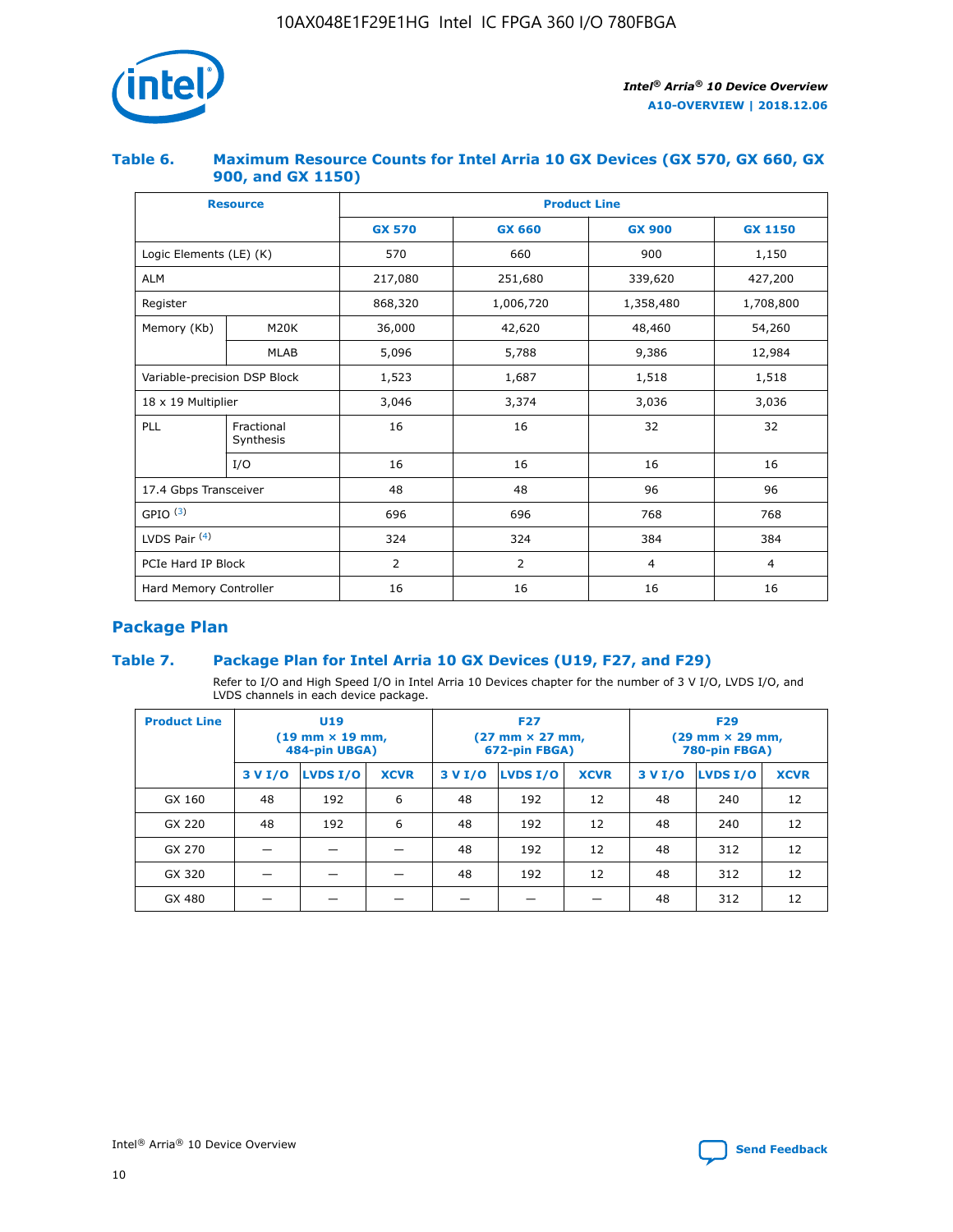

#### **Table 8. Package Plan for Intel Arria 10 GX Devices (F34, F35, NF40, and KF40)**

Refer to I/O and High Speed I/O in Intel Arria 10 Devices chapter for the number of 3 V I/O, LVDS I/O, and LVDS channels in each device package.

| <b>Product Line</b> | <b>F34</b><br>$(35 \text{ mm} \times 35 \text{ mm})$<br>1152-pin FBGA) |                    | <b>F35</b><br>$(35 \text{ mm} \times 35 \text{ mm})$<br><b>1152-pin FBGA)</b> |           | <b>KF40</b><br>$(40 \text{ mm} \times 40 \text{ mm})$<br>1517-pin FBGA) |             |            | <b>NF40</b><br>$(40 \text{ mm} \times 40 \text{ mm})$<br><b>1517-pin FBGA)</b> |             |            |                    |             |
|---------------------|------------------------------------------------------------------------|--------------------|-------------------------------------------------------------------------------|-----------|-------------------------------------------------------------------------|-------------|------------|--------------------------------------------------------------------------------|-------------|------------|--------------------|-------------|
|                     | 3V<br>I/O                                                              | <b>LVDS</b><br>I/O | <b>XCVR</b>                                                                   | 3V<br>I/O | <b>LVDS</b><br>I/O                                                      | <b>XCVR</b> | 3 V<br>I/O | <b>LVDS</b><br>I/O                                                             | <b>XCVR</b> | 3 V<br>I/O | <b>LVDS</b><br>I/O | <b>XCVR</b> |
| GX 270              | 48                                                                     | 336                | 24                                                                            | 48        | 336                                                                     | 24          |            |                                                                                |             |            |                    |             |
| GX 320              | 48                                                                     | 336                | 24                                                                            | 48        | 336                                                                     | 24          |            |                                                                                |             |            |                    |             |
| GX 480              | 48                                                                     | 444                | 24                                                                            | 48        | 348                                                                     | 36          |            |                                                                                |             |            |                    |             |
| GX 570              | 48                                                                     | 444                | 24                                                                            | 48        | 348                                                                     | 36          | 96         | 600                                                                            | 36          | 48         | 540                | 48          |
| GX 660              | 48                                                                     | 444                | 24                                                                            | 48        | 348                                                                     | 36          | 96         | 600                                                                            | 36          | 48         | 540                | 48          |
| GX 900              |                                                                        | 504                | 24                                                                            | -         |                                                                         |             |            |                                                                                |             |            | 600                | 48          |
| GX 1150             |                                                                        | 504                | 24                                                                            |           |                                                                         |             |            |                                                                                |             |            | 600                | 48          |

#### **Table 9. Package Plan for Intel Arria 10 GX Devices (RF40, NF45, SF45, and UF45)**

Refer to I/O and High Speed I/O in Intel Arria 10 Devices chapter for the number of 3 V I/O, LVDS I/O, and LVDS channels in each device package.

| <b>Product Line</b> | <b>RF40</b><br>$(40$ mm $\times$ 40 mm,<br>1517-pin FBGA) |                    |             | <b>NF45</b><br>$(45 \text{ mm} \times 45 \text{ mm})$<br><b>1932-pin FBGA)</b> |                    |             | <b>SF45</b><br>$(45 \text{ mm} \times 45 \text{ mm})$<br><b>1932-pin FBGA)</b> |                    |             | <b>UF45</b><br>$(45 \text{ mm} \times 45 \text{ mm})$<br><b>1932-pin FBGA)</b> |                    |             |
|---------------------|-----------------------------------------------------------|--------------------|-------------|--------------------------------------------------------------------------------|--------------------|-------------|--------------------------------------------------------------------------------|--------------------|-------------|--------------------------------------------------------------------------------|--------------------|-------------|
|                     | 3V<br>I/O                                                 | <b>LVDS</b><br>I/O | <b>XCVR</b> | 3 V<br>I/O                                                                     | <b>LVDS</b><br>I/O | <b>XCVR</b> | 3 V<br>I/O                                                                     | <b>LVDS</b><br>I/O | <b>XCVR</b> | 3V<br>I/O                                                                      | <b>LVDS</b><br>I/O | <b>XCVR</b> |
| GX 900              |                                                           | 342                | 66          | _                                                                              | 768                | 48          |                                                                                | 624                | 72          |                                                                                | 480                | 96          |
| GX 1150             |                                                           | 342                | 66          | _                                                                              | 768                | 48          |                                                                                | 624                | 72          |                                                                                | 480                | 96          |

#### **Related Information**

[I/O and High-Speed Differential I/O Interfaces in Intel Arria 10 Devices chapter, Intel](https://www.intel.com/content/www/us/en/programmable/documentation/sam1403482614086.html#sam1403482030321) [Arria 10 Device Handbook](https://www.intel.com/content/www/us/en/programmable/documentation/sam1403482614086.html#sam1403482030321)

Provides the number of 3 V and LVDS I/Os, and LVDS channels for each Intel Arria 10 device package.

# **Intel Arria 10 GT**

This section provides the available options, maximum resource counts, and package plan for the Intel Arria 10 GT devices.

The information in this section is correct at the time of publication. For the latest information and to get more details, refer to the Intel FPGA Product Selector.

#### **Related Information**

#### [Intel FPGA Product Selector](http://www.altera.com/products/selector/psg-selector.html)

Provides the latest information on Intel products.

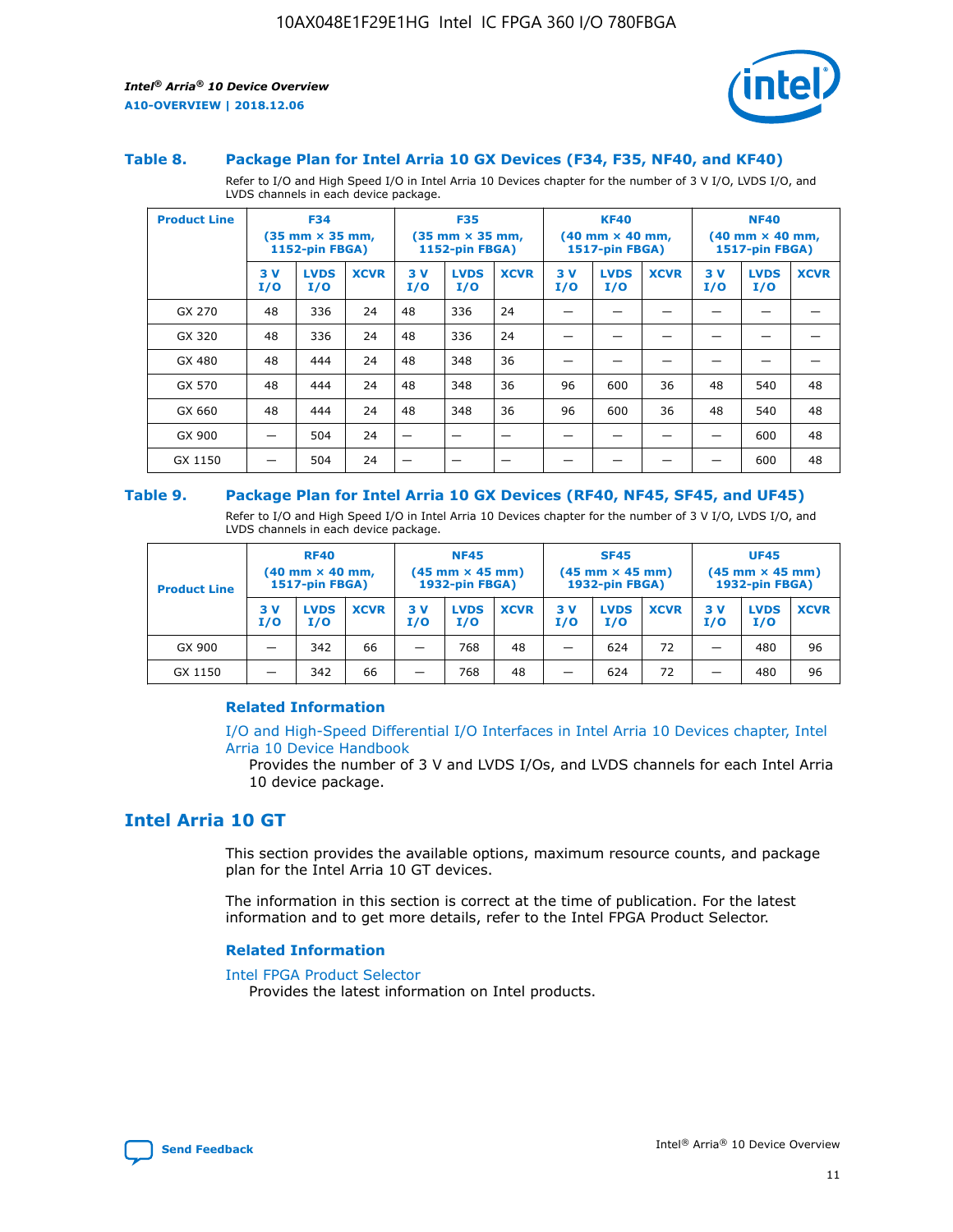

# **Available Options**

# **Figure 2. Sample Ordering Code and Available Options for Intel Arria 10 GT Devices**

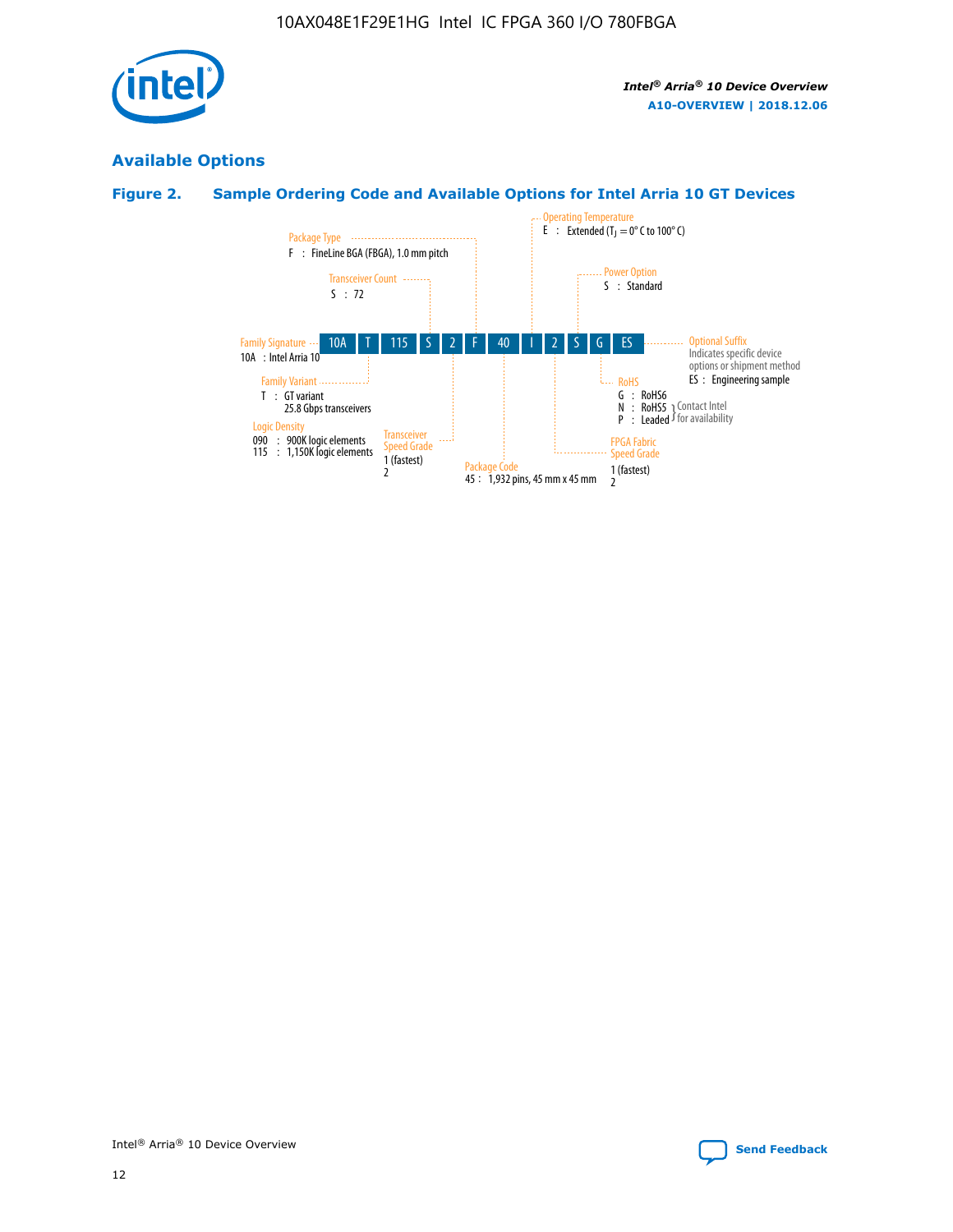

## **Maximum Resources**

#### **Table 10. Maximum Resource Counts for Intel Arria 10 GT Devices**

| <b>Resource</b>              |                      |                | <b>Product Line</b> |  |
|------------------------------|----------------------|----------------|---------------------|--|
|                              |                      | <b>GT 900</b>  | <b>GT 1150</b>      |  |
| Logic Elements (LE) (K)      |                      | 900            | 1,150               |  |
| <b>ALM</b>                   |                      | 339,620        | 427,200             |  |
| Register                     |                      | 1,358,480      | 1,708,800           |  |
| Memory (Kb)                  | M20K                 | 48,460         | 54,260              |  |
|                              | <b>MLAB</b>          | 9,386          | 12,984              |  |
| Variable-precision DSP Block |                      | 1,518          | 1,518               |  |
| 18 x 19 Multiplier           |                      | 3,036          | 3,036               |  |
| PLL                          | Fractional Synthesis | 32             | 32                  |  |
|                              | I/O                  | 16             | 16                  |  |
| Transceiver                  | 17.4 Gbps            | 72(5)          | 72(5)               |  |
|                              | 25.8 Gbps            | 6              | 6                   |  |
| GPIO <sup>(6)</sup>          |                      | 624            | 624                 |  |
| LVDS Pair $(7)$              |                      | 312            | 312                 |  |
| PCIe Hard IP Block           |                      | $\overline{4}$ | $\overline{4}$      |  |
| Hard Memory Controller       |                      | 16             | 16                  |  |

#### **Related Information**

#### [Intel Arria 10 GT Channel Usage](https://www.intel.com/content/www/us/en/programmable/documentation/nik1398707230472.html#nik1398707008178)

Configuring GT/GX channels in Intel Arria 10 GT devices.

## **Package Plan**

#### **Table 11. Package Plan for Intel Arria 10 GT Devices**

Refer to I/O and High Speed I/O in Intel Arria 10 Devices chapter for the number of 3 V I/O, LVDS I/O, and LVDS channels in each device package.

| <b>Product Line</b> | <b>SF45</b><br>(45 mm × 45 mm, 1932-pin FBGA) |                 |             |  |  |  |
|---------------------|-----------------------------------------------|-----------------|-------------|--|--|--|
|                     | 3 V I/O                                       | <b>LVDS I/O</b> | <b>XCVR</b> |  |  |  |
| GT 900              |                                               | 624             | 72          |  |  |  |
| GT 1150             |                                               | 624             | 72          |  |  |  |

<sup>(7)</sup> Each LVDS I/O pair can be used as differential input or output.



 $(5)$  If all 6 GT channels are in use, 12 of the GX channels are not usable.

<sup>(6)</sup> The number of GPIOs does not include transceiver I/Os. In the Intel Quartus Prime software, the number of user I/Os includes transceiver I/Os.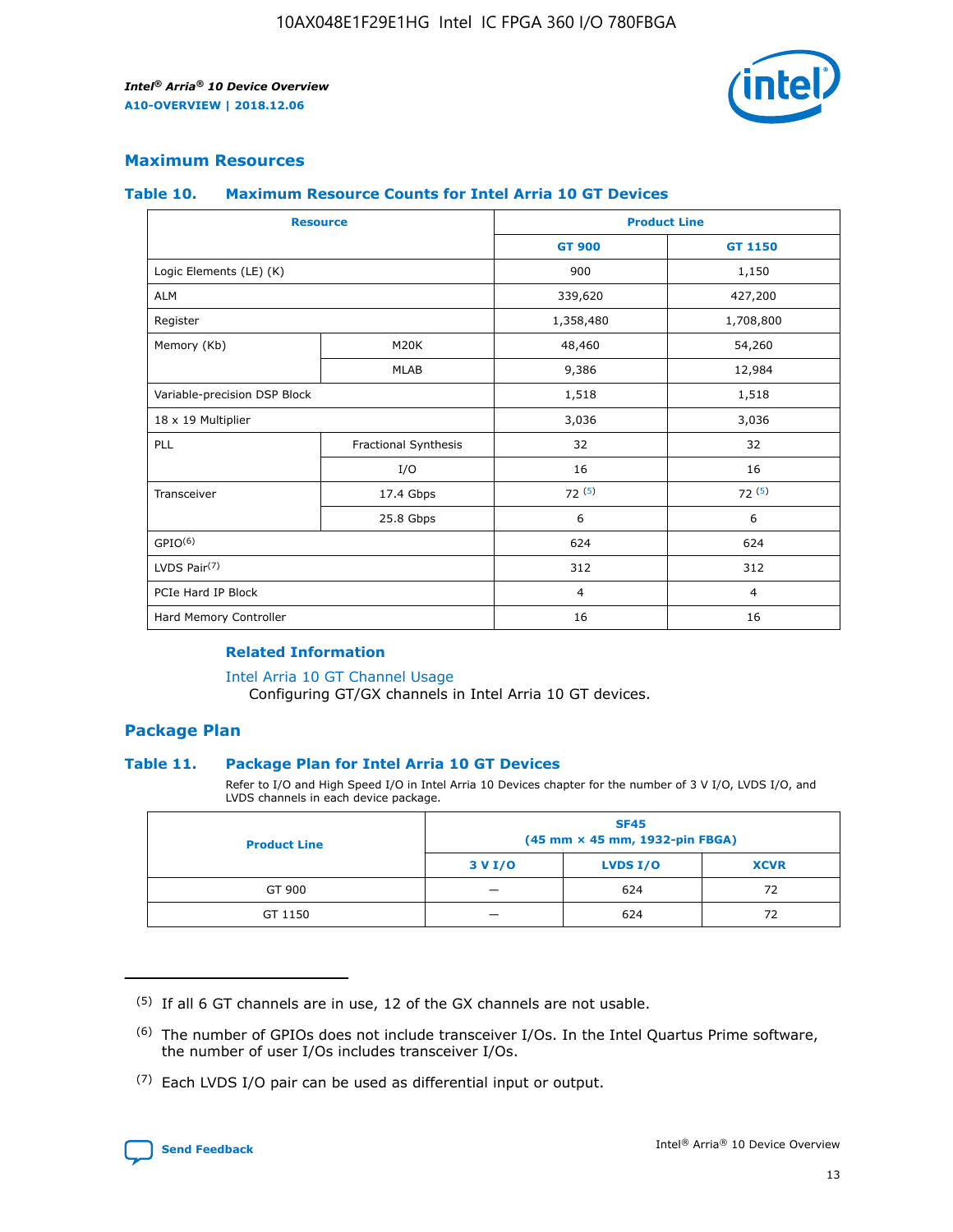

#### **Related Information**

[I/O and High-Speed Differential I/O Interfaces in Intel Arria 10 Devices chapter, Intel](https://www.intel.com/content/www/us/en/programmable/documentation/sam1403482614086.html#sam1403482030321) [Arria 10 Device Handbook](https://www.intel.com/content/www/us/en/programmable/documentation/sam1403482614086.html#sam1403482030321)

Provides the number of 3 V and LVDS I/Os, and LVDS channels for each Intel Arria 10 device package.

# **Intel Arria 10 SX**

This section provides the available options, maximum resource counts, and package plan for the Intel Arria 10 SX devices.

The information in this section is correct at the time of publication. For the latest information and to get more details, refer to the Intel FPGA Product Selector.

#### **Related Information**

[Intel FPGA Product Selector](http://www.altera.com/products/selector/psg-selector.html) Provides the latest information on Intel products.

#### **Available Options**

#### **Figure 3. Sample Ordering Code and Available Options for Intel Arria 10 SX Devices**



#### **Related Information**

[Transceiver Performance for Intel Arria 10 GX/SX Devices](https://www.intel.com/content/www/us/en/programmable/documentation/mcn1413182292568.html#mcn1413213965502) Provides more information about the transceiver speed grade.

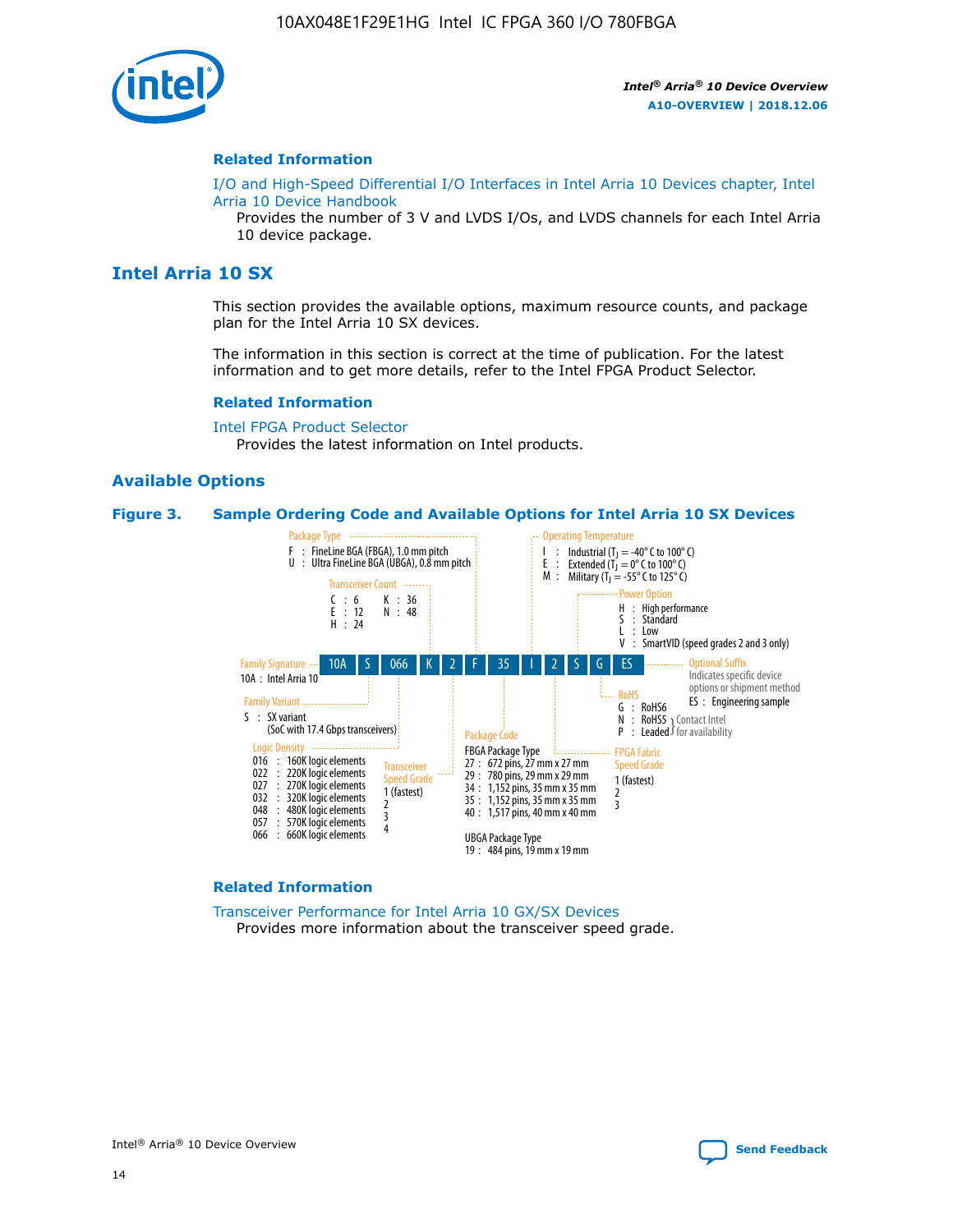

## **Maximum Resources**

#### **Table 12. Maximum Resource Counts for Intel Arria 10 SX Devices**

| <b>Resource</b>                   |                         | <b>Product Line</b> |               |                |                |                |                |                |  |  |  |
|-----------------------------------|-------------------------|---------------------|---------------|----------------|----------------|----------------|----------------|----------------|--|--|--|
|                                   |                         | <b>SX 160</b>       | <b>SX 220</b> | <b>SX 270</b>  | <b>SX 320</b>  | <b>SX 480</b>  | <b>SX 570</b>  | <b>SX 660</b>  |  |  |  |
| Logic Elements (LE) (K)           |                         | 160                 | 220           | 270            | 320            | 480            | 570            | 660            |  |  |  |
| <b>ALM</b>                        |                         | 61,510              | 80,330        | 101,620        | 119,900        | 183,590        | 217,080        | 251,680        |  |  |  |
| Register                          |                         | 246,040             | 321,320       | 406,480        | 479,600        | 734,360        | 868,320        | 1,006,720      |  |  |  |
| Memory (Kb)                       | M <sub>20</sub> K       | 8,800               | 11,740        | 15,000         | 17,820         | 28,620         | 36,000         | 42,620         |  |  |  |
|                                   | <b>MLAB</b>             | 1,050               | 1,690         | 2,452          | 2,727          | 4,164          | 5,096          | 5,788          |  |  |  |
| Variable-precision DSP Block      |                         | 156                 | 192           | 830            | 985            | 1,368          | 1,523          | 1,687          |  |  |  |
| 18 x 19 Multiplier                |                         | 312                 | 384           | 1,660          | 1,970          | 2,736          | 3,046          | 3,374          |  |  |  |
| PLL                               | Fractional<br>Synthesis | 6                   | 6             | 8              | 8              | 12             | 16             | 16             |  |  |  |
|                                   | I/O                     | 6                   | 6             | 8              | 8              | 12             | 16             | 16             |  |  |  |
| 17.4 Gbps Transceiver             |                         | 12                  | 12            | 24             | 24             | 36             | 48             | 48             |  |  |  |
| GPIO <sup>(8)</sup>               |                         | 288                 | 288           | 384            | 384            | 492            | 696            | 696            |  |  |  |
| LVDS Pair $(9)$                   |                         | 120                 | 120           | 168            | 168            | 174            | 324            | 324            |  |  |  |
| PCIe Hard IP Block                |                         | $\mathbf{1}$        | $\mathbf{1}$  | $\overline{2}$ | $\overline{2}$ | $\overline{2}$ | $\overline{2}$ | $\overline{2}$ |  |  |  |
| Hard Memory Controller            |                         | 6                   | 6             | 8              | 8              | 12             | 16             | 16             |  |  |  |
| ARM Cortex-A9 MPCore<br>Processor |                         | Yes                 | Yes           | Yes            | Yes            | Yes            | Yes            | <b>Yes</b>     |  |  |  |

## **Package Plan**

#### **Table 13. Package Plan for Intel Arria 10 SX Devices (U19, F27, F29, and F34)**

Refer to I/O and High Speed I/O in Intel Arria 10 Devices chapter for the number of 3 V I/O, LVDS I/O, and LVDS channels in each device package.

| <b>Product Line</b> | U19<br>$(19 \text{ mm} \times 19 \text{ mm})$<br>484-pin UBGA) |                    |             | <b>F27</b><br>$(27 \text{ mm} \times 27 \text{ mm})$<br>672-pin FBGA) |                    | <b>F29</b><br>$(29 \text{ mm} \times 29 \text{ mm})$<br>780-pin FBGA) |           |                    | <b>F34</b><br>$(35 \text{ mm} \times 35 \text{ mm})$<br><b>1152-pin FBGA)</b> |           |                    |             |
|---------------------|----------------------------------------------------------------|--------------------|-------------|-----------------------------------------------------------------------|--------------------|-----------------------------------------------------------------------|-----------|--------------------|-------------------------------------------------------------------------------|-----------|--------------------|-------------|
|                     | 3V<br>I/O                                                      | <b>LVDS</b><br>I/O | <b>XCVR</b> | 3V<br>I/O                                                             | <b>LVDS</b><br>I/O | <b>XCVR</b>                                                           | 3V<br>I/O | <b>LVDS</b><br>I/O | <b>XCVR</b>                                                                   | 3V<br>I/O | <b>LVDS</b><br>I/O | <b>XCVR</b> |
| SX 160              | 48                                                             | 144                | 6           | 48                                                                    | 192                | 12                                                                    | 48        | 240                | 12                                                                            |           |                    |             |
| SX 220              | 48                                                             | 144                | 6           | 48                                                                    | 192                | 12                                                                    | 48        | 240                | 12                                                                            |           |                    |             |
| SX 270              |                                                                |                    |             | 48                                                                    | 192                | 12                                                                    | 48        | 312                | 12                                                                            | 48        | 336                | 24          |
| SX 320              |                                                                |                    |             | 48                                                                    | 192                | 12                                                                    | 48        | 312                | 12                                                                            | 48        | 336                | 24          |
|                     | continued                                                      |                    |             |                                                                       |                    |                                                                       |           |                    |                                                                               |           |                    |             |

 $(8)$  The number of GPIOs does not include transceiver I/Os. In the Intel Quartus Prime software, the number of user I/Os includes transceiver I/Os.

 $(9)$  Each LVDS I/O pair can be used as differential input or output.

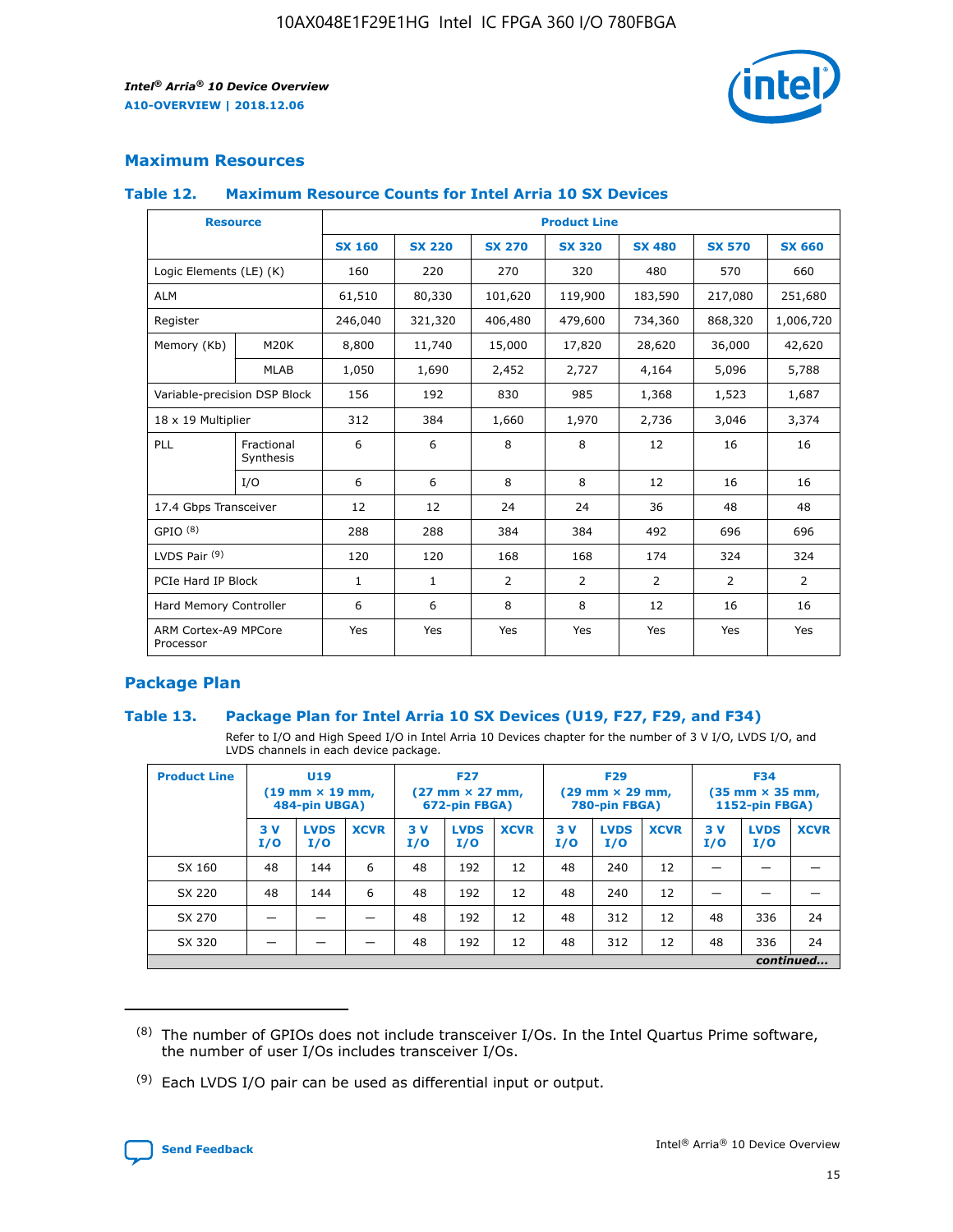

| <b>Product Line</b> |            | <b>U19</b><br>$(19 \text{ mm} \times 19 \text{ mm})$<br>484-pin UBGA) |             | <b>F27</b><br>$(27 \text{ mm} \times 27 \text{ mm})$<br>672-pin FBGA) |                    | <b>F29</b><br>$(29$ mm $\times$ 29 mm,<br>780-pin FBGA) |           |                    | <b>F34</b><br>$(35$ mm $\times$ 35 mm,<br><b>1152-pin FBGA)</b> |           |                    |             |
|---------------------|------------|-----------------------------------------------------------------------|-------------|-----------------------------------------------------------------------|--------------------|---------------------------------------------------------|-----------|--------------------|-----------------------------------------------------------------|-----------|--------------------|-------------|
|                     | 3 V<br>I/O | <b>LVDS</b><br>I/O                                                    | <b>XCVR</b> | 3V<br>I/O                                                             | <b>LVDS</b><br>I/O | <b>XCVR</b>                                             | 3V<br>I/O | <b>LVDS</b><br>I/O | <b>XCVR</b>                                                     | 3V<br>I/O | <b>LVDS</b><br>I/O | <b>XCVR</b> |
| SX 480              |            |                                                                       |             |                                                                       |                    |                                                         | 48        | 312                | 12                                                              | 48        | 444                | 24          |
| SX 570              |            |                                                                       |             |                                                                       |                    |                                                         |           |                    |                                                                 | 48        | 444                | 24          |
| SX 660              |            |                                                                       |             |                                                                       |                    |                                                         |           |                    |                                                                 | 48        | 444                | 24          |

## **Table 14. Package Plan for Intel Arria 10 SX Devices (F35, KF40, and NF40)**

Refer to I/O and High Speed I/O in Intel Arria 10 Devices chapter for the number of 3 V I/O, LVDS I/O, and LVDS channels in each device package.

| <b>Product Line</b> | <b>F35</b><br>(35 mm × 35 mm,<br><b>1152-pin FBGA)</b> |          |             |                                           | <b>KF40</b><br>(40 mm × 40 mm,<br>1517-pin FBGA) |    | <b>NF40</b><br>$(40 \text{ mm} \times 40 \text{ mm})$<br>1517-pin FBGA) |          |             |  |
|---------------------|--------------------------------------------------------|----------|-------------|-------------------------------------------|--------------------------------------------------|----|-------------------------------------------------------------------------|----------|-------------|--|
|                     | 3 V I/O                                                | LVDS I/O | <b>XCVR</b> | <b>LVDS I/O</b><br>3 V I/O<br><b>XCVR</b> |                                                  |    | 3 V I/O                                                                 | LVDS I/O | <b>XCVR</b> |  |
| SX 270              | 48                                                     | 336      | 24          |                                           |                                                  |    |                                                                         |          |             |  |
| SX 320              | 48                                                     | 336      | 24          |                                           |                                                  |    |                                                                         |          |             |  |
| SX 480              | 48                                                     | 348      | 36          |                                           |                                                  |    |                                                                         |          |             |  |
| SX 570              | 48                                                     | 348      | 36          | 96                                        | 600                                              | 36 | 48                                                                      | 540      | 48          |  |
| SX 660              | 48                                                     | 348      | 36          | 96                                        | 600                                              | 36 | 48                                                                      | 540      | 48          |  |

# **Related Information**

[I/O and High-Speed Differential I/O Interfaces in Intel Arria 10 Devices chapter, Intel](https://www.intel.com/content/www/us/en/programmable/documentation/sam1403482614086.html#sam1403482030321) [Arria 10 Device Handbook](https://www.intel.com/content/www/us/en/programmable/documentation/sam1403482614086.html#sam1403482030321)

Provides the number of 3 V and LVDS I/Os, and LVDS channels for each Intel Arria 10 device package.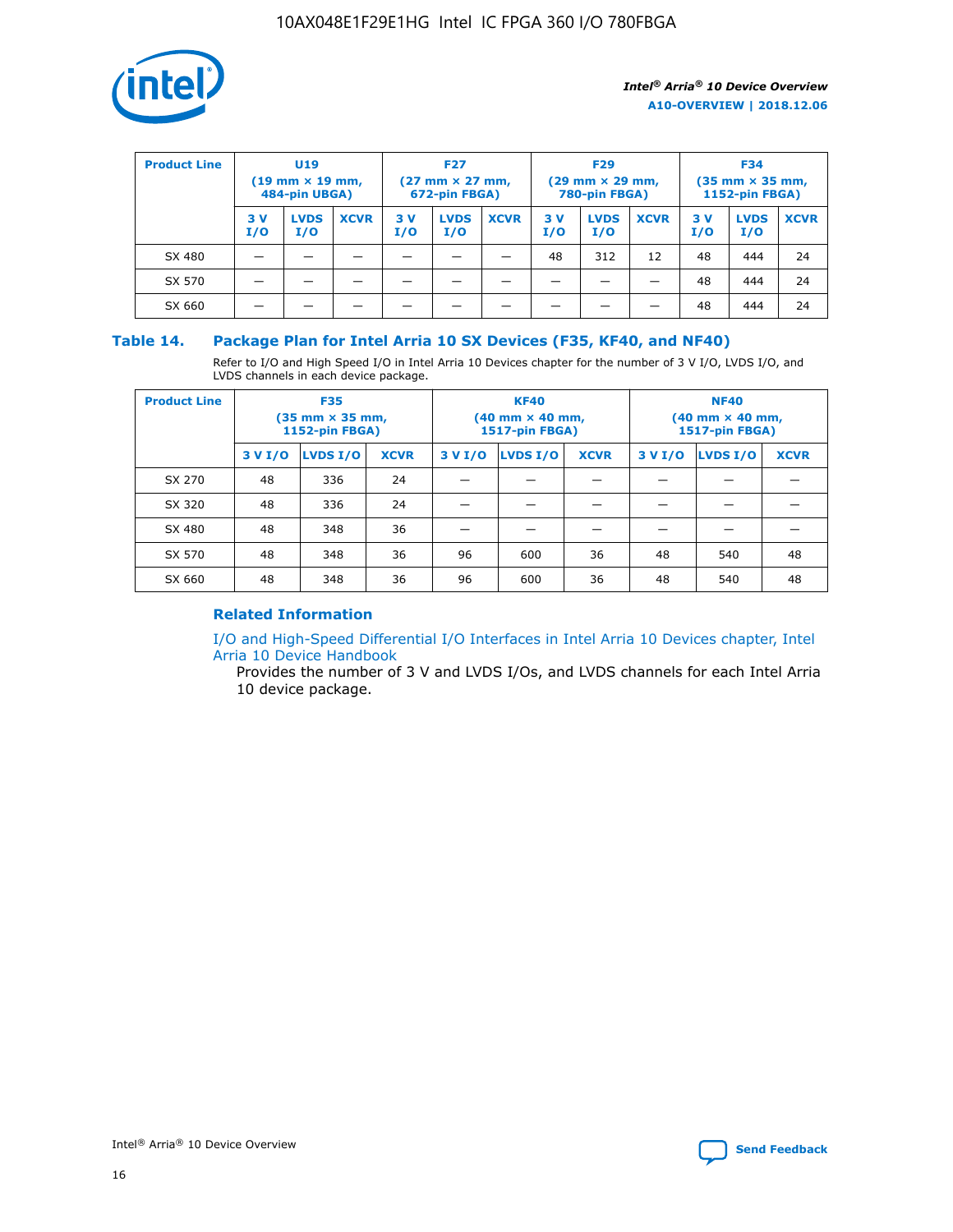

# **I/O Vertical Migration for Intel Arria 10 Devices**

#### **Figure 4. Migration Capability Across Intel Arria 10 Product Lines**

- The arrows indicate the migration paths. The devices included in each vertical migration path are shaded. Devices with fewer resources in the same path have lighter shades.
- To achieve the full I/O migration across product lines in the same migration path, restrict I/Os and transceivers usage to match the product line with the lowest I/O and transceiver counts.
- An LVDS I/O bank in the source device may be mapped to a 3 V I/O bank in the target device. To use memory interface clock frequency higher than 533 MHz, assign external memory interface pins only to banks that are LVDS I/O in both devices.
- There may be nominal 0.15 mm package height difference between some product lines in the same package type.
	- **Variant Product Line Package U19 F27 F29 F34 F35 KF40 NF40 RF40 NF45 SF45 UF45** Intel® Arria® 10 GX GX 160 GX 220 GX 270 GX 320 GX 480 GX 570 GX 660 GX 900 GX 1150 Intel Arria 10 GT GT 900 GT 1150 Intel Arria 10 SX SX 160 SX 220 SX 270 SX 320 SX 480 SX 570 SX 660
- Some migration paths are not shown in the Intel Quartus Prime software **Pin Migration View**.

*Note:* To verify the pin migration compatibility, use the **Pin Migration View** window in the Intel Quartus Prime software Pin Planner.

# **Adaptive Logic Module**

Intel Arria 10 devices use a 20 nm ALM as the basic building block of the logic fabric.

The ALM architecture is the same as the previous generation FPGAs, allowing for efficient implementation of logic functions and easy conversion of IP between the device generations.

The ALM, as shown in following figure, uses an 8-input fracturable look-up table (LUT) with four dedicated registers to help improve timing closure in register-rich designs and achieve an even higher design packing capability than the traditional two-register per LUT architecture.

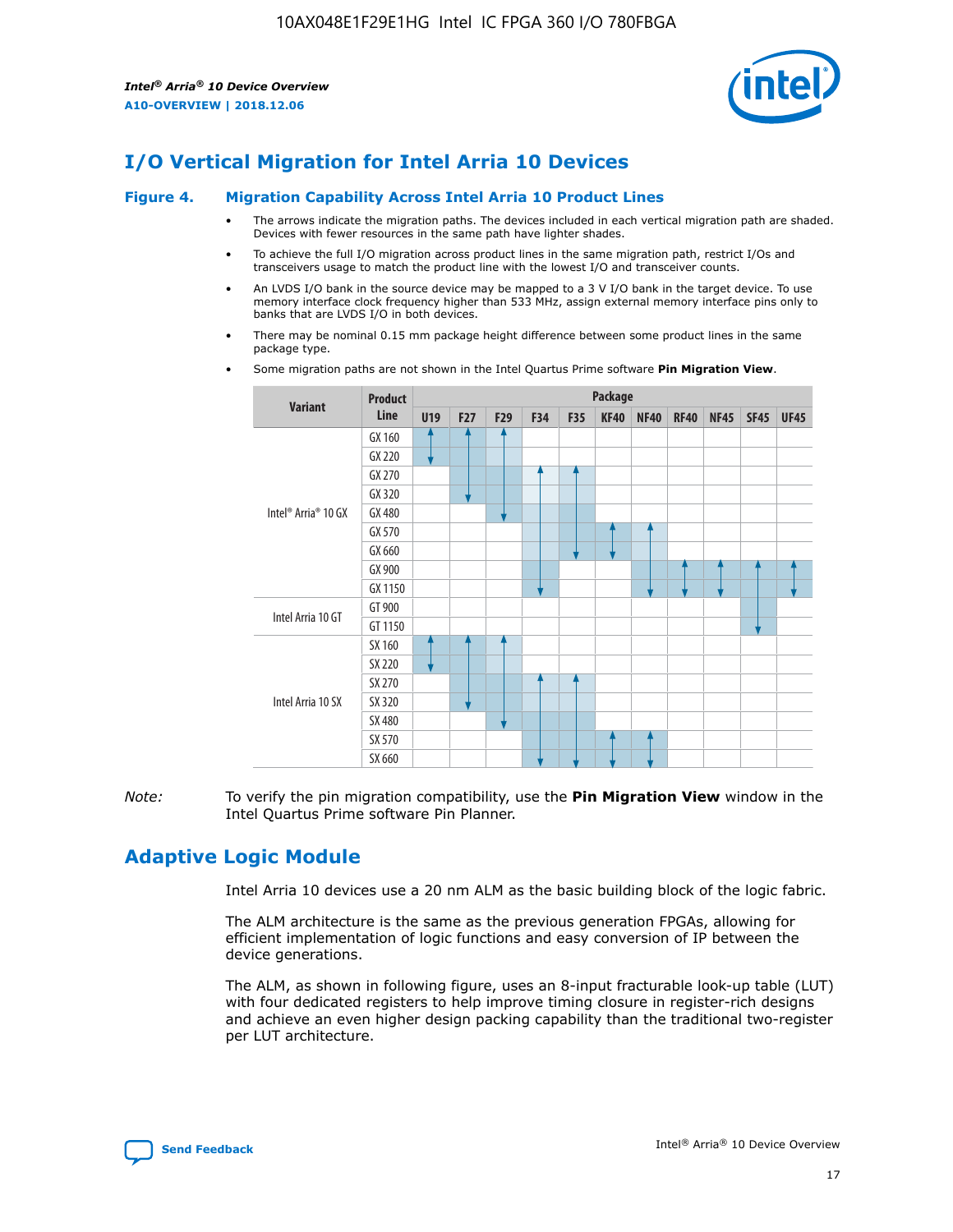

**Figure 5. ALM for Intel Arria 10 Devices**



The Intel Quartus Prime software optimizes your design according to the ALM logic structure and automatically maps legacy designs into the Intel Arria 10 ALM architecture.

# **Variable-Precision DSP Block**

The Intel Arria 10 variable precision DSP blocks support fixed-point arithmetic and floating-point arithmetic.

Features for fixed-point arithmetic:

- High-performance, power-optimized, and fully registered multiplication operations
- 18-bit and 27-bit word lengths
- Two 18 x 19 multipliers or one 27 x 27 multiplier per DSP block
- Built-in addition, subtraction, and 64-bit double accumulation register to combine multiplication results
- Cascading 19-bit or 27-bit when pre-adder is disabled and cascading 18-bit when pre-adder is used to form the tap-delay line for filtering applications
- Cascading 64-bit output bus to propagate output results from one block to the next block without external logic support
- Hard pre-adder supported in 19-bit and 27-bit modes for symmetric filters
- Internal coefficient register bank in both 18-bit and 27-bit modes for filter implementation
- 18-bit and 27-bit systolic finite impulse response (FIR) filters with distributed output adder
- Biased rounding support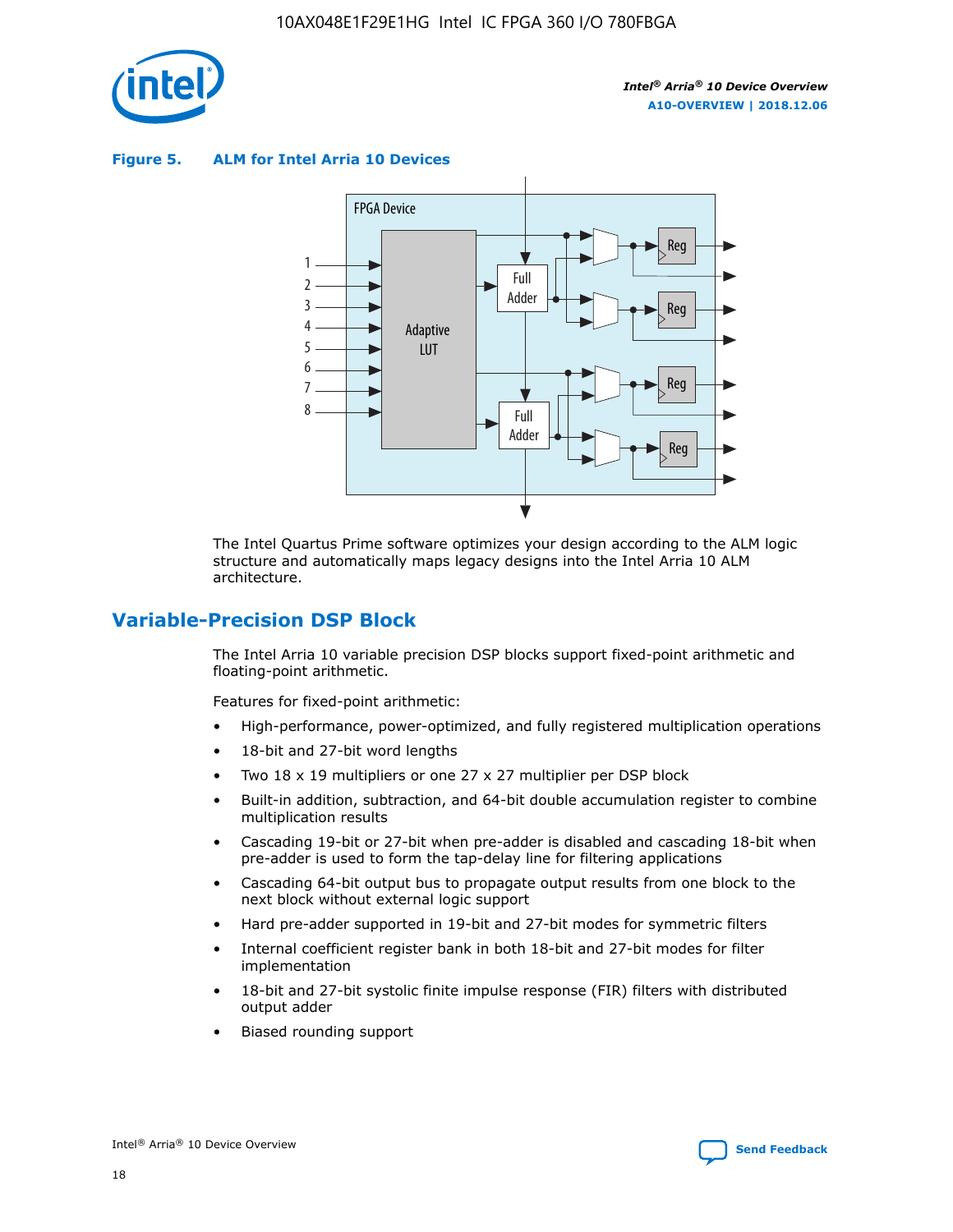

Features for floating-point arithmetic:

- A completely hardened architecture that supports multiplication, addition, subtraction, multiply-add, and multiply-subtract
- Multiplication with accumulation capability and a dynamic accumulator reset control
- Multiplication with cascade summation capability
- Multiplication with cascade subtraction capability
- Complex multiplication
- Direct vector dot product
- Systolic FIR filter

#### **Table 15. Variable-Precision DSP Block Configurations for Intel Arria 10 Devices**

| <b>Usage Example</b>                                       | <b>Multiplier Size (Bit)</b>    | <b>DSP Block Resources</b> |
|------------------------------------------------------------|---------------------------------|----------------------------|
| Medium precision fixed point                               | Two 18 x 19                     |                            |
| High precision fixed or Single precision<br>floating point | One 27 x 27                     |                            |
| Fixed point FFTs                                           | One 19 x 36 with external adder |                            |
| Very high precision fixed point                            | One 36 x 36 with external adder |                            |
| Double precision floating point                            | One 54 x 54 with external adder | 4                          |

#### **Table 16. Resources for Fixed-Point Arithmetic in Intel Arria 10 Devices**

The table lists the variable-precision DSP resources by bit precision for each Intel Arria 10 device.

| <b>Variant</b>  | <b>Product Line</b> | <b>Variable-</b><br>precision<br><b>DSP Block</b> | <b>Independent Input and Output</b><br><b>Multiplications Operator</b> |                                     | 18 x 19<br><b>Multiplier</b><br><b>Adder Sum</b> | $18 \times 18$<br><b>Multiplier</b><br><b>Adder</b> |
|-----------------|---------------------|---------------------------------------------------|------------------------------------------------------------------------|-------------------------------------|--------------------------------------------------|-----------------------------------------------------|
|                 |                     |                                                   | 18 x 19<br><b>Multiplier</b>                                           | $27 \times 27$<br><b>Multiplier</b> | <b>Mode</b>                                      | <b>Summed with</b><br>36 bit Input                  |
| AIntel Arria 10 | GX 160              | 156                                               | 312                                                                    | 156                                 | 156                                              | 156                                                 |
| GX              | GX 220              | 192                                               | 384                                                                    | 192                                 | 192                                              | 192                                                 |
|                 | GX 270              | 830                                               | 1,660                                                                  | 830                                 | 830                                              | 830                                                 |
|                 | GX 320              | 984                                               | 1,968                                                                  | 984                                 | 984                                              | 984                                                 |
|                 | GX 480              | 1,368                                             | 2,736                                                                  | 1,368                               | 1,368                                            | 1,368                                               |
|                 | GX 570              | 1,523                                             | 3,046                                                                  | 1,523                               | 1,523                                            | 1,523                                               |
|                 | GX 660              | 1,687                                             | 3,374                                                                  | 1,687                               | 1,687                                            | 1,687                                               |
|                 | GX 900              | 1,518                                             | 3,036                                                                  | 1,518                               | 1,518                                            | 1,518                                               |
|                 | GX 1150             | 1,518                                             | 3,036                                                                  | 1,518                               | 1,518                                            | 1,518                                               |
| Intel Arria 10  | GT 900              | 1,518                                             | 3,036                                                                  | 1,518                               | 1,518                                            | 1,518                                               |
| GT              | GT 1150             | 1,518                                             | 3,036                                                                  | 1,518                               | 1,518                                            | 1,518                                               |
| Intel Arria 10  | SX 160              | 156                                               | 312                                                                    | 156                                 | 156                                              | 156                                                 |
| <b>SX</b>       | SX 220              | 192                                               | 384                                                                    | 192                                 | 192                                              | 192                                                 |
|                 | SX 270              | 830                                               | 1,660                                                                  | 830                                 | 830                                              | 830                                                 |
|                 |                     |                                                   |                                                                        |                                     |                                                  | continued                                           |

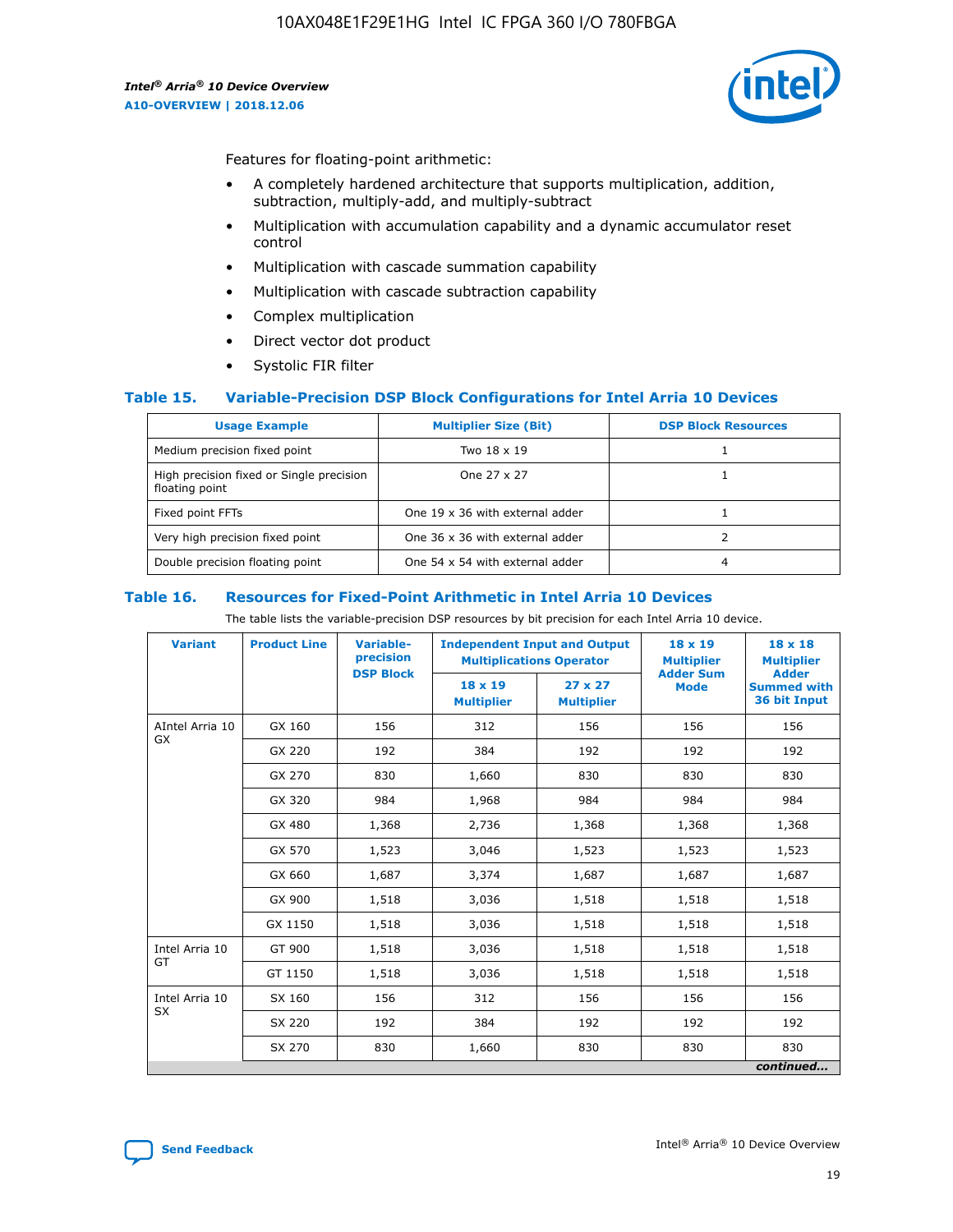

| <b>Variant</b> | <b>Product Line</b> | Variable-<br>precision | <b>Independent Input and Output</b><br><b>Multiplications Operator</b> |                                     | $18 \times 19$<br><b>Multiplier</b> | $18 \times 18$<br><b>Multiplier</b><br><b>Adder</b> |  |
|----------------|---------------------|------------------------|------------------------------------------------------------------------|-------------------------------------|-------------------------------------|-----------------------------------------------------|--|
|                |                     | <b>DSP Block</b>       | $18 \times 19$<br><b>Multiplier</b>                                    | $27 \times 27$<br><b>Multiplier</b> | <b>Adder Sum</b><br><b>Mode</b>     | <b>Summed with</b><br>36 bit Input                  |  |
|                | SX 320              | 984                    | 1,968                                                                  | 984                                 | 984                                 | 984                                                 |  |
|                | SX 480              | 1,368                  | 2,736                                                                  | 1,368                               | 1,368                               | 1,368                                               |  |
|                | SX 570              | 1,523                  | 3,046                                                                  | 1,523                               | 1,523                               | 1,523                                               |  |
|                | SX 660              | 1,687                  | 3,374                                                                  | 1,687                               | 1,687                               | 1,687                                               |  |

# **Table 17. Resources for Floating-Point Arithmetic in Intel Arria 10 Devices**

The table lists the variable-precision DSP resources by bit precision for each Intel Arria 10 device.

| <b>Variant</b> | <b>Product Line</b> | <b>Variable-</b><br>precision<br><b>DSP Block</b> | <b>Single</b><br><b>Precision</b><br><b>Floating-Point</b><br><b>Multiplication</b><br><b>Mode</b> | <b>Single-Precision</b><br><b>Floating-Point</b><br><b>Adder Mode</b> | Single-<br><b>Precision</b><br><b>Floating-Point</b><br><b>Multiply</b><br><b>Accumulate</b><br><b>Mode</b> | <b>Peak</b><br><b>Giga Floating-</b><br><b>Point</b><br><b>Operations</b><br>per Second<br>(GFLOPs) |
|----------------|---------------------|---------------------------------------------------|----------------------------------------------------------------------------------------------------|-----------------------------------------------------------------------|-------------------------------------------------------------------------------------------------------------|-----------------------------------------------------------------------------------------------------|
| Intel Arria 10 | GX 160              | 156                                               | 156                                                                                                | 156                                                                   | 156                                                                                                         | 140                                                                                                 |
| GX             | GX 220              | 192                                               | 192                                                                                                | 192                                                                   | 192                                                                                                         | 173                                                                                                 |
|                | GX 270              | 830                                               | 830                                                                                                | 830                                                                   | 830                                                                                                         | 747                                                                                                 |
|                | GX 320              | 984                                               | 984                                                                                                | 984                                                                   | 984                                                                                                         | 886                                                                                                 |
|                | GX 480              | 1,369                                             | 1,368                                                                                              | 1,368                                                                 | 1,368                                                                                                       | 1,231                                                                                               |
|                | GX 570              | 1,523                                             | 1,523                                                                                              | 1,523                                                                 | 1,523                                                                                                       | 1,371                                                                                               |
|                | GX 660              | 1,687                                             | 1,687                                                                                              | 1,687                                                                 | 1,687                                                                                                       | 1,518                                                                                               |
|                | GX 900              | 1,518                                             | 1,518                                                                                              | 1,518                                                                 | 1,518                                                                                                       | 1,366                                                                                               |
|                | GX 1150             | 1,518                                             | 1,518                                                                                              | 1,518                                                                 | 1,518                                                                                                       | 1,366                                                                                               |
| Intel Arria 10 | GT 900              | 1,518                                             | 1,518                                                                                              | 1,518                                                                 | 1,518                                                                                                       | 1,366                                                                                               |
| GT             | GT 1150             | 1,518                                             | 1,518                                                                                              | 1,518                                                                 | 1,518                                                                                                       | 1,366                                                                                               |
| Intel Arria 10 | SX 160              | 156                                               | 156                                                                                                | 156                                                                   | 156                                                                                                         | 140                                                                                                 |
| SX             | SX 220              | 192                                               | 192                                                                                                | 192                                                                   | 192                                                                                                         | 173                                                                                                 |
|                | SX 270              | 830                                               | 830                                                                                                | 830                                                                   | 830                                                                                                         | 747                                                                                                 |
|                | SX 320              | 984                                               | 984                                                                                                | 984                                                                   | 984                                                                                                         | 886                                                                                                 |
|                | SX 480              | 1,369                                             | 1,368                                                                                              | 1,368                                                                 | 1,368                                                                                                       | 1,231                                                                                               |
|                | SX 570              | 1,523                                             | 1,523                                                                                              | 1,523                                                                 | 1,523                                                                                                       | 1,371                                                                                               |
|                | SX 660              | 1,687                                             | 1,687                                                                                              | 1,687                                                                 | 1,687                                                                                                       | 1,518                                                                                               |

# **Embedded Memory Blocks**

The embedded memory blocks in the devices are flexible and designed to provide an optimal amount of small- and large-sized memory arrays to fit your design requirements.

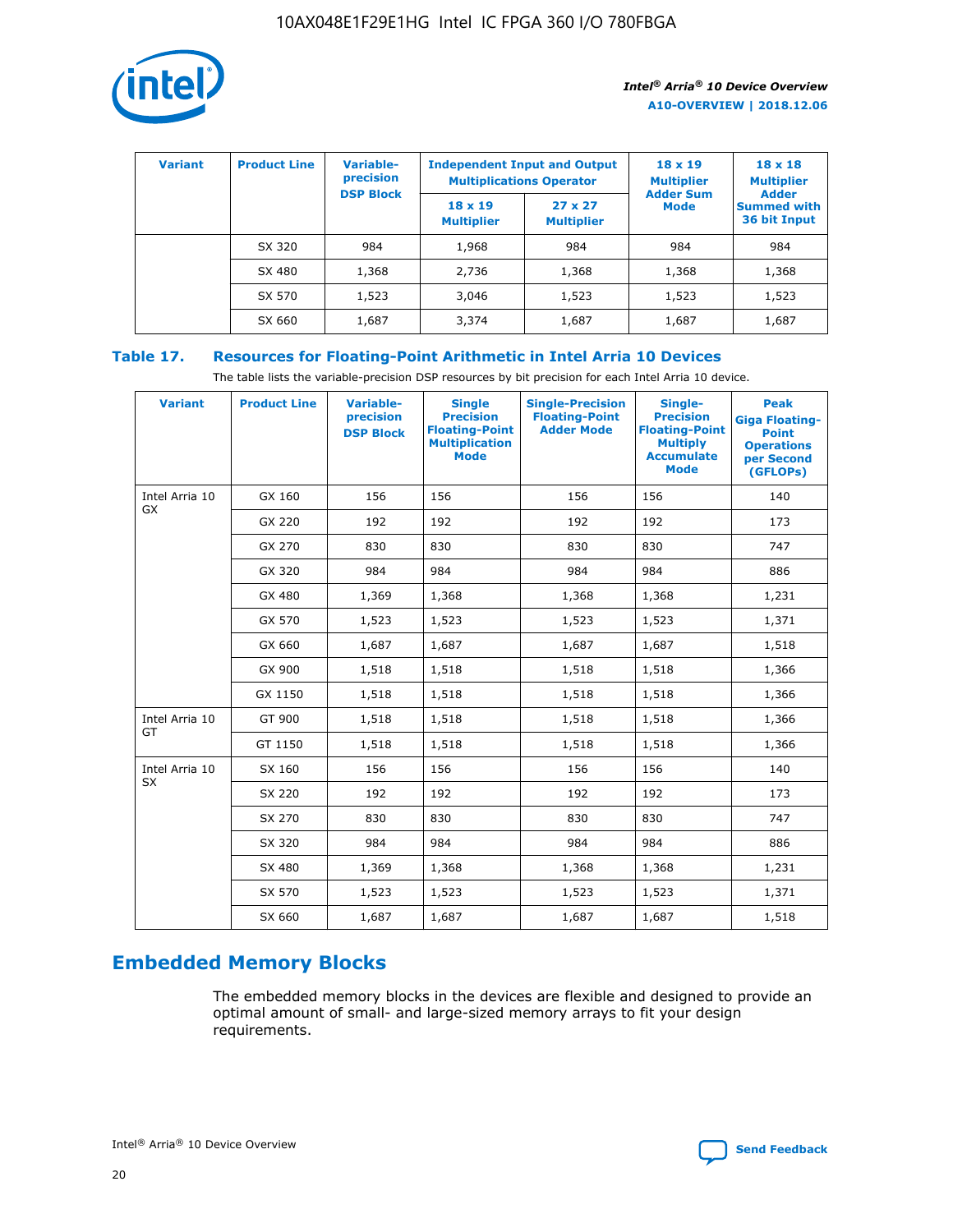

# **Types of Embedded Memory**

The Intel Arria 10 devices contain two types of memory blocks:

- 20 Kb M20K blocks—blocks of dedicated memory resources. The M20K blocks are ideal for larger memory arrays while still providing a large number of independent ports.
- 640 bit memory logic array blocks (MLABs)—enhanced memory blocks that are configured from dual-purpose logic array blocks (LABs). The MLABs are ideal for wide and shallow memory arrays. The MLABs are optimized for implementation of shift registers for digital signal processing (DSP) applications, wide and shallow FIFO buffers, and filter delay lines. Each MLAB is made up of ten adaptive logic modules (ALMs). In the Intel Arria 10 devices, you can configure these ALMs as ten 32 x 2 blocks, giving you one 32 x 20 simple dual-port SRAM block per MLAB.

# **Embedded Memory Capacity in Intel Arria 10 Devices**

|                   | <b>Product</b> |              | <b>M20K</b>         | <b>MLAB</b>  |                     | <b>Total RAM Bit</b> |
|-------------------|----------------|--------------|---------------------|--------------|---------------------|----------------------|
| <b>Variant</b>    | <b>Line</b>    | <b>Block</b> | <b>RAM Bit (Kb)</b> | <b>Block</b> | <b>RAM Bit (Kb)</b> | (Kb)                 |
| Intel Arria 10 GX | GX 160         | 440          | 8,800               | 1,680        | 1,050               | 9,850                |
|                   | GX 220         | 587          | 11,740              | 2,703        | 1,690               | 13,430               |
|                   | GX 270         | 750          | 15,000              | 3,922        | 2,452               | 17,452               |
|                   | GX 320         | 891          | 17,820              | 4,363        | 2,727               | 20,547               |
|                   | GX 480         | 1,431        | 28,620              | 6,662        | 4,164               | 32,784               |
|                   | GX 570         | 1,800        | 36,000              | 8,153        | 5,096               | 41,096               |
|                   | GX 660         | 2,131        | 42,620              | 9,260        | 5,788               | 48,408               |
|                   | GX 900         | 2,423        | 48,460              | 15,017       | 9,386               | 57,846               |
|                   | GX 1150        | 2,713        | 54,260              | 20,774       | 12,984              | 67,244               |
| Intel Arria 10 GT | GT 900         | 2,423        | 48,460              | 15,017       | 9,386               | 57,846               |
|                   | GT 1150        | 2,713        | 54,260              | 20,774       | 12,984              | 67,244               |
| Intel Arria 10 SX | SX 160         | 440          | 8,800               | 1,680        | 1,050               | 9,850                |
|                   | SX 220         | 587          | 11,740              | 2,703        | 1,690               | 13,430               |
|                   | SX 270         | 750          | 15,000              | 3,922        | 2,452               | 17,452               |
|                   | SX 320         | 891          | 17,820              | 4,363        | 2,727               | 20,547               |
|                   | SX 480         | 1,431        | 28,620              | 6,662        | 4,164               | 32,784               |
|                   | SX 570         | 1,800        | 36,000              | 8,153        | 5,096               | 41,096               |
|                   | SX 660         | 2,131        | 42,620              | 9,260        | 5,788               | 48,408               |

#### **Table 18. Embedded Memory Capacity and Distribution in Intel Arria 10 Devices**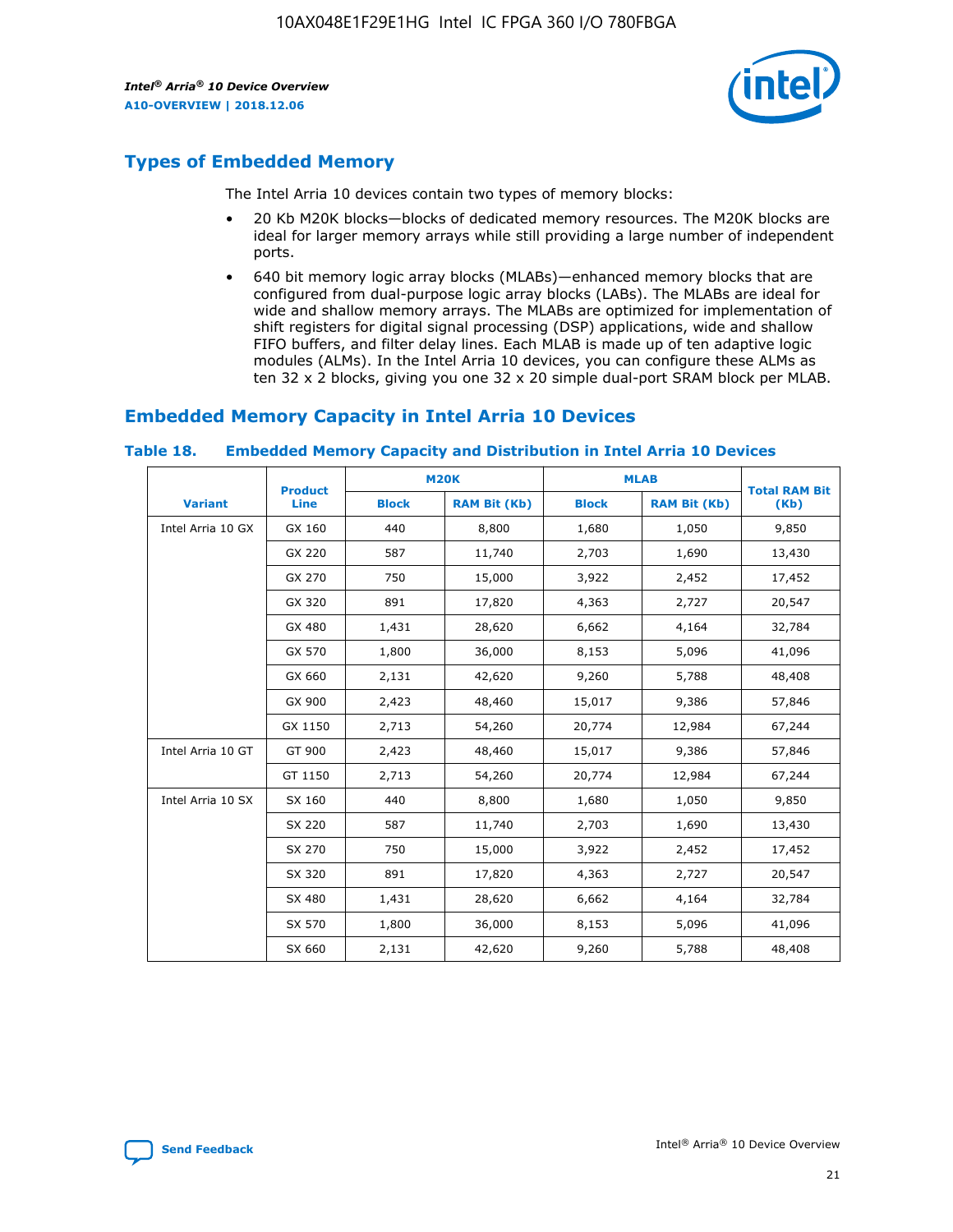

# **Embedded Memory Configurations for Single-port Mode**

#### **Table 19. Single-port Embedded Memory Configurations for Intel Arria 10 Devices**

This table lists the maximum configurations supported for single-port RAM and ROM modes.

| <b>Memory Block</b> | Depth (bits) | <b>Programmable Width</b> |
|---------------------|--------------|---------------------------|
| MLAB                | 32           | x16, x18, or x20          |
|                     | 64(10)       | x8, x9, x10               |
| M20K                | 512          | x40, x32                  |
|                     | 1K           | x20, x16                  |
|                     | 2K           | x10, x8                   |
|                     | 4K           | x5, x4                    |
|                     | 8K           | x2                        |
|                     | 16K          | x1                        |

# **Clock Networks and PLL Clock Sources**

The clock network architecture is based on Intel's global, regional, and peripheral clock structure. This clock structure is supported by dedicated clock input pins, fractional clock synthesis PLLs, and integer I/O PLLs.

## **Clock Networks**

The Intel Arria 10 core clock networks are capable of up to 800 MHz fabric operation across the full industrial temperature range. For the external memory interface, the clock network supports the hard memory controller with speeds up to 2,400 Mbps in a quarter-rate transfer.

To reduce power consumption, the Intel Quartus Prime software identifies all unused sections of the clock network and powers them down.

## **Fractional Synthesis and I/O PLLs**

Intel Arria 10 devices contain up to 32 fractional synthesis PLLs and up to 16 I/O PLLs that are available for both specific and general purpose uses in the core:

- Fractional synthesis PLLs—located in the column adjacent to the transceiver blocks
- I/O PLLs—located in each bank of the 48 I/Os

#### **Fractional Synthesis PLLs**

You can use the fractional synthesis PLLs to:

- Reduce the number of oscillators that are required on your board
- Reduce the number of clock pins that are used in the device by synthesizing multiple clock frequencies from a single reference clock source

<sup>(10)</sup> Supported through software emulation and consumes additional MLAB blocks.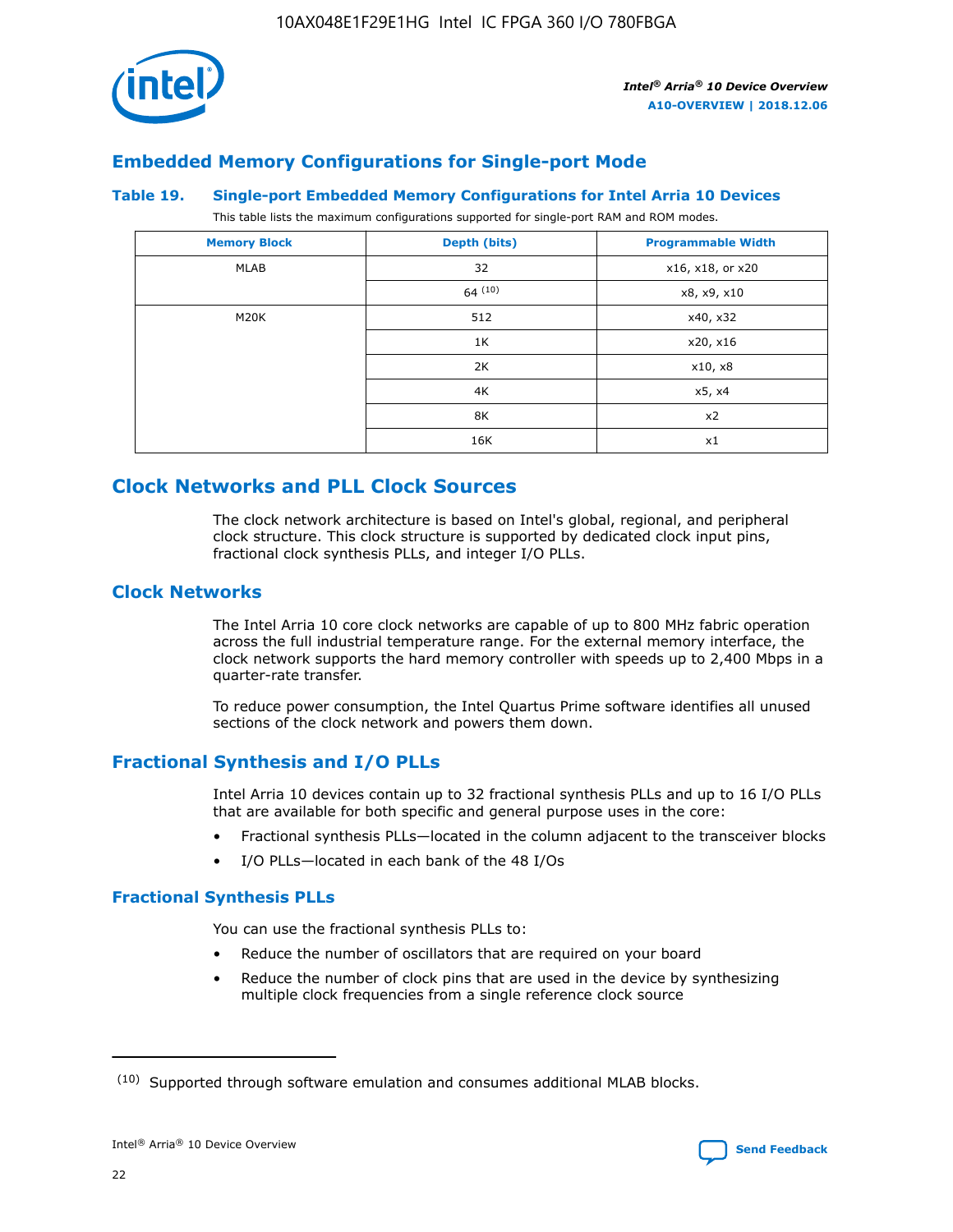10AX048E1F29E1HG Intel IC FPGA 360 I/O 780FBGA

*Intel® Arria® 10 Device Overview* **A10-OVERVIEW | 2018.12.06**



The fractional synthesis PLLs support the following features:

- Reference clock frequency synthesis for transceiver CMU and Advanced Transmit (ATX) PLLs
- Clock network delay compensation
- Zero-delay buffering
- Direct transmit clocking for transceivers
- Independently configurable into two modes:
	- Conventional integer mode equivalent to the general purpose PLL
	- Enhanced fractional mode with third order delta-sigma modulation
- PLL cascading

## **I/O PLLs**

The integer mode I/O PLLs are located in each bank of 48 I/Os. You can use the I/O PLLs to simplify the design of external memory and high-speed LVDS interfaces.

In each I/O bank, the I/O PLLs are adjacent to the hard memory controllers and LVDS SERDES. Because these PLLs are tightly coupled with the I/Os that need to use them, it makes it easier to close timing.

You can use the I/O PLLs for general purpose applications in the core such as clock network delay compensation and zero-delay buffering.

Intel Arria 10 devices support PLL-to-PLL cascading.

# **FPGA General Purpose I/O**

Intel Arria 10 devices offer highly configurable GPIOs. Each I/O bank contains 48 general purpose I/Os and a high-efficiency hard memory controller.

The following list describes the features of the GPIOs:

- Consist of 3 V I/Os for high-voltage application and LVDS I/Os for differential signaling
	- Up to two 3 V I/O banks, available in some devices, that support up to 3 V I/O standards
	- LVDS I/O banks that support up to 1.8 V I/O standards
- Support a wide range of single-ended and differential I/O interfaces
- LVDS speeds up to 1.6 Gbps
- Each LVDS pair of pins has differential input and output buffers, allowing you to configure the LVDS direction for each pair.
- Programmable bus hold and weak pull-up
- Programmable differential output voltage  $(V_{OD})$  and programmable pre-emphasis

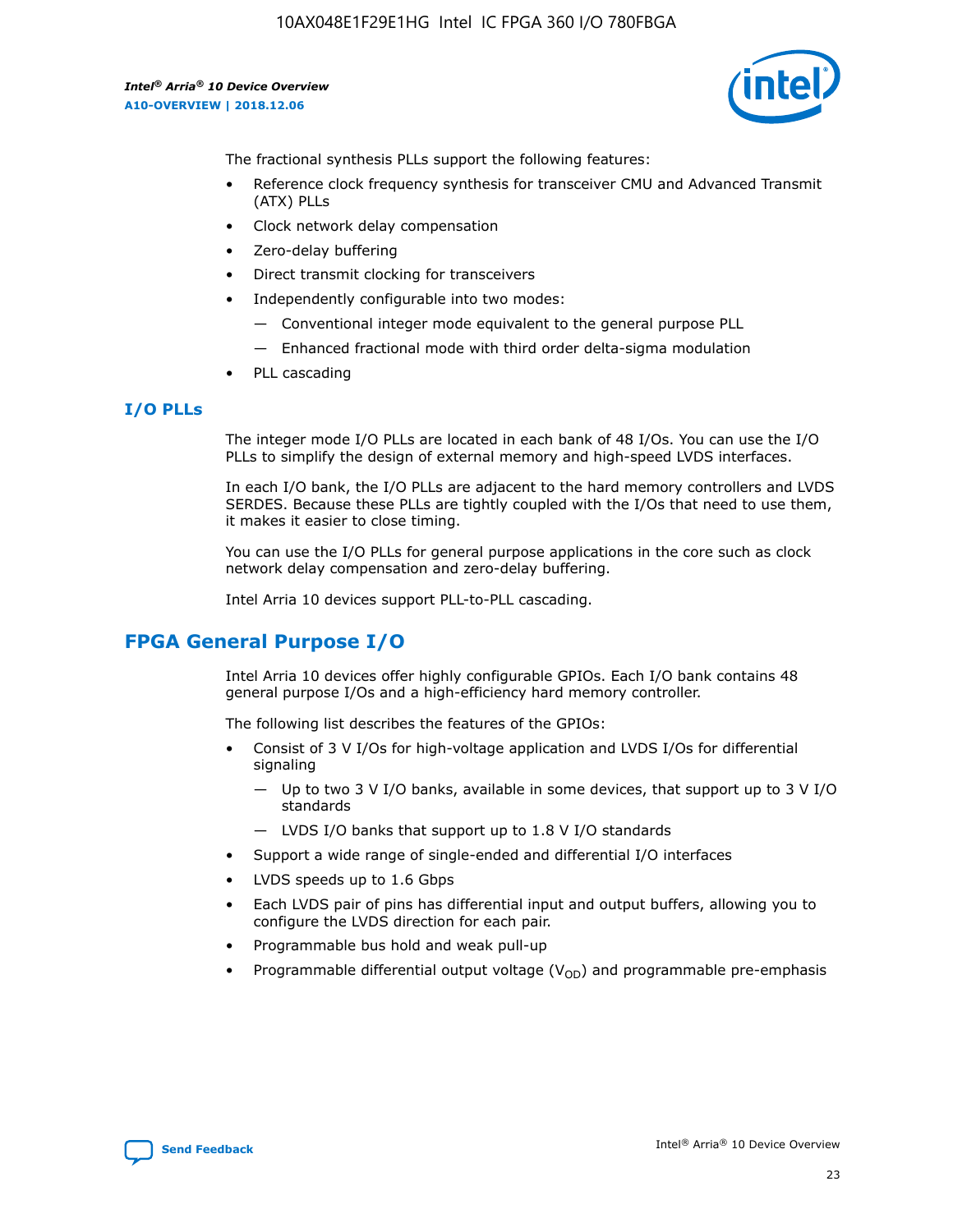

- Series (R<sub>S</sub>) and parallel (R<sub>T</sub>) on-chip termination (OCT) for all I/O banks with OCT calibration to limit the termination impedance variation
- On-chip dynamic termination that has the ability to swap between series and parallel termination, depending on whether there is read or write on a common bus for signal integrity
- Easy timing closure support using the hard read FIFO in the input register path, and delay-locked loop (DLL) delay chain with fine and coarse architecture

# **External Memory Interface**

Intel Arria 10 devices offer massive external memory bandwidth, with up to seven 32 bit DDR4 memory interfaces running at up to 2,400 Mbps. This bandwidth provides additional ease of design, lower power, and resource efficiencies of hardened highperformance memory controllers.

The memory interface within Intel Arria 10 FPGAs and SoCs delivers the highest performance and ease of use. You can configure up to a maximum width of 144 bits when using the hard or soft memory controllers. If required, you can bypass the hard memory controller and use a soft controller implemented in the user logic.

Each I/O contains a hardened DDR read/write path (PHY) capable of performing key memory interface functionality such as read/write leveling, FIFO buffering to lower latency and improve margin, timing calibration, and on-chip termination.

The timing calibration is aided by the inclusion of hard microcontrollers based on Intel's Nios® II technology, specifically tailored to control the calibration of multiple memory interfaces. This calibration allows the Intel Arria 10 device to compensate for any changes in process, voltage, or temperature either within the Intel Arria 10 device itself, or within the external memory device. The advanced calibration algorithms ensure maximum bandwidth and robust timing margin across all operating conditions.

In addition to parallel memory interfaces, Intel Arria 10 devices support serial memory technologies such as the Hybrid Memory Cube (HMC). The HMC is supported by the Intel Arria 10 high-speed serial transceivers which connect up to four HMC links, with each link running at data rates up to 15 Gbps.

#### **Related Information**

#### [External Memory Interface Spec Estimator](http://www.altera.com/technology/memory/estimator/mem-emif-index.html)

Provides a parametric tool that allows you to find and compare the performance of the supported external memory interfaces in IntelFPGAs.

# **Memory Standards Supported by Intel Arria 10 Devices**

The I/Os are designed to provide high performance support for existing and emerging external memory standards.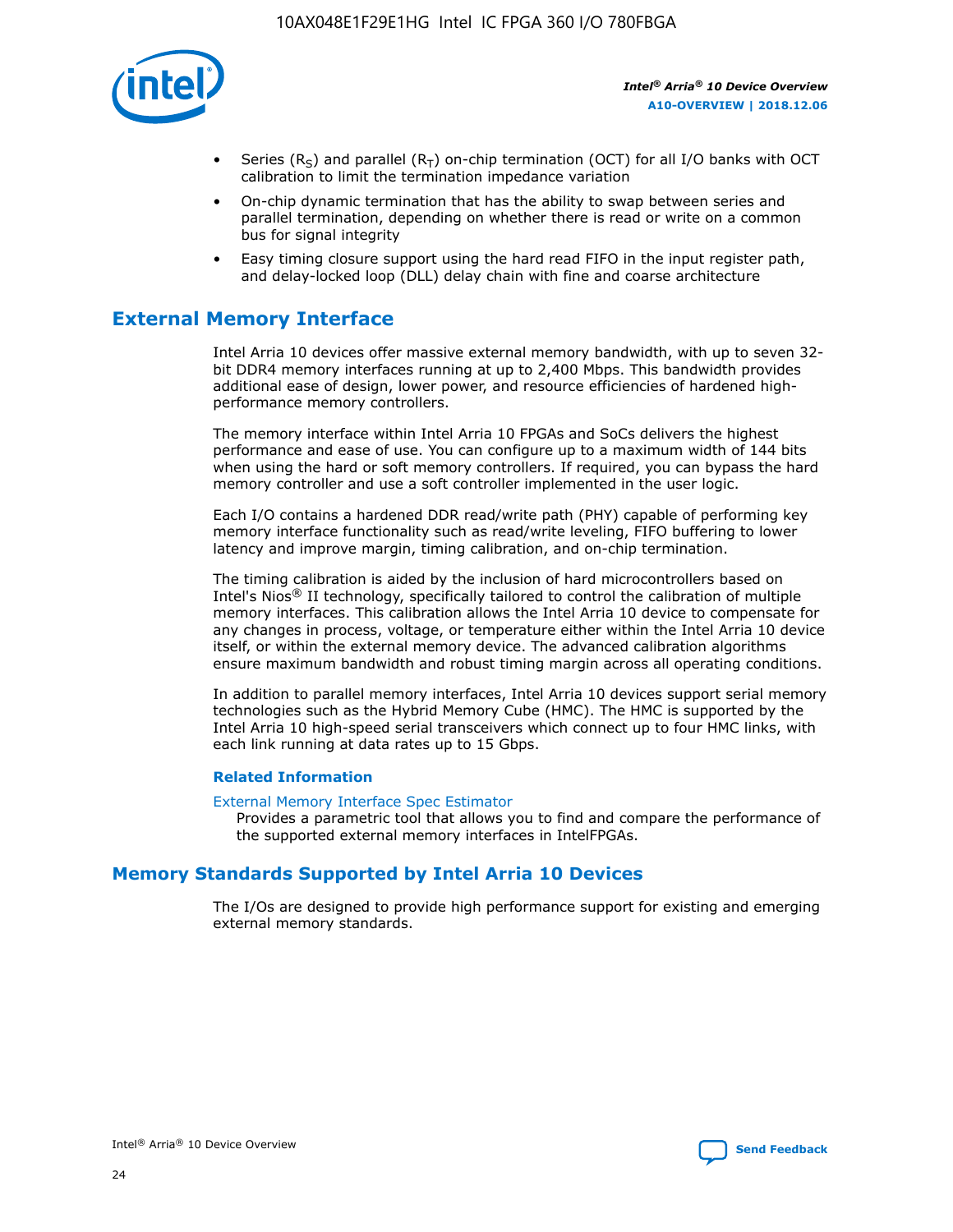

#### **Table 20. Memory Standards Supported by the Hard Memory Controller**

This table lists the overall capability of the hard memory controller. For specific details, refer to the External Memory Interface Spec Estimator and Intel Arria 10 Device Datasheet.

| <b>Memory Standard</b> | <b>Rate Support</b> | <b>Ping Pong PHY Support</b> | <b>Maximum Frequency</b><br>(MHz) |
|------------------------|---------------------|------------------------------|-----------------------------------|
| <b>DDR4 SDRAM</b>      | Quarter rate        | Yes                          | 1,067                             |
|                        |                     |                              | 1,200                             |
| DDR3 SDRAM             | Half rate           | Yes                          | 533                               |
|                        |                     |                              | 667                               |
|                        | Quarter rate        | Yes                          | 1,067                             |
|                        |                     |                              | 1,067                             |
| <b>DDR3L SDRAM</b>     | Half rate           | Yes                          | 533                               |
|                        |                     |                              | 667                               |
|                        | Quarter rate        | Yes                          | 933                               |
|                        |                     |                              | 933                               |
| LPDDR3 SDRAM           | Half rate           |                              | 533                               |
|                        | Quarter rate        |                              | 800                               |

#### **Table 21. Memory Standards Supported by the Soft Memory Controller**

| <b>Memory Standard</b>      | <b>Rate Support</b> | <b>Maximum Frequency</b><br>(MHz) |
|-----------------------------|---------------------|-----------------------------------|
| <b>RLDRAM 3 (11)</b>        | Quarter rate        | 1,200                             |
| ODR IV SRAM <sup>(11)</sup> | Quarter rate        | 1,067                             |
| <b>ODR II SRAM</b>          | Full rate           | 333                               |
|                             | Half rate           | 633                               |
| <b>ODR II+ SRAM</b>         | Full rate           | 333                               |
|                             | Half rate           | 633                               |
| <b>ODR II+ Xtreme SRAM</b>  | Full rate           | 333                               |
|                             | Half rate           | 633                               |

#### **Table 22. Memory Standards Supported by the HPS Hard Memory Controller**

The hard processor system (HPS) is available in Intel Arria 10 SoC devices only.

| <b>Memory Standard</b> | <b>Rate Support</b> | <b>Maximum Frequency</b><br>(MHz) |
|------------------------|---------------------|-----------------------------------|
| <b>DDR4 SDRAM</b>      | Half rate           | 1,200                             |
| <b>DDR3 SDRAM</b>      | Half rate           | 1,067                             |
| <b>DDR3L SDRAM</b>     | Half rate           | 933                               |

<sup>(11)</sup> Intel Arria 10 devices support this external memory interface using hard PHY with soft memory controller.

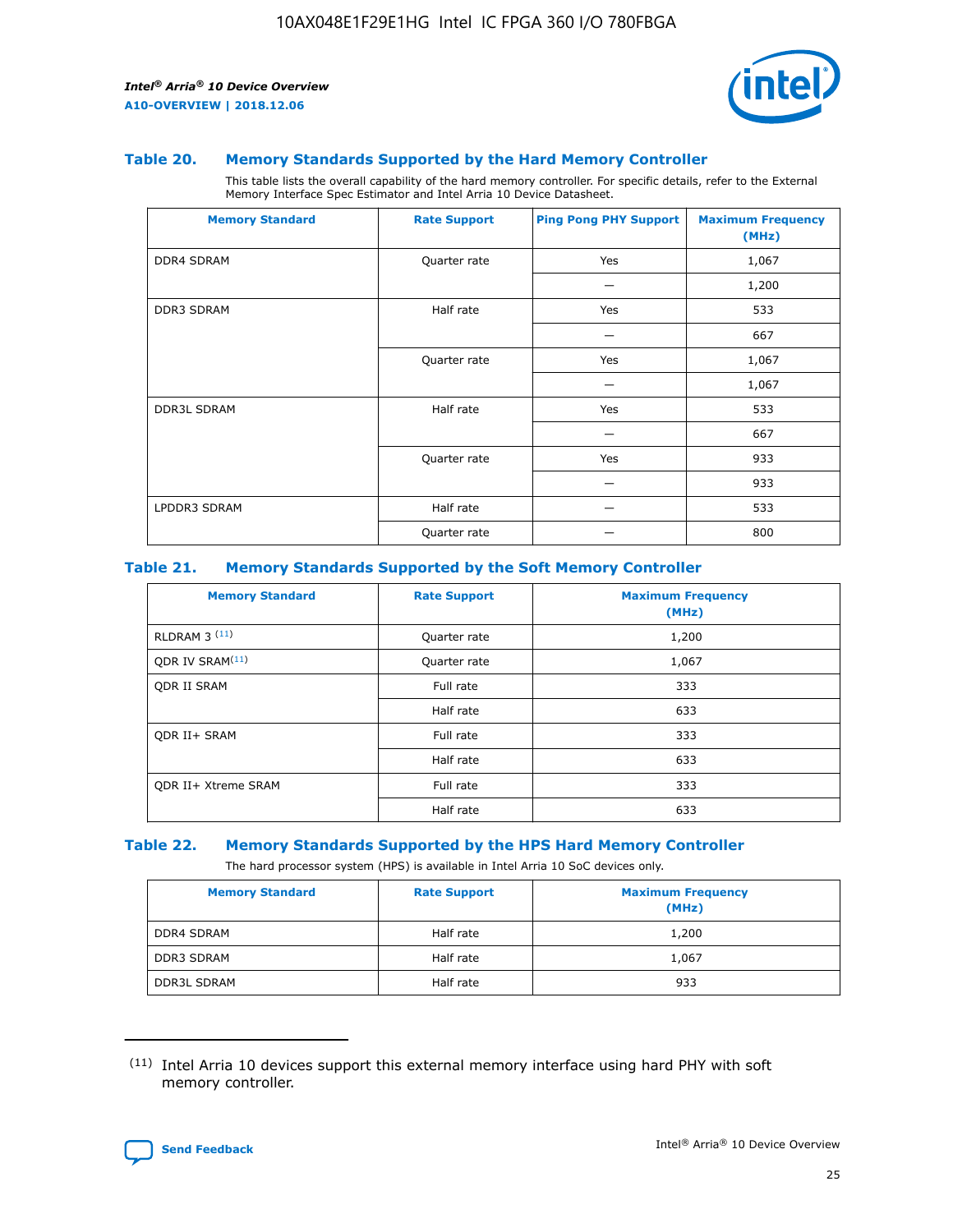

#### **Related Information**

#### [Intel Arria 10 Device Datasheet](https://www.intel.com/content/www/us/en/programmable/documentation/mcn1413182292568.html#mcn1413182153340)

Lists the memory interface performance according to memory interface standards, rank or chip select configurations, and Intel Arria 10 device speed grades.

# **PCIe Gen1, Gen2, and Gen3 Hard IP**

Intel Arria 10 devices contain PCIe hard IP that is designed for performance and ease-of-use:

- Includes all layers of the PCIe stack—transaction, data link and physical layers.
- Supports PCIe Gen3, Gen2, and Gen1 Endpoint and Root Port in x1, x2, x4, or x8 lane configuration.
- Operates independently from the core logic—optional configuration via protocol (CvP) allows the PCIe link to power up and complete link training in less than 100 ms while the Intel Arria 10 device completes loading the programming file for the rest of the FPGA.
- Provides added functionality that makes it easier to support emerging features such as Single Root I/O Virtualization (SR-IOV) and optional protocol extensions.
- Provides improved end-to-end datapath protection using ECC.
- Supports FPGA configuration via protocol (CvP) using PCIe at Gen3, Gen2, or Gen1 speed.

#### **Related Information**

PCS Features on page 30

# **Enhanced PCS Hard IP for Interlaken and 10 Gbps Ethernet**

# **Interlaken Support**

The Intel Arria 10 enhanced PCS hard IP provides integrated Interlaken PCS supporting rates up to 25.8 Gbps per lane.

The Interlaken PCS is based on the proven functionality of the PCS developed for Intel's previous generation FPGAs, which demonstrated interoperability with Interlaken ASSP vendors and third-party IP suppliers. The Interlaken PCS is present in every transceiver channel in Intel Arria 10 devices.

#### **Related Information**

PCS Features on page 30

## **10 Gbps Ethernet Support**

The Intel Arria 10 enhanced PCS hard IP supports 10GBASE-R PCS compliant with IEEE 802.3 10 Gbps Ethernet (10GbE). The integrated hard IP support for 10GbE and the 10 Gbps transceivers save external PHY cost, board space, and system power.

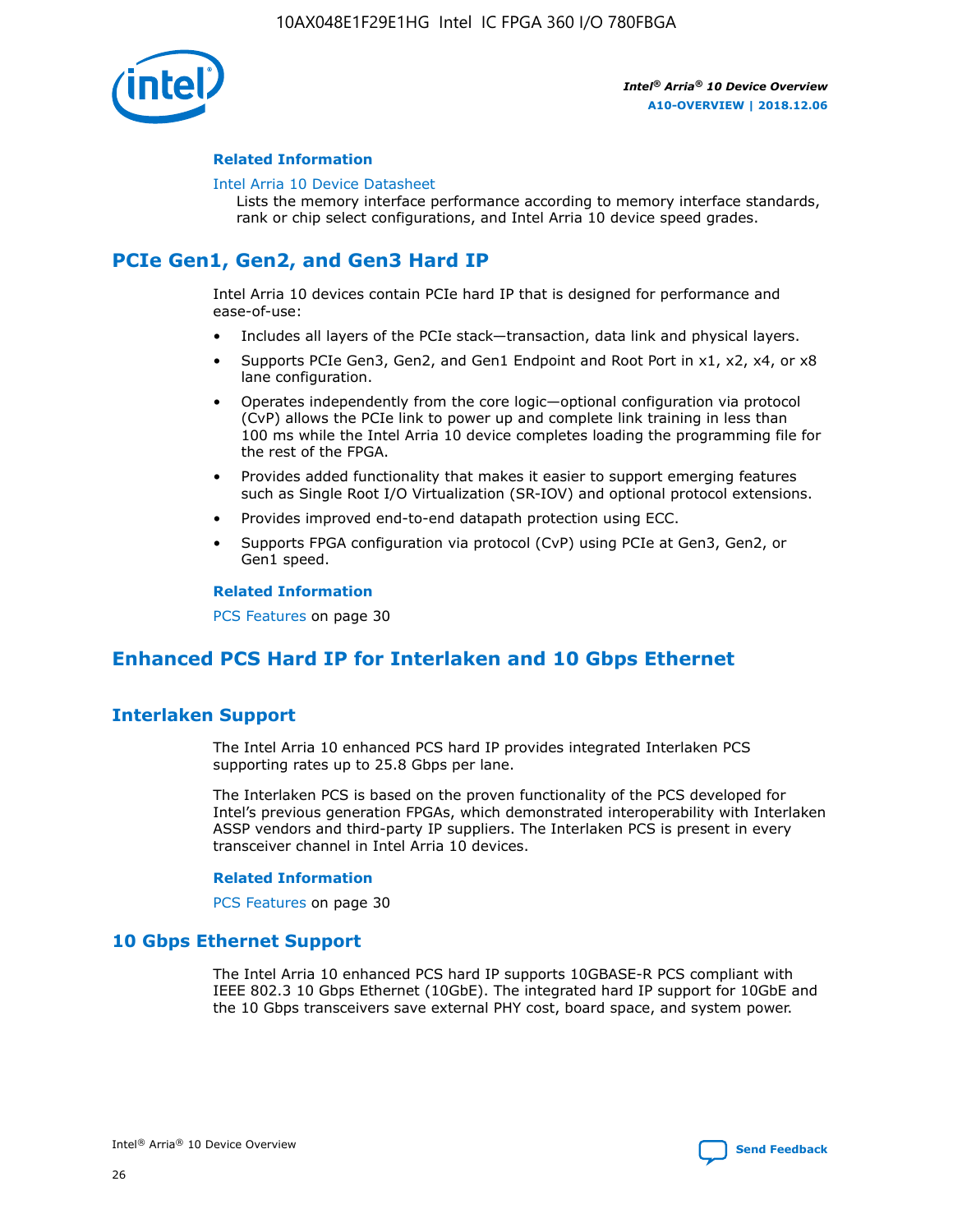

The scalable hard IP supports multiple independent 10GbE ports while using a single PLL for all the 10GBASE-R PCS instantiations, which saves on core logic resources and clock networks:

- Simplifies multiport 10GbE systems compared to XAUI interfaces that require an external XAUI-to-10G PHY.
- Incorporates Electronic Dispersion Compensation (EDC), which enables direct connection to standard 10 Gbps XFP and SFP+ pluggable optical modules.
- Supports backplane Ethernet applications and includes a hard 10GBASE-KR Forward Error Correction (FEC) circuit that you can use for 10 Gbps and 40 Gbps applications.

The 10 Gbps Ethernet PCS hard IP and 10GBASE-KR FEC are present in every transceiver channel.

#### **Related Information**

PCS Features on page 30

# **Low Power Serial Transceivers**

Intel Arria 10 FPGAs and SoCs include lowest power transceivers that deliver high bandwidth, throughput and low latency.

Intel Arria 10 devices deliver the industry's lowest power consumption per transceiver channel:

- 12.5 Gbps transceivers at as low as 242 mW
- 10 Gbps transceivers at as low as 168 mW
- 6 Gbps transceivers at as low as 117 mW

Intel Arria 10 transceivers support various data rates according to application:

- Chip-to-chip and chip-to-module applications—from 1 Gbps up to 25.8 Gbps
- Long reach and backplane applications—from 1 Gbps up to 12.5 with advanced adaptive equalization
- Critical power sensitive applications—from 1 Gbps up to 11.3 Gbps using lower power modes

The combination of 20 nm process technology and architectural advances provide the following benefits:

- Significant reduction in die area and power consumption
- Increase of up to two times in transceiver I/O density compared to previous generation devices while maintaining optimal signal integrity
- Up to 72 total transceiver channels—you can configure up to 6 of these channels to run as fast as 25.8 Gbps
- All channels feature continuous data rate support up to the maximum rated speed

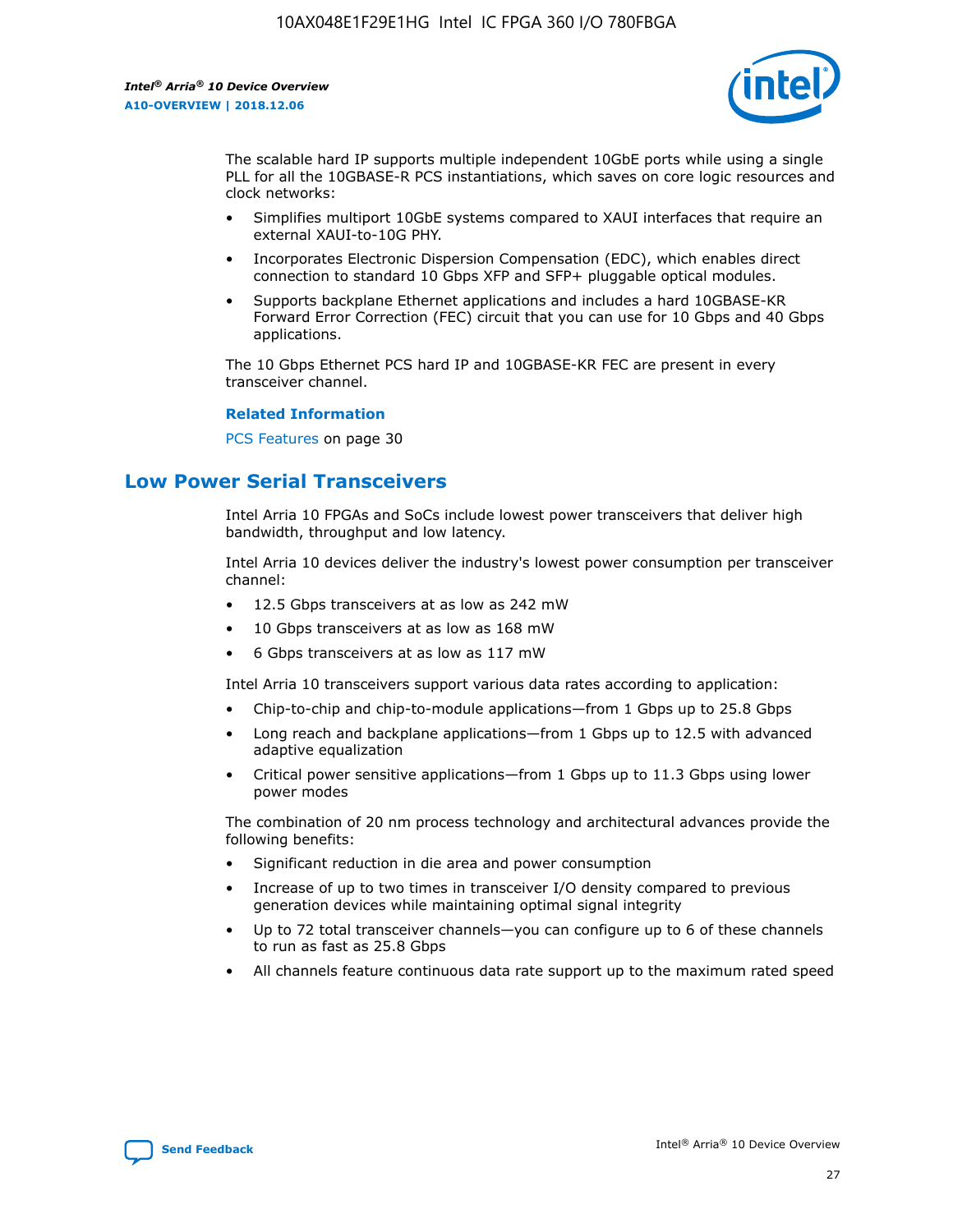



## **Figure 6. Intel Arria 10 Transceiver Block Architecture**

# **Transceiver Channels**

All transceiver channels feature a dedicated Physical Medium Attachment (PMA) and a hardened Physical Coding Sublayer (PCS).

- The PMA provides primary interfacing capabilities to physical channels.
- The PCS typically handles encoding/decoding, word alignment, and other preprocessing functions before transferring data to the FPGA core fabric.

A transceiver channel consists of a PMA and a PCS block. Most transceiver banks have 6 channels. There are some transceiver banks that contain only 3 channels.

A wide variety of bonded and non-bonded data rate configurations is possible using a highly configurable clock distribution network. Up to 80 independent transceiver data rates can be configured.

The following figures are graphical representations of top views of the silicon die, which correspond to reverse views for flip chip packages. Different Intel Arria 10 devices may have different floorplans than the ones shown in the figures.

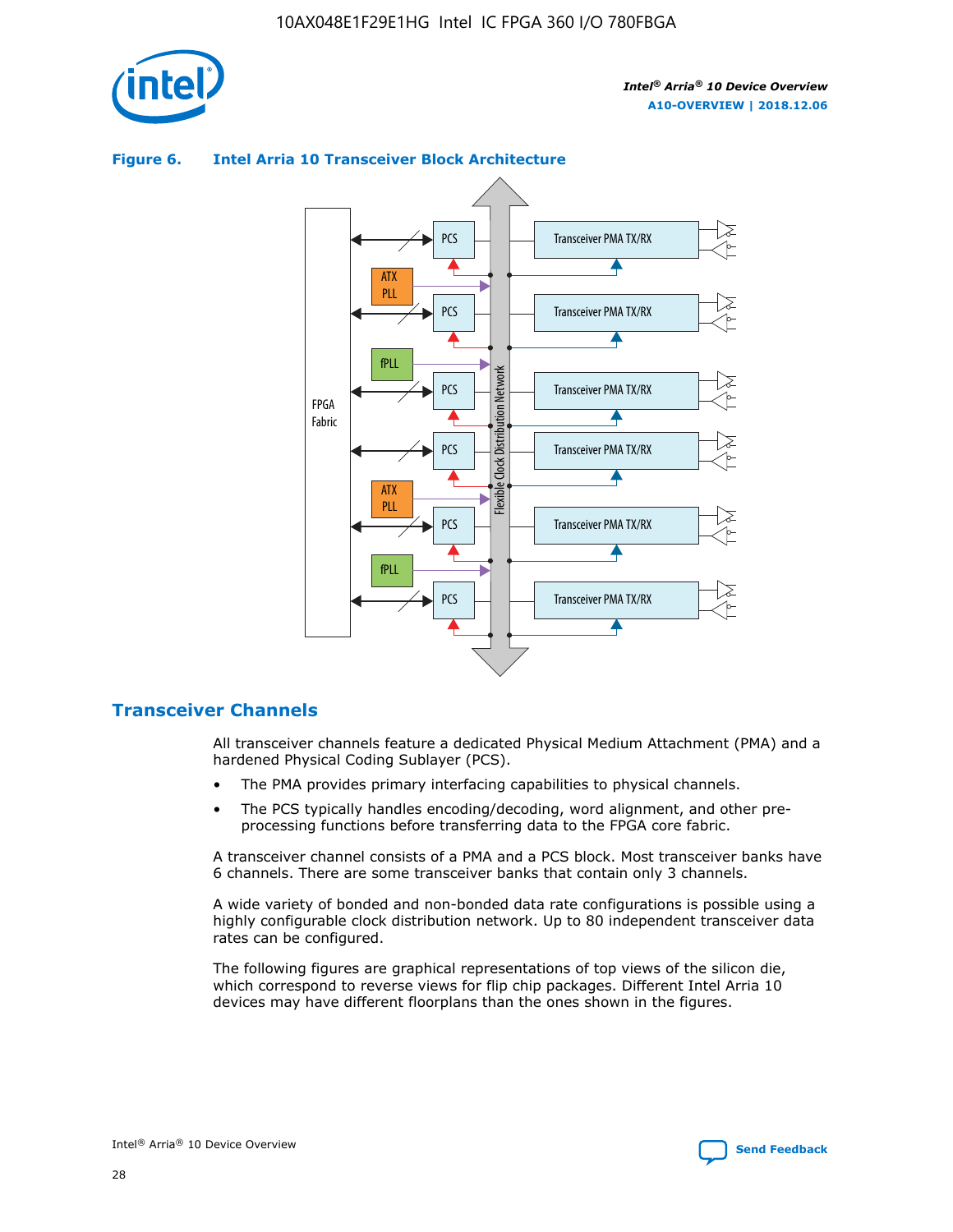

## **Figure 7. Device Chip Overview for Intel Arria 10 GX and GT Devices**





## **PMA Features**

Intel Arria 10 transceivers provide exceptional signal integrity at data rates up to 25.8 Gbps. Clocking options include ultra-low jitter ATX PLLs (LC tank based), clock multiplier unit (CMU) PLLs, and fractional PLLs.

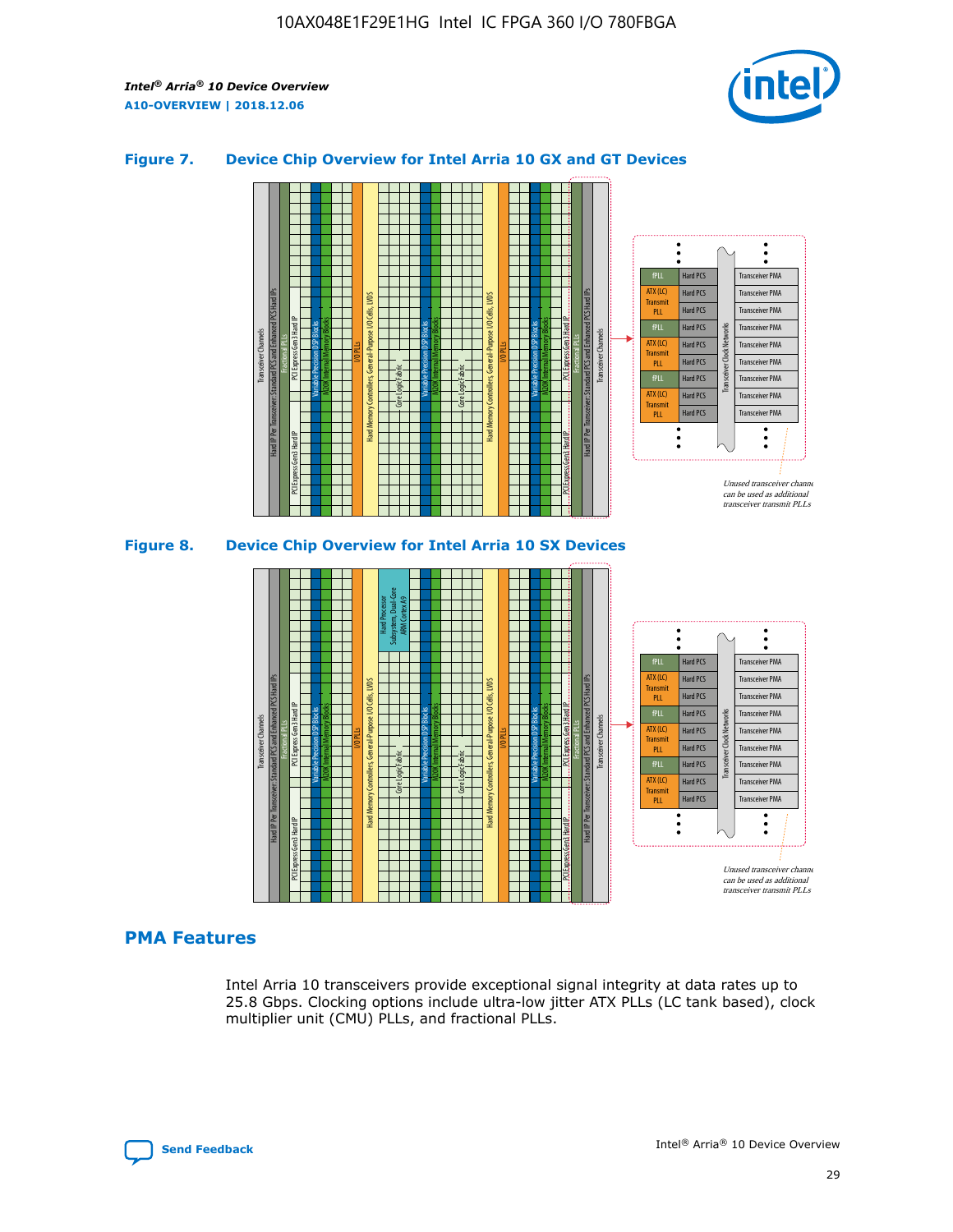

Each transceiver channel contains a channel PLL that can be used as the CMU PLL or clock data recovery (CDR) PLL. In CDR mode, the channel PLL recovers the receiver clock and data in the transceiver channel. Up to 80 independent data rates can be configured on a single Intel Arria 10 device.

## **Table 23. PMA Features of the Transceivers in Intel Arria 10 Devices**

| <b>Feature</b>                                             | <b>Capability</b>                                                                                                                                                                                                             |
|------------------------------------------------------------|-------------------------------------------------------------------------------------------------------------------------------------------------------------------------------------------------------------------------------|
| Chip-to-Chip Data Rates                                    | 1 Gbps to 17.4 Gbps (Intel Arria 10 GX devices)<br>1 Gbps to 25.8 Gbps (Intel Arria 10 GT devices)                                                                                                                            |
| Backplane Support                                          | Drive backplanes at data rates up to 12.5 Gbps                                                                                                                                                                                |
| <b>Optical Module Support</b>                              | SFP+/SFP, XFP, CXP, QSFP/QSFP28, CFP/CFP2/CFP4                                                                                                                                                                                |
| Cable Driving Support                                      | SFP+ Direct Attach, PCI Express over cable, eSATA                                                                                                                                                                             |
| Transmit Pre-Emphasis                                      | 4-tap transmit pre-emphasis and de-emphasis to compensate for system channel loss                                                                                                                                             |
| Continuous Time Linear<br>Equalizer (CTLE)                 | Dual mode, high-gain, and high-data rate, linear receive equalization to compensate for<br>system channel loss                                                                                                                |
| Decision Feedback Equalizer<br>(DFE)                       | 7-fixed and 4-floating tap DFE to equalize backplane channel loss in the presence of<br>crosstalk and noisy environments                                                                                                      |
| Variable Gain Amplifier                                    | Optimizes the signal amplitude prior to the CDR sampling and operates in fixed and<br>adaptive modes                                                                                                                          |
| Altera Digital Adaptive<br>Parametric Tuning (ADAPT)       | Fully digital adaptation engine to automatically adjust all link equalization parameters-<br>including CTLE, DFE, and variable gain amplifier blocks—that provide optimal link margin<br>without intervention from user logic |
| Precision Signal Integrity<br>Calibration Engine (PreSICE) | Hardened calibration controller to quickly calibrate all transceiver control parameters on<br>power-up, which provides the optimal signal integrity and jitter performance                                                    |
| Advanced Transmit (ATX)<br>PLL                             | Low jitter ATX (LC tank based) PLLs with continuous tuning range to cover a wide range of<br>standard and proprietary protocols                                                                                               |
| <b>Fractional PLLs</b>                                     | On-chip fractional frequency synthesizers to replace on-board crystal oscillators and reduce<br>system cost                                                                                                                   |
| Digitally Assisted Analog<br><b>CDR</b>                    | Superior jitter tolerance with fast lock time                                                                                                                                                                                 |
| <b>Dynamic Partial</b><br>Reconfiguration                  | Allows independent control of the Avalon memory-mapped interface of each transceiver<br>channel for the highest transceiver flexibility                                                                                       |
| Multiple PCS-PMA and PCS-<br>PLD interface widths          | 8-, 10-, 16-, 20-, 32-, 40-, or 64-bit interface widths for flexibility of deserialization width,<br>encoding, and reduced latency                                                                                            |

# **PCS Features**

This table summarizes the Intel Arria 10 transceiver PCS features. You can use the transceiver PCS to support a wide range of protocols ranging from 1 Gbps to 25.8 Gbps.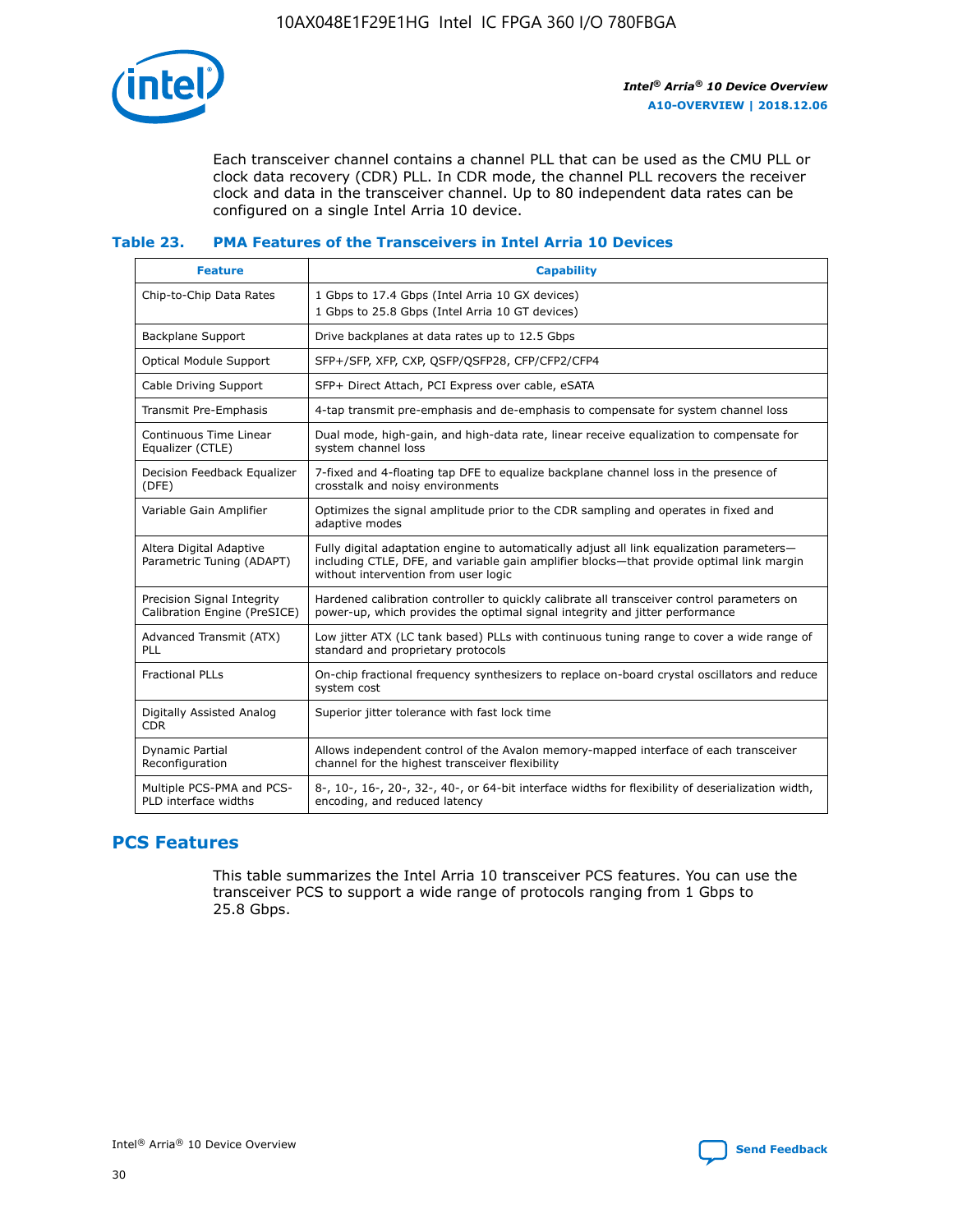

| <b>PCS</b>          | <b>Description</b>                                                                                                                                                                                                                                                                                                                                                                                             |
|---------------------|----------------------------------------------------------------------------------------------------------------------------------------------------------------------------------------------------------------------------------------------------------------------------------------------------------------------------------------------------------------------------------------------------------------|
| Standard PCS        | Operates at a data rate up to 12 Gbps<br>Supports protocols such as PCI-Express, CPRI 4.2+, GigE, IEEE 1588 in Hard PCS<br>Implements other protocols using Basic/Custom (Standard PCS) transceiver<br>configuration rules.                                                                                                                                                                                    |
| <b>Enhanced PCS</b> | Performs functions common to most serial data industry standards, such as word<br>alignment, encoding/decoding, and framing, before data is sent or received off-chip<br>through the PMA<br>• Handles data transfer to and from the FPGA fabric<br>Handles data transfer internally to and from the PMA<br>Provides frequency compensation<br>Performs channel bonding for multi-channel low skew applications |
| PCIe Gen3 PCS       | Supports the seamless switching of Data and Clock between the Gen1, Gen2, and Gen3<br>data rates<br>Provides support for PIPE 3.0 features<br>Supports the PIPE interface with the Hard IP enabled, as well as with the Hard IP<br>bypassed                                                                                                                                                                    |

#### **Related Information**

- PCIe Gen1, Gen2, and Gen3 Hard IP on page 26
- Interlaken Support on page 26
- 10 Gbps Ethernet Support on page 26

# **PCS Protocol Support**

This table lists some of the protocols supported by the Intel Arria 10 transceiver PCS. For more information about the blocks in the transmitter and receiver data paths, refer to the related information.

| <b>Protocol</b>                                 | <b>Data Rate</b><br>(Gbps) | <b>Transceiver IP</b>       | <b>PCS Support</b>                      |
|-------------------------------------------------|----------------------------|-----------------------------|-----------------------------------------|
| PCIe Gen3 x1, x2, x4, x8                        | 8.0                        | Native PHY (PIPE)           | Standard PCS and PCIe<br>Gen3 PCS       |
| PCIe Gen2 x1, x2, x4, x8                        | 5.0                        | Native PHY (PIPE)           | <b>Standard PCS</b>                     |
| PCIe Gen1 x1, x2, x4, x8                        | 2.5                        | Native PHY (PIPE)           | Standard PCS                            |
| 1000BASE-X Gigabit Ethernet                     | 1.25                       | Native PHY                  | <b>Standard PCS</b>                     |
| 1000BASE-X Gigabit Ethernet with<br>IEEE 1588v2 | 1.25                       | Native PHY                  | Standard PCS                            |
| 10GBASE-R                                       | 10.3125                    | Native PHY                  | <b>Enhanced PCS</b>                     |
| 10GBASE-R with IEEE 1588v2                      | 10.3125                    | Native PHY                  | <b>Enhanced PCS</b>                     |
| 10GBASE-R with KR FEC                           | 10.3125                    | Native PHY                  | <b>Enhanced PCS</b>                     |
| 10GBASE-KR and 1000BASE-X                       | 10.3125                    | 1G/10GbE and 10GBASE-KR PHY | Standard PCS and<br><b>Enhanced PCS</b> |
| Interlaken (CEI-6G/11G)                         | 3.125 to 17.4              | Native PHY                  | <b>Enhanced PCS</b>                     |
| SFI-S/SFI-5.2                                   | 11.2                       | Native PHY                  | <b>Enhanced PCS</b>                     |
| $10G$ SDI                                       | 10.692                     | Native PHY                  | <b>Enhanced PCS</b>                     |
|                                                 |                            |                             | continued                               |

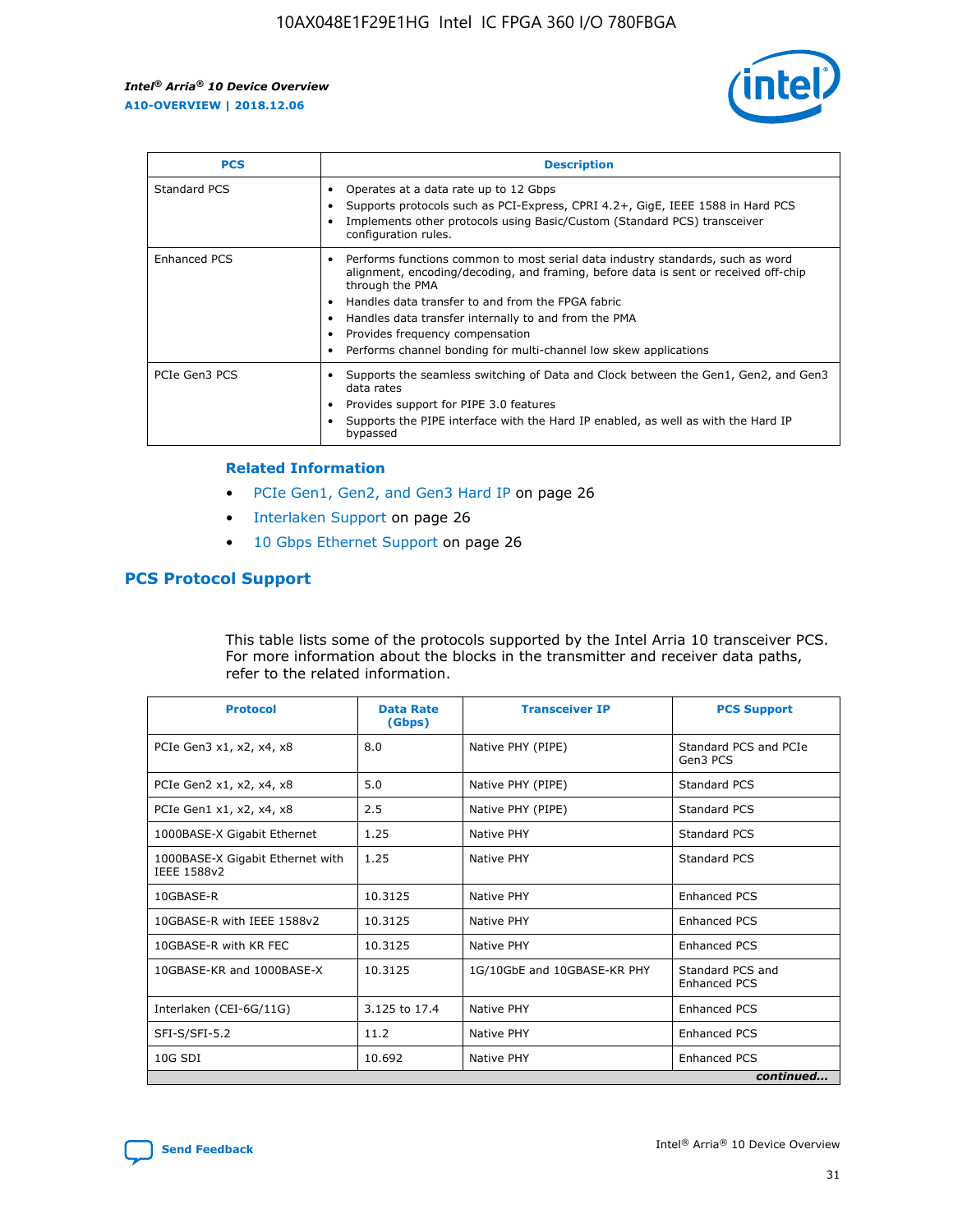

| <b>Protocol</b>      | <b>Data Rate</b><br>(Gbps) | <b>Transceiver IP</b> | <b>PCS Support</b> |
|----------------------|----------------------------|-----------------------|--------------------|
| CPRI 6.0 (64B/66B)   | 0.6144 to<br>10.1376       | Native PHY            | Enhanced PCS       |
| CPRI 4.2 (8B/10B)    | 0.6144 to<br>9.8304        | Native PHY            | Standard PCS       |
| OBSAI RP3 v4.2       | 0.6144 to 6.144            | Native PHY            | Standard PCS       |
| SD-SDI/HD-SDI/3G-SDI | $0.143(12)$ to<br>2.97     | Native PHY            | Standard PCS       |

## **Related Information**

#### [Intel Arria 10 Transceiver PHY User Guide](https://www.intel.com/content/www/us/en/programmable/documentation/nik1398707230472.html#nik1398707091164)

Provides more information about the supported transceiver protocols and PHY IP, the PMA architecture, and the standard, enhanced, and PCIe Gen3 PCS architecture.

# **SoC with Hard Processor System**

Each SoC device combines an FPGA fabric and a hard processor system (HPS) in a single device. This combination delivers the flexibility of programmable logic with the power and cost savings of hard IP in these ways:

- Reduces board space, system power, and bill of materials cost by eliminating a discrete embedded processor
- Allows you to differentiate the end product in both hardware and software, and to support virtually any interface standard
- Extends the product life and revenue through in-field hardware and software updates

 $(12)$  The 0.143 Gbps data rate is supported using oversampling of user logic that you must implement in the FPGA fabric.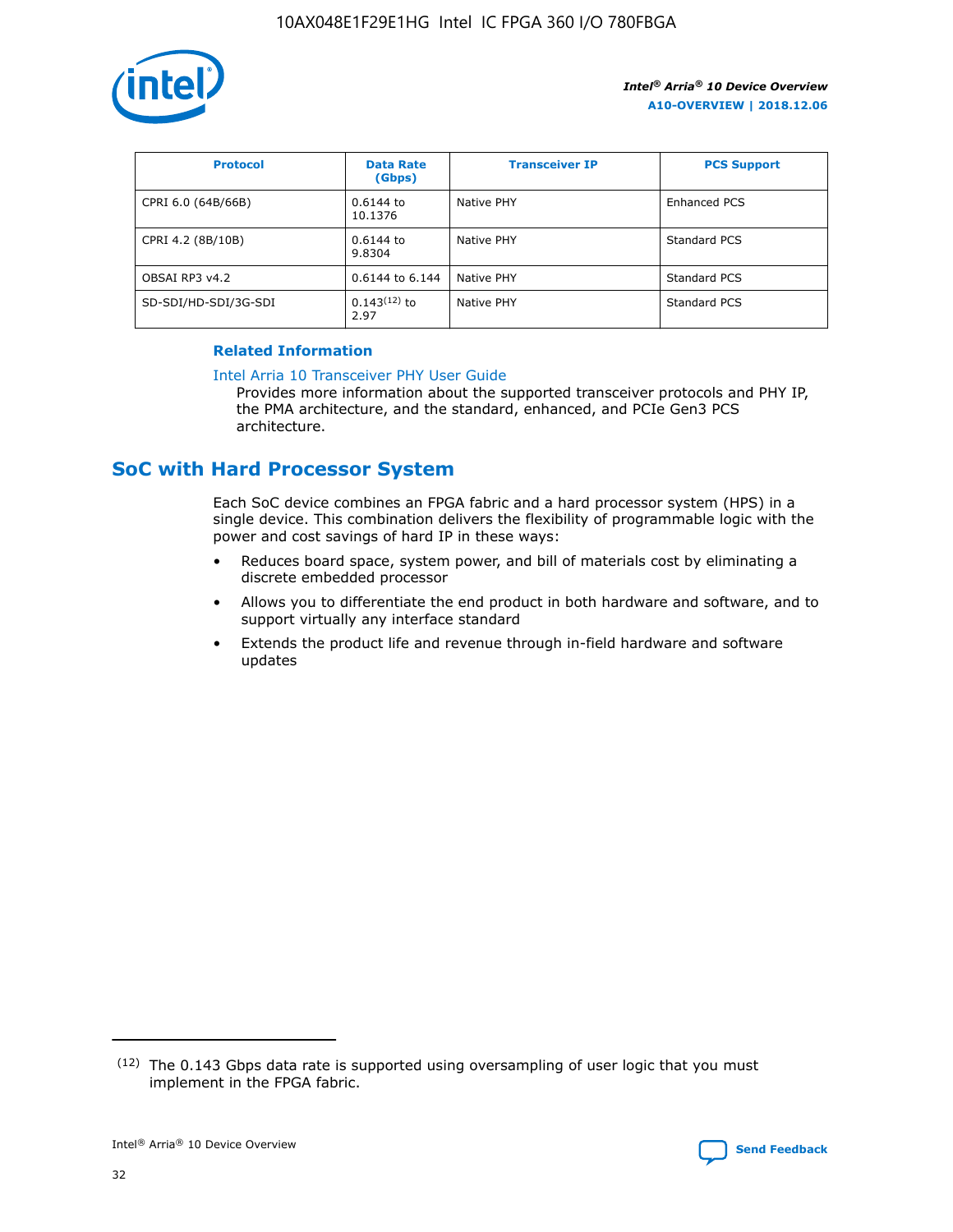

#### **Figure 9. HPS Block Diagram**

This figure shows a block diagram of the HPS with the dual ARM Cortex-A9 MPCore processor.



# **Key Advantages of 20-nm HPS**

The 20-nm HPS strikes a balance between enabling maximum software compatibility with 28-nm SoCs while still improving upon the 28-nm HPS architecture. These improvements address the requirements of the next generation target markets such as wireless and wireline communications, compute and storage equipment, broadcast and military in terms of performance, memory bandwidth, connectivity via backplane and security.

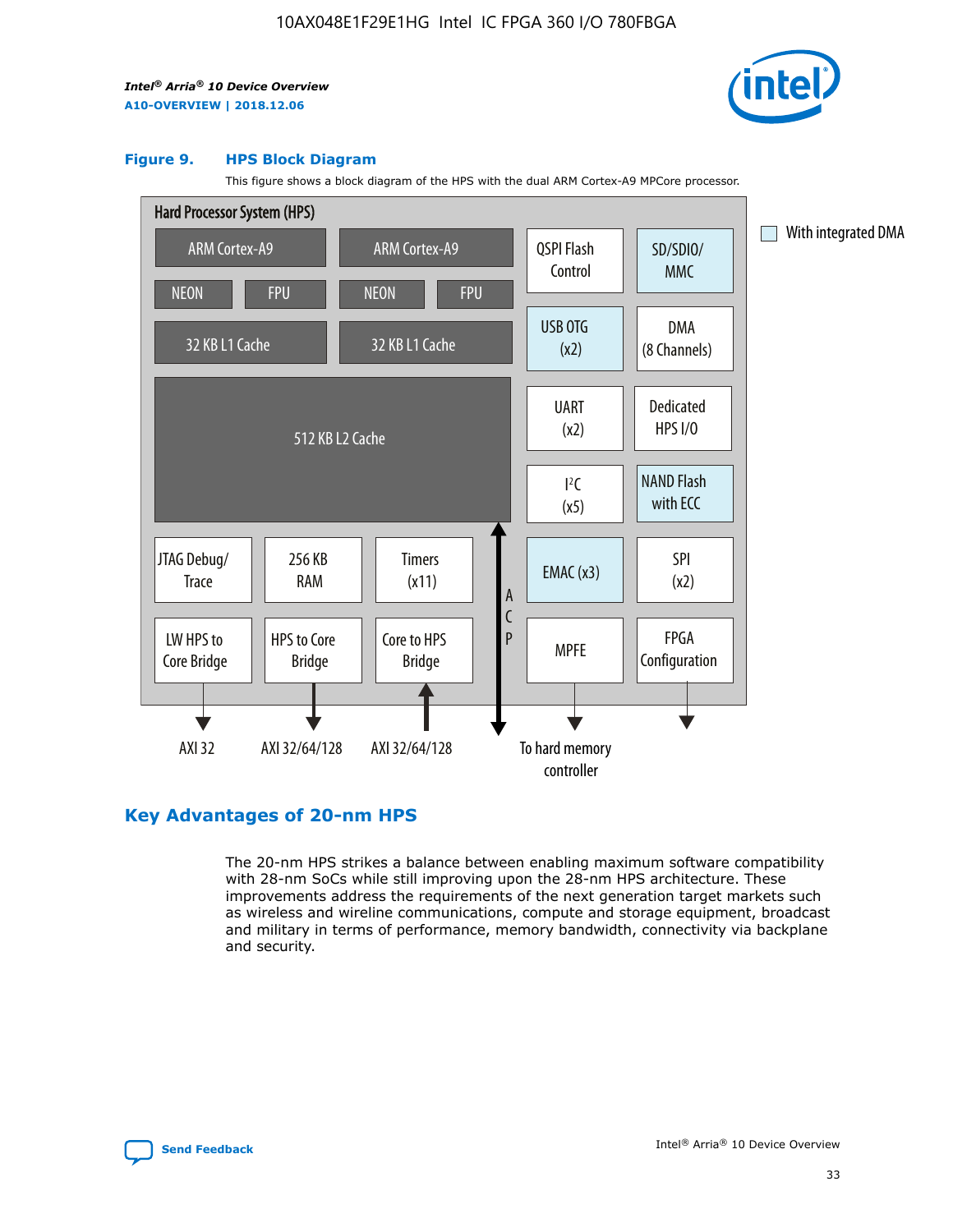

## **Table 24. Improvements in 20 nm HPS**

This table lists the key improvements of the 20 nm HPS compared to the 28 nm HPS.

| Advantages/<br><b>Improvements</b>                          | <b>Description</b>                                                                                                                                                                                                                                                                                                                                                                                                                                                                                                                                                                                                                                                                                                                                                                                                                                                                                                                                |
|-------------------------------------------------------------|---------------------------------------------------------------------------------------------------------------------------------------------------------------------------------------------------------------------------------------------------------------------------------------------------------------------------------------------------------------------------------------------------------------------------------------------------------------------------------------------------------------------------------------------------------------------------------------------------------------------------------------------------------------------------------------------------------------------------------------------------------------------------------------------------------------------------------------------------------------------------------------------------------------------------------------------------|
| Increased performance and<br>overdrive capability           | While the nominal processor frequency is 1.2 GHz, the 20 nm HPS offers an "overdrive"<br>feature which enables a higher processor operating frequency. This requires a higher supply<br>voltage value that is unique to the HPS and may require a separate regulator.                                                                                                                                                                                                                                                                                                                                                                                                                                                                                                                                                                                                                                                                             |
| Increased processor memory<br>bandwidth and DDR4<br>support | Up to 64-bit DDR4 memory at 2,400 Mbps support is available for the processor. The hard<br>memory controller for the HPS comprises a multi-port front end that manages connections<br>to a single port memory controller. The multi-port front end allows logic core and the HPS<br>to share ports and thereby the available bandwidth of the memory controller.                                                                                                                                                                                                                                                                                                                                                                                                                                                                                                                                                                                  |
| Flexible I/O sharing                                        | An advanced I/O pin muxing scheme allows improved sharing of I/O between the HPS and<br>the core logic. The following types of I/O are available for SoC:<br>$\bullet$<br>17 dedicated I/Os-physically located inside the HPS block and are not accessible to<br>logic within the core. The 17 dedicated I/Os are used for HPS clock, resets, and<br>interfacing with boot devices, QSPI, and SD/MMC.<br>48 direct shared I/O-located closest to the HPS block and are ideal for high speed HPS<br>$\bullet$<br>peripherals such as EMAC, USB, and others. There is one bank of 48 I/Os that supports<br>direct sharing where the 48 I/Os can be shared 12 I/Os at a time.<br>Standard (shared) I/O-all standard I/Os can be shared by the HPS peripherals and any<br>logic within the core. For designs where more than 48 I/Os are required to fully use all<br>the peripherals in the HPS, these I/Os can be connected through the core logic. |
| <b>EMAC</b> core                                            | Three EMAC cores are available in the HPS. The EMAC cores enable an application to<br>support two redundant Ethernet connections; for example, backplane, or two EMAC cores<br>for managing IEEE 1588 time stamp information while allowing a third EMAC core for debug<br>and configuration. All three EMACs can potentially share the same time stamps, simplifying<br>the 1588 time stamping implementation. A new serial time stamp interface allows core<br>logic to access and read the time stamp values. The integrated EMAC controllers can be<br>connected to external Ethernet PHY through the provided MDIO or I <sup>2</sup> C interface.                                                                                                                                                                                                                                                                                            |
| On-chip memory                                              | The on-chip memory is updated to 256 KB support and can support larger data sets and<br>real time algorithms.                                                                                                                                                                                                                                                                                                                                                                                                                                                                                                                                                                                                                                                                                                                                                                                                                                     |
| <b>ECC</b> enhancements                                     | Improvements in L2 Cache ECC management allow identification of errors down to the<br>address level. ECC enhancements also enable improved error injection and status reporting<br>via the introduction of new memory mapped access to syndrome and data signals.                                                                                                                                                                                                                                                                                                                                                                                                                                                                                                                                                                                                                                                                                 |
| HPS to FPGA Interconnect<br>Backbone                        | Although the HPS and the Logic Core can operate independently, they are tightly coupled<br>via a high-bandwidth system interconnect built from high-performance ARM AMBA AXI bus<br>bridges. IP bus masters in the FPGA fabric have access to HPS bus slaves via the FPGA-to-<br>HPS interconnect. Similarly, HPS bus masters have access to bus slaves in the core fabric<br>via the HPS-to-FPGA bridge. Both bridges are AMBA AXI-3 compliant and support<br>simultaneous read and write transactions. Up to three masters within the core fabric can<br>share the HPS SDRAM controller with the processor. Additionally, the processor can be used<br>to configure the core fabric under program control via a dedicated 32-bit configuration port.                                                                                                                                                                                            |
| FPGA configuration and HPS<br>booting                       | The FPGA fabric and HPS in the SoCs are powered independently. You can reduce the clock<br>frequencies or gate the clocks to reduce dynamic power.<br>You can configure the FPGA fabric and boot the HPS independently, in any order, providing<br>you with more design flexibility.                                                                                                                                                                                                                                                                                                                                                                                                                                                                                                                                                                                                                                                              |
| Security                                                    | New security features have been introduced for anti-tamper management, secure boot,<br>encryption (AES), and authentication (SHA).                                                                                                                                                                                                                                                                                                                                                                                                                                                                                                                                                                                                                                                                                                                                                                                                                |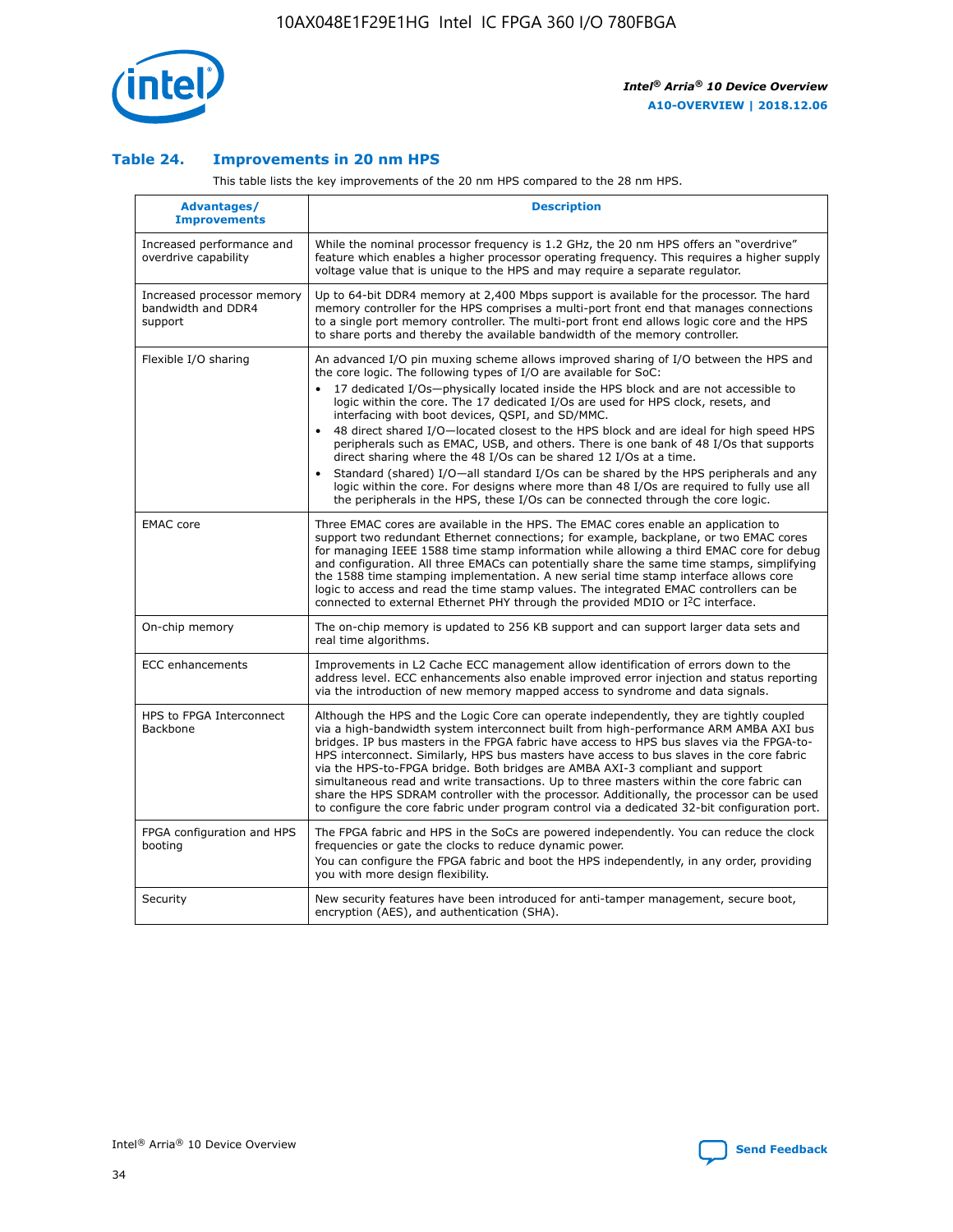

# **Features of the HPS**

The HPS has the following features:

- 1.2-GHz, dual-core ARM Cortex-A9 MPCore processor with up to 1.5-GHz via overdrive
	- ARMv7-A architecture that runs 32-bit ARM instructions, 16-bit and 32-bit Thumb instructions, and 8-bit Java byte codes in Jazelle style
	- Superscalar, variable length, out-of-order pipeline with dynamic branch prediction
	- Instruction Efficiency 2.5 MIPS/MHz, which provides total performance of 7500 MIPS at 1.5 GHz
- Each processor core includes:
	- 32 KB of L1 instruction cache, 32 KB of L1 data cache
	- Single- and double-precision floating-point unit and NEON media engine
	- CoreSight debug and trace technology
	- Snoop Control Unit (SCU) and Acceleration Coherency Port (ACP)
- 512 KB of shared L2 cache
- 256 KB of scratch RAM
- Hard memory controller with support for DDR3, DDR4 and optional error correction code (ECC) support
- Multiport Front End (MPFE) Scheduler interface to the hard memory controller
- 8-channel direct memory access (DMA) controller
- QSPI flash controller with SIO, DIO, QIO SPI Flash support
- NAND flash controller (ONFI 1.0 or later) with DMA and ECC support, updated to support 8 and 16-bit Flash devices and new command DMA to offload CPU for fast power down recovery
- Updated SD/SDIO/MMC controller to eMMC 4.5 with DMA with CE-ATA digital command support
- 3 10/100/1000 Ethernet media access control (MAC) with DMA
- 2 USB On-the-Go (OTG) controllers with DMA
- $\bullet$  5 I<sup>2</sup>C controllers (3 can be used by EMAC for MIO to external PHY)
- 2 UART 16550 Compatible controllers
- 4 serial peripheral interfaces (SPI) (2 Master, 2 Slaves)
- 62 programmable general-purpose I/Os, which includes 48 direct share I/Os that allows the HPS peripherals to connect directly to the FPGA I/Os
- 7 general-purpose timers
- 4 watchdog timers
- Anti-tamper, Secure Boot, Encryption (AES) and Authentication (SHA)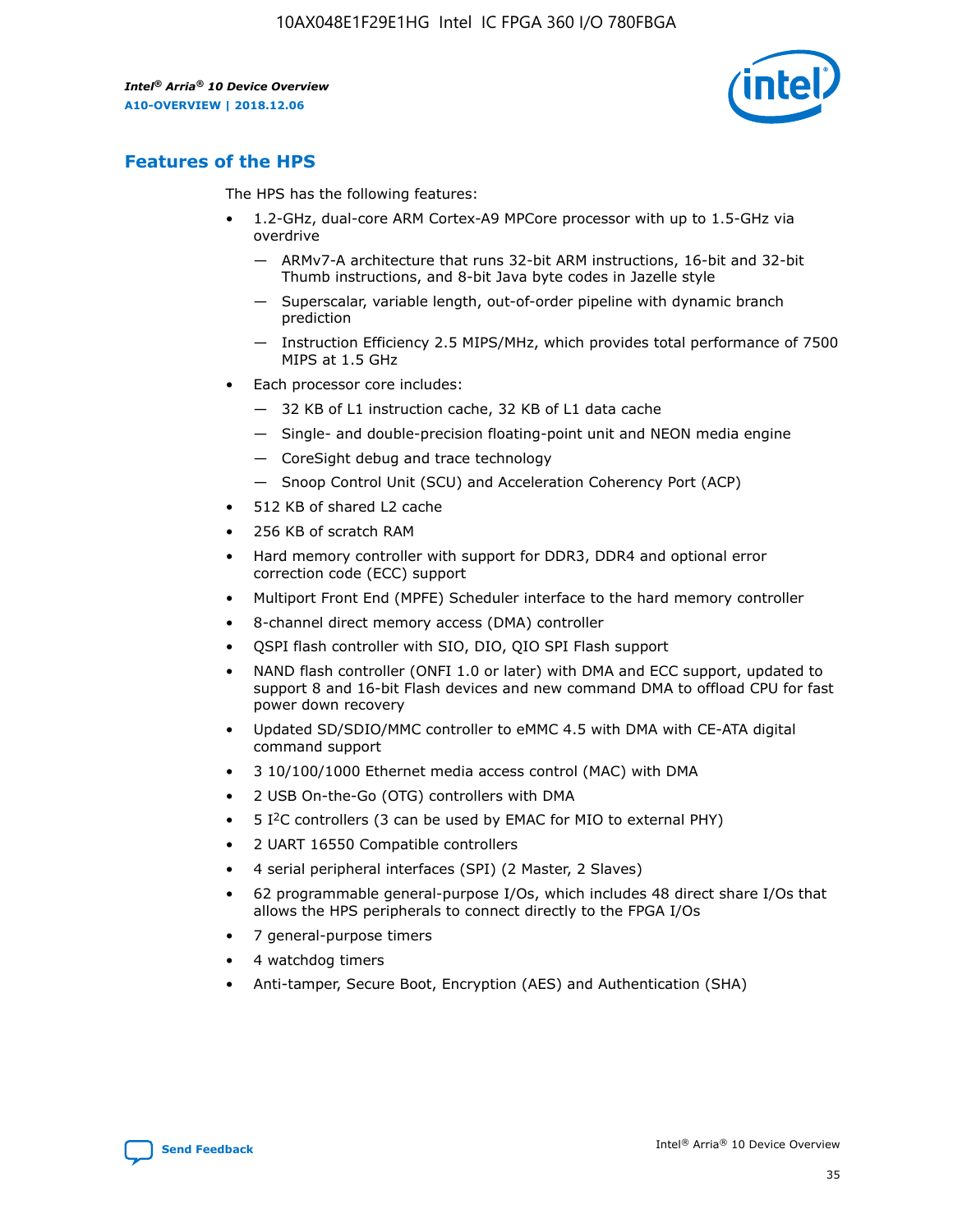

## **System Peripherals and Debug Access Port**

Each Ethernet MAC, USB OTG, NAND flash controller, and SD/MMC controller module has an integrated DMA controller. For modules without an integrated DMA controller, an additional DMA controller module provides up to eight channels of high-bandwidth data transfers. Peripherals that communicate off-chip are multiplexed with other peripherals at the HPS pin level. This allows you to choose which peripherals interface with other devices on your PCB.

The debug access port provides interfaces to industry standard JTAG debug probes and supports ARM CoreSight debug and core traces to facilitate software development.

## **HPS–FPGA AXI Bridges**

The HPS–FPGA bridges, which support the Advanced Microcontroller Bus Architecture (AMBA) Advanced eXtensible Interface (AXI™) specifications, consist of the following bridges:

- FPGA-to-HPS AMBA AXI bridge—a high-performance bus supporting 32, 64, and 128 bit data widths that allows the FPGA fabric to issue transactions to slaves in the HPS.
- HPS-to-FPGA Avalon/AMBA AXI bridge—a high-performance bus supporting 32, 64, and 128 bit data widths that allows the HPS to issue transactions to slaves in the FPGA fabric.
- Lightweight HPS-to-FPGA AXI bridge—a lower latency 32 bit width bus that allows the HPS to issue transactions to soft peripherals in the FPGA fabric. This bridge is primarily used for control and status register (CSR) accesses to peripherals in the FPGA fabric.

The HPS–FPGA AXI bridges allow masters in the FPGA fabric to communicate with slaves in the HPS logic, and vice versa. For example, the HPS-to-FPGA AXI bridge allows you to share memories instantiated in the FPGA fabric with one or both microprocessors in the HPS, while the FPGA-to-HPS AXI bridge allows logic in the FPGA fabric to access the memory and peripherals in the HPS.

Each HPS–FPGA bridge also provides asynchronous clock crossing for data transferred between the FPGA fabric and the HPS.

#### **HPS SDRAM Controller Subsystem**

The HPS SDRAM controller subsystem contains a multiport SDRAM controller and DDR PHY that are shared between the FPGA fabric (through the FPGA-to-HPS SDRAM interface), the level 2 (L2) cache, and the level 3 (L3) system interconnect. The FPGA-to-HPS SDRAM interface supports AMBA AXI and Avalon® Memory-Mapped (Avalon-MM) interface standards, and provides up to six individual ports for access by masters implemented in the FPGA fabric.

The HPS SDRAM controller supports up to 3 masters (command ports), 3x 64-bit read data ports and 3x 64-bit write data ports.

To maximize memory performance, the SDRAM controller subsystem supports command and data reordering, deficit round-robin arbitration with aging, and high-priority bypass features.

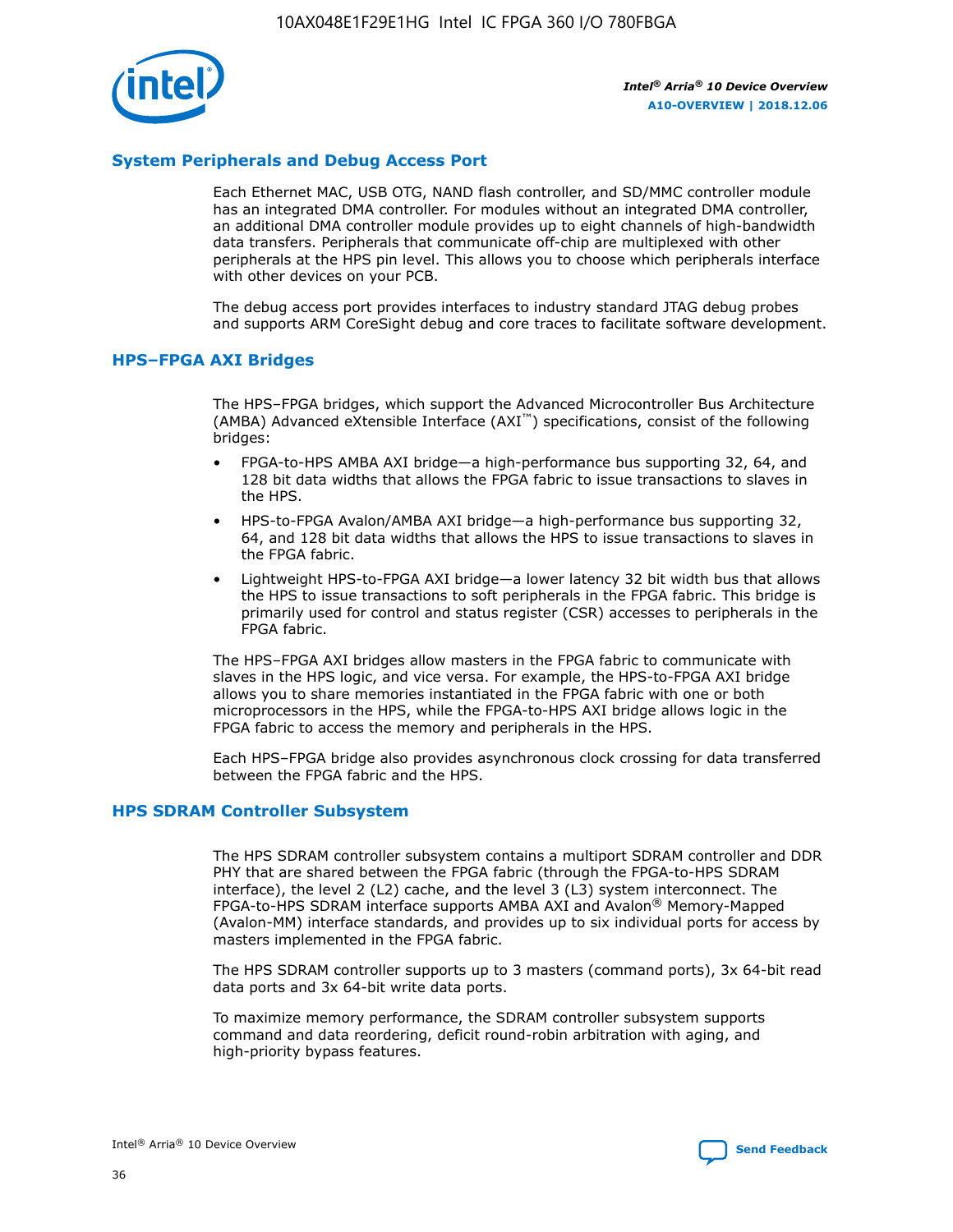

# **FPGA Configuration and HPS Booting**

The FPGA fabric and HPS in the SoC FPGA must be powered at the same time. You can reduce the clock frequencies or gate the clocks to reduce dynamic power.

Once powered, the FPGA fabric and HPS can be configured independently thus providing you with more design flexibility:

- You can boot the HPS independently. After the HPS is running, the HPS can fully or partially reconfigure the FPGA fabric at any time under software control. The HPS can also configure other FPGAs on the board through the FPGA configuration controller.
- Configure the FPGA fabric first, and then boot the HPS from memory accessible to the FPGA fabric.

## **Hardware and Software Development**

For hardware development, you can configure the HPS and connect your soft logic in the FPGA fabric to the HPS interfaces using the Platform Designer system integration tool in the Intel Quartus Prime software.

For software development, the ARM-based SoC FPGA devices inherit the rich software development ecosystem available for the ARM Cortex-A9 MPCore processor. The software development process for Intel SoC FPGAs follows the same steps as those for other SoC devices from other manufacturers. Support for Linux\*, VxWorks\*, and other operating systems are available for the SoC FPGAs. For more information on the operating systems support availability, contact the Intel FPGA sales team.

You can begin device-specific firmware and software development on the Intel SoC FPGA Virtual Target. The Virtual Target is a fast PC-based functional simulation of a target development system—a model of a complete development board. The Virtual Target enables the development of device-specific production software that can run unmodified on actual hardware.

# **Dynamic and Partial Reconfiguration**

The Intel Arria 10 devices support dynamic and partial reconfiguration. You can use dynamic and partial reconfiguration simultaneously to enable seamless reconfiguration of both the device core and transceivers.

# **Dynamic Reconfiguration**

You can reconfigure the PMA and PCS blocks while the device continues to operate. This feature allows you to change the data rates, protocol, and analog settings of a channel in a transceiver bank without affecting on-going data transfer in other transceiver banks. This feature is ideal for applications that require dynamic multiprotocol or multirate support.

# **Partial Reconfiguration**

Using partial reconfiguration, you can reconfigure some parts of the device while keeping the device in operation.

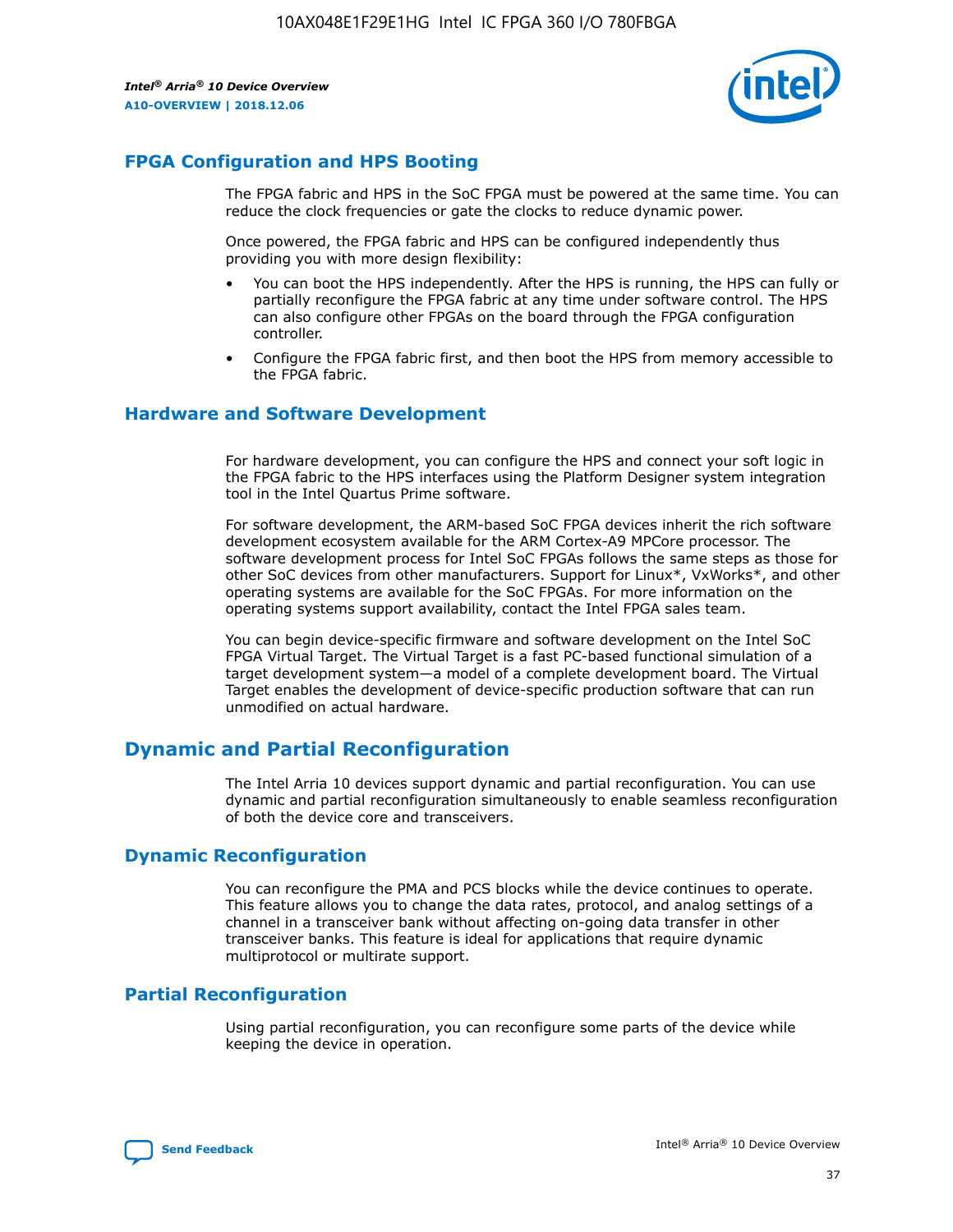

Instead of placing all device functions in the FPGA fabric, you can store some functions that do not run simultaneously in external memory and load them only when required. This capability increases the effective logic density of the device, and lowers cost and power consumption.

In the Intel solution, you do not have to worry about intricate device architecture to perform a partial reconfiguration. The partial reconfiguration capability is built into the Intel Quartus Prime design software, making such time-intensive task simple.

Intel Arria 10 devices support partial reconfiguration in the following configuration options:

- Using an internal host:
	- All supported configuration modes where the FPGA has access to external memory devices such as serial and parallel flash memory.
	- Configuration via Protocol [CvP (PCIe)]
- Using an external host—passive serial (PS), fast passive parallel (FPP) x8, FPP x16, and FPP x32 I/O interface.

# **Enhanced Configuration and Configuration via Protocol**

## **Table 25. Configuration Schemes and Features of Intel Arria 10 Devices**

Intel Arria 10 devices support 1.8 V programming voltage and several configuration schemes.

| <b>Scheme</b>                                                          | <b>Data</b><br><b>Width</b> | <b>Max Clock</b><br>Rate<br>(MHz) | <b>Max Data</b><br>Rate<br>(Mbps)<br>(13) | <b>Decompression</b> | <b>Design</b><br>Security <sup>(1</sup><br>4) | <b>Partial</b><br>Reconfiguration<br>(15) | <b>Remote</b><br><b>System</b><br><b>Update</b> |
|------------------------------------------------------------------------|-----------------------------|-----------------------------------|-------------------------------------------|----------------------|-----------------------------------------------|-------------------------------------------|-------------------------------------------------|
| <b>JTAG</b>                                                            | 1 bit                       | 33                                | 33                                        |                      |                                               | Yes(16)                                   |                                                 |
| Active Serial (AS)<br>through the<br>EPCO-L<br>configuration<br>device | 1 bit,<br>4 bits            | 100                               | 400                                       | Yes                  | Yes                                           | Yes(16)                                   | Yes                                             |
| Passive serial (PS)<br>through CPLD or<br>external<br>microcontroller  | 1 bit                       | 100                               | 100                                       | Yes                  | Yes                                           | Yes <sup>(16)</sup>                       | Parallel<br>Flash<br>Loader<br>(PFL) IP<br>core |
|                                                                        |                             |                                   |                                           |                      |                                               |                                           | continued                                       |

<sup>(13)</sup> Enabling either compression or design security features affects the maximum data rate. Refer to the Intel Arria 10 Device Datasheet for more information.

<sup>(14)</sup> Encryption and compression cannot be used simultaneously.

 $(15)$  Partial reconfiguration is an advanced feature of the device family. If you are interested in using partial reconfiguration, contact Intel for support.

 $(16)$  Partial configuration can be performed only when it is configured as internal host.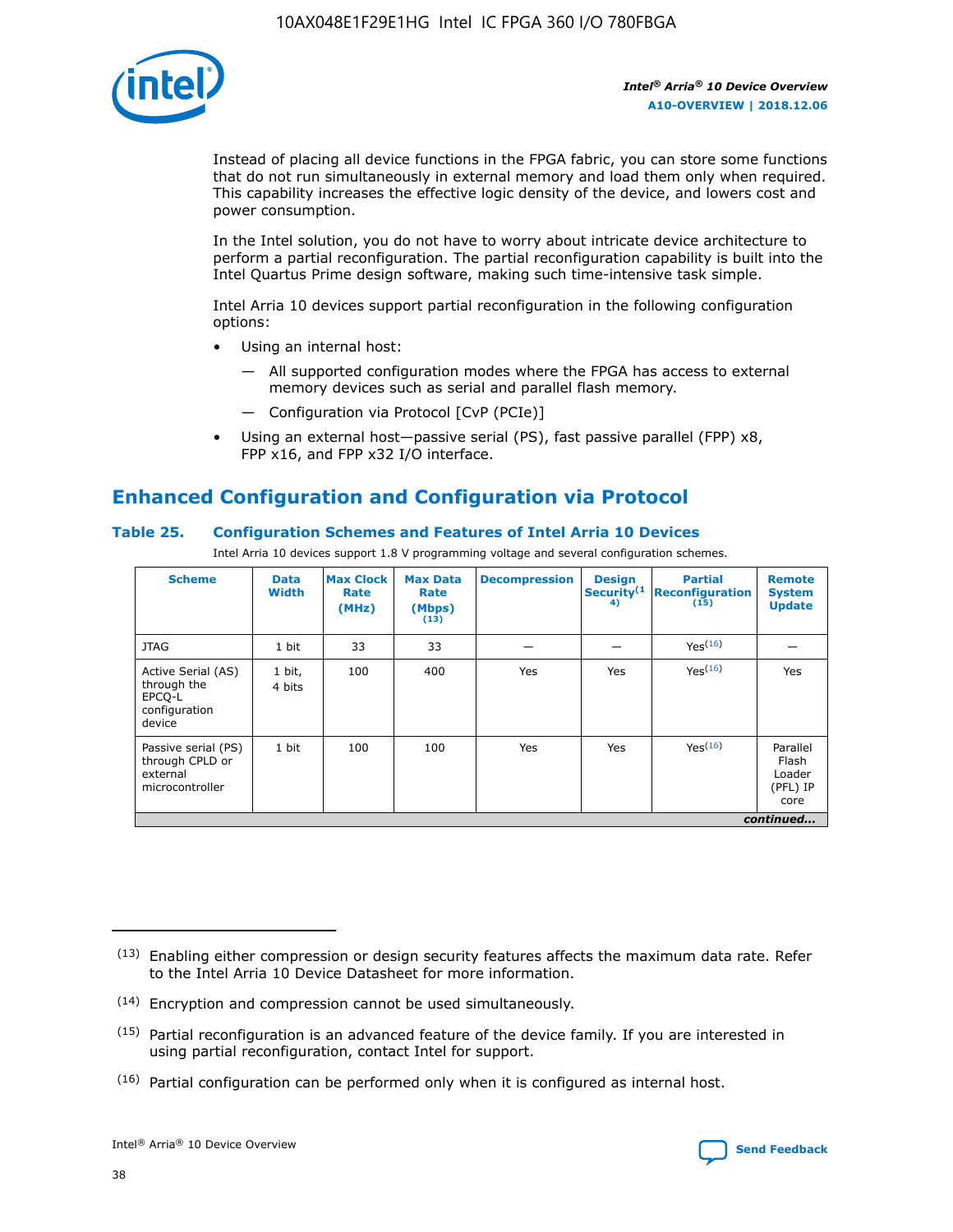

| <b>Scheme</b>                                   | <b>Data</b><br><b>Width</b> | <b>Max Clock</b><br>Rate<br>(MHz) | <b>Max Data</b><br>Rate<br>(Mbps)<br>(13) | <b>Decompression</b> | <b>Design</b><br>Security <sup>(1</sup><br>4) | <b>Partial</b><br><b>Reconfiguration</b><br>(15) | <b>Remote</b><br><b>System</b><br><b>Update</b> |
|-------------------------------------------------|-----------------------------|-----------------------------------|-------------------------------------------|----------------------|-----------------------------------------------|--------------------------------------------------|-------------------------------------------------|
| Fast passive                                    | 8 bits                      | 100                               | 3200                                      | Yes                  | Yes                                           | Yes(17)                                          | PFL IP                                          |
| parallel (FPP)<br>through CPLD or               | 16 bits                     |                                   |                                           | Yes                  | Yes                                           |                                                  | core                                            |
| external<br>microcontroller                     | 32 bits                     |                                   |                                           | Yes                  | Yes                                           |                                                  |                                                 |
| Configuration via                               | 16 bits                     | 100                               | 3200                                      | Yes                  | Yes                                           | Yes <sup>(17)</sup>                              |                                                 |
| <b>HPS</b>                                      | 32 bits                     |                                   |                                           | Yes                  | Yes                                           |                                                  |                                                 |
| Configuration via<br>Protocol [CvP<br>$(PCIe*)$ | x1, x2,<br>x4, x8<br>lanes  |                                   | 8000                                      | Yes                  | Yes                                           | Yes <sup>(16)</sup>                              |                                                 |

You can configure Intel Arria 10 devices through PCIe using Configuration via Protocol (CvP). The Intel Arria 10 CvP implementation conforms to the PCIe 100 ms power-up-to-active time requirement.

#### **Related Information**

[Configuration via Protocol \(CvP\) Implementation in Intel FPGAs User Guide](https://www.intel.com/content/www/us/en/programmable/documentation/dsu1441819344145.html#dsu1442269728522) Provides more information about the CvP configuration scheme.

# **SEU Error Detection and Correction**

Intel Arria 10 devices offer robust and easy-to-use single-event upset (SEU) error detection and correction circuitry.

The detection and correction circuitry includes protection for Configuration RAM (CRAM) programming bits and user memories. The CRAM is protected by a continuously running CRC error detection circuit with integrated ECC that automatically corrects one or two errors and detects higher order multi-bit errors. When more than two errors occur, correction is available through reloading of the core programming file, providing a complete design refresh while the FPGA continues to operate.

The physical layout of the Intel Arria 10 CRAM array is optimized to make the majority of multi-bit upsets appear as independent single-bit or double-bit errors which are automatically corrected by the integrated CRAM ECC circuitry. In addition to the CRAM protection, the M20K memory blocks also include integrated ECC circuitry and are layout-optimized for error detection and correction. The MLAB does not have ECC.

(14) Encryption and compression cannot be used simultaneously.

<sup>(17)</sup> Supported at a maximum clock rate of 100 MHz.



 $(13)$  Enabling either compression or design security features affects the maximum data rate. Refer to the Intel Arria 10 Device Datasheet for more information.

 $(15)$  Partial reconfiguration is an advanced feature of the device family. If you are interested in using partial reconfiguration, contact Intel for support.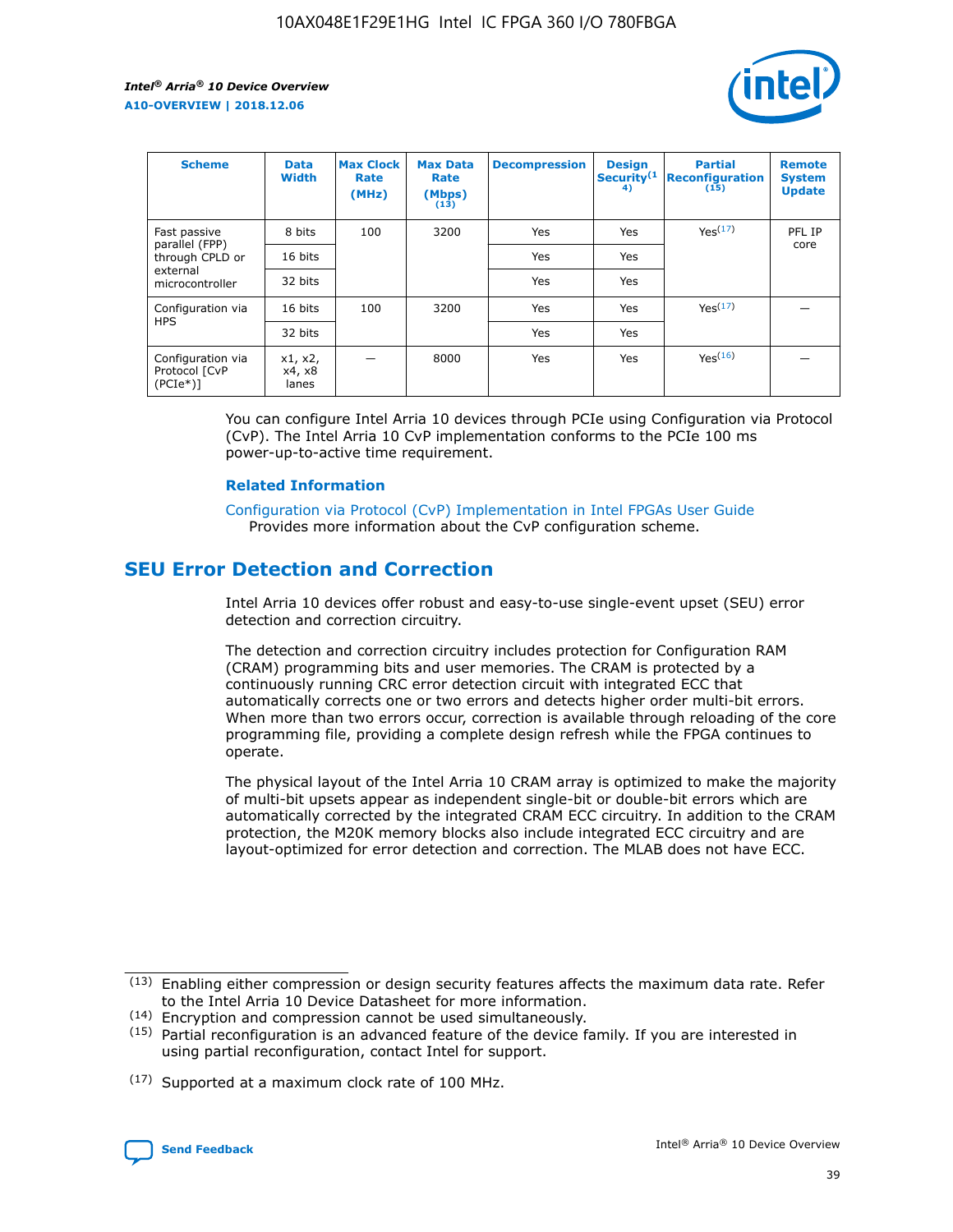

# **Power Management**

Intel Arria 10 devices leverage the advanced 20 nm process technology, a low 0.9 V core power supply, an enhanced core architecture, and several optional power reduction techniques to reduce total power consumption by as much as 40% compared to Arria V devices and as much as 60% compared to Stratix V devices.

The optional power reduction techniques in Intel Arria 10 devices include:

- **SmartVID**—a code is programmed into each device during manufacturing that allows a smart regulator to operate the device at lower core  $V_{CC}$  while maintaining performance
- **Programmable Power Technology**—non-critical timing paths are identified by the Intel Quartus Prime software and the logic in these paths is biased for low power instead of high performance
- **Low Static Power Options**—devices are available with either standard static power or low static power while maintaining performance

Furthermore, Intel Arria 10 devices feature Intel's industry-leading low power transceivers and include a number of hard IP blocks that not only reduce logic resources but also deliver substantial power savings compared to soft implementations. In general, hard IP blocks consume up to 90% less power than the equivalent soft logic implementations.

# **Incremental Compilation**

The Intel Quartus Prime software incremental compilation feature reduces compilation time and helps preserve performance to ease timing closure. The incremental compilation feature enables the partial reconfiguration flow for Intel Arria 10 devices.

Incremental compilation supports top-down, bottom-up, and team-based design flows. This feature facilitates modular, hierarchical, and team-based design flows where different designers compile their respective design sections in parallel. Furthermore, different designers or IP providers can develop and optimize different blocks of the design independently. These blocks can then be imported into the top level project.

# **Document Revision History for Intel Arria 10 Device Overview**

| <b>Document</b><br><b>Version</b> | <b>Changes</b>                                                                                                                                                                                                                                                              |
|-----------------------------------|-----------------------------------------------------------------------------------------------------------------------------------------------------------------------------------------------------------------------------------------------------------------------------|
| 2018.12.06                        | Added links to Intel Arria 10 device errata documents.<br>Removed automotive temperature option from the Intel Arria 10 GX devices.<br>Removed -3 fabric speed grade from the Intel Arria 10 GT devices.<br>Updated power options for the Intel Arria 10 GX and GT devices. |
| 2018.04.09                        | Updated the lowest $V_{CC}$ from 0.83 V to 0.82 V in the topic listing a summary of the device features.                                                                                                                                                                    |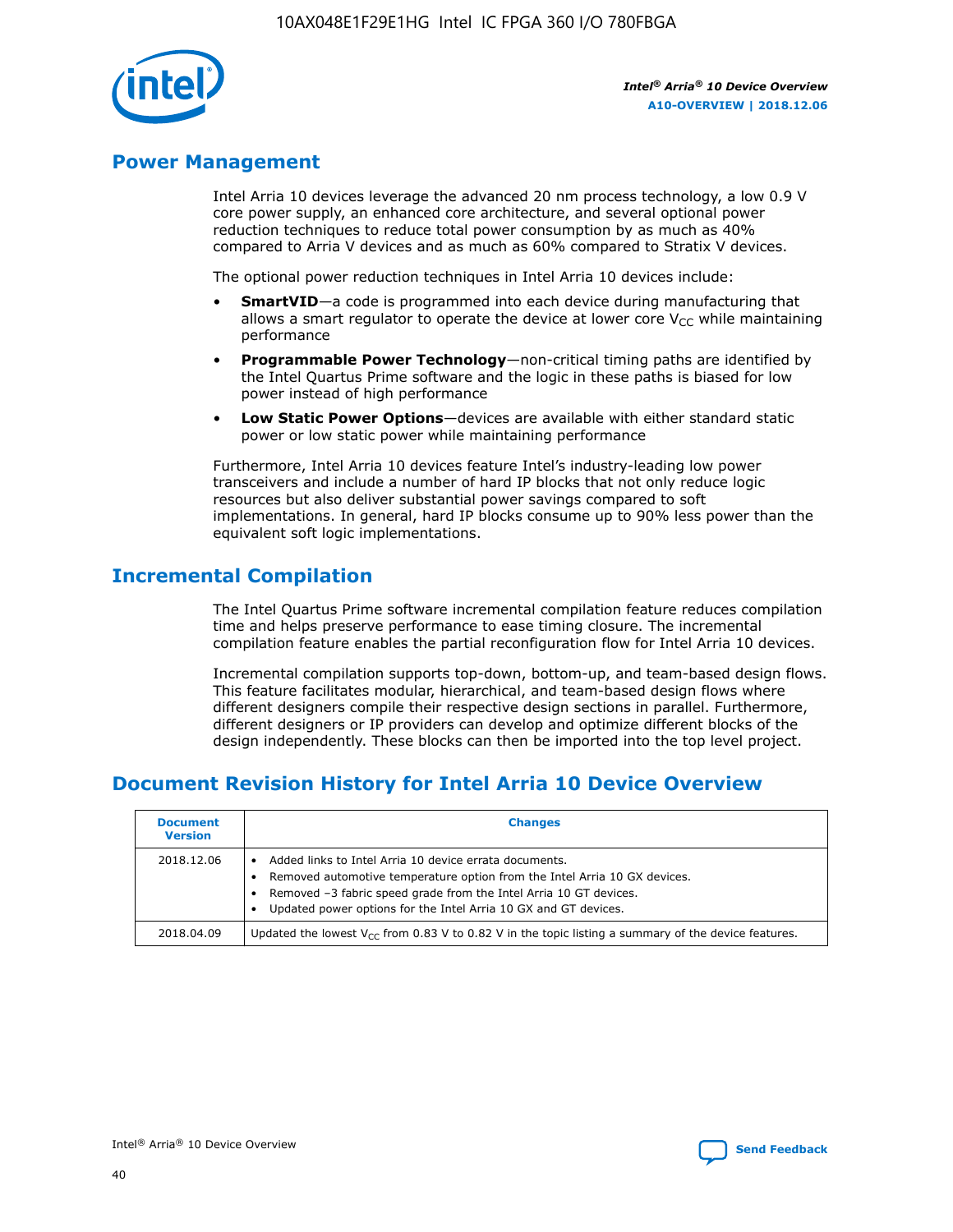$\mathsf{r}$ 



| <b>Date</b>    | <b>Version</b> | <b>Changes</b>                                                                                                                                                                                                                                                                                                                                                                                                                                                                                                                                                                                                                                                                                                                                                                                                                                                                                                                                                                         |
|----------------|----------------|----------------------------------------------------------------------------------------------------------------------------------------------------------------------------------------------------------------------------------------------------------------------------------------------------------------------------------------------------------------------------------------------------------------------------------------------------------------------------------------------------------------------------------------------------------------------------------------------------------------------------------------------------------------------------------------------------------------------------------------------------------------------------------------------------------------------------------------------------------------------------------------------------------------------------------------------------------------------------------------|
| January 2018   | 2018.01.17     | Updated the maximum data rate for HPS (Intel Arria 10 SX devices<br>external memory interface DDR3 controller from 2,166 Mbps to 2,133<br>Mbps.<br>Updated maximum frequency supported for half rate QDRII and QDRII<br>$\bullet$<br>+ SRAM to 633 MHz in Memory Standards Supported by the Soft<br>Memory Controller table.<br>Updated transceiver backplane capability to 12.5 Gbps.<br>$\bullet$<br>Removed transceiver speed grade 5 in Sample Ordering Core and<br>Available Options for Intel Arria 10 GX Devices figure.<br>Removed package code 40, low static power, SmartVID, industrial, and<br>military operating temperature support from Sample Ordering Core and<br>Available Options for Intel Arria 10 GT Devices figure.<br>Updated short reach transceiver rate for Intel Arria 10 GT devices to<br>25.8 Gbps.<br>Removed On-Die Instrumentation - EyeQ and Jitter Margin Tool<br>support from PMA Features of the Transceivers in Intel Arria 10 Devices<br>table. |
| September 2017 | 2017.09.20     | Updated the maximum speed of the DDR4 external memory interface from<br>1,333 MHz/2,666 Mbps to 1,200 MHz/2,400 Mbps.                                                                                                                                                                                                                                                                                                                                                                                                                                                                                                                                                                                                                                                                                                                                                                                                                                                                  |
| July 2017      | 2017.07.13     | Corrected the automotive temperature range in the figure showing the<br>available options for the Intel Arria 10 GX devices from "-40°C to 100°C"<br>to "-40°C to 125°C".                                                                                                                                                                                                                                                                                                                                                                                                                                                                                                                                                                                                                                                                                                                                                                                                              |
| July 2017      | 2017.07.06     | Added automotive temperature option to Intel Arria 10 GX device family.                                                                                                                                                                                                                                                                                                                                                                                                                                                                                                                                                                                                                                                                                                                                                                                                                                                                                                                |
| May 2017       | 2017.05.08     | Corrected protocol names with "1588" to "IEEE 1588v2".<br>$\bullet$<br>Updated the vertical migration table to remove vertical migration<br>$\bullet$<br>between Intel Arria 10 GX and Intel Arria 10 SX device variants.<br>Removed all "Preliminary" marks.<br>$\bullet$                                                                                                                                                                                                                                                                                                                                                                                                                                                                                                                                                                                                                                                                                                             |
| March 2017     | 2017.03.15     | Removed the topic about migration from Intel Arria 10 to Intel Stratix<br>10 devices.<br>Rebranded as Intel.<br>$\bullet$                                                                                                                                                                                                                                                                                                                                                                                                                                                                                                                                                                                                                                                                                                                                                                                                                                                              |
| October 2016   | 2016.10.31     | Removed package F36 from Intel Arria 10 GX devices.<br>Updated Intel Arria 10 GT sample ordering code and maximum GX<br>$\bullet$<br>transceiver count. Intel Arria 10 GT devices are available only in the<br>SF45 package option with a maximum of 72 transceivers.                                                                                                                                                                                                                                                                                                                                                                                                                                                                                                                                                                                                                                                                                                                  |
| May 2016       | 2016.05.02     | Updated the FPGA Configuration and HPS Booting topic.<br>Remove $V_{CC}$ PowerManager from the Summary of Features, Power<br>$\bullet$<br>Management and Arria 10 Device Variants and packages topics. This<br>feature is no longer supported in Arria 10 devices.<br>Removed LPDDR3 from the Memory Standards Supported by the HPS<br>Hard Memory Controller table in the Memory Standards Supported by<br>Intel Arria 10 Devices topic. This standard is only supported by the<br>FPGA.<br>Removed transceiver speed grade 5 from the Device Variants and<br>Packages topic for Arria 10 GX and SX devices.                                                                                                                                                                                                                                                                                                                                                                          |
| February 2016  | 2016.02.11     | Changed the maximum Arria 10 GT datarate to 25.8 Gbps and the<br>minimum datarate to 1 Gbps globally.<br>Revised the state for Core clock networks in the Summary of Features<br>$\bullet$<br>topic.<br>• Changed the transceiver parameters in the "Summary of Features for<br>Arria 10 Devices" table.<br>Changed the transceiver parameters in the "Maximum Resource Counts"<br>$\bullet$<br>for Arria 10 GT Devices" table.<br>• Changed the package availability for GT devices in the "Package Plan<br>for Arria 10 GT Devices" table.<br>Changed the package configurations for GT devices in the "Migration"<br>Capability Across Arria 10 Product Lines" figure.<br>continued                                                                                                                                                                                                                                                                                                 |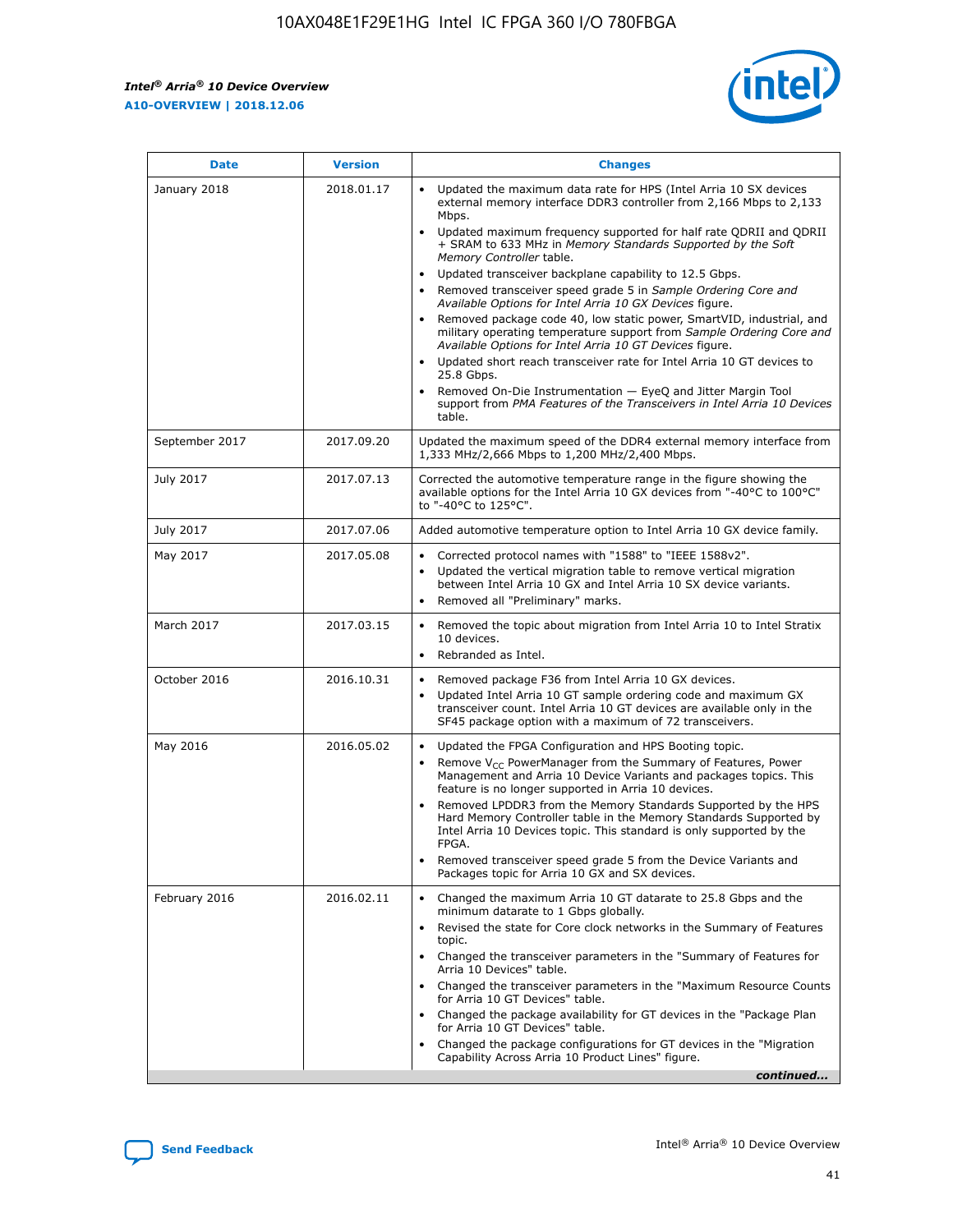

| <b>Date</b>   | <b>Version</b> | <b>Changes</b>                                                                                                                                                                   |
|---------------|----------------|----------------------------------------------------------------------------------------------------------------------------------------------------------------------------------|
|               |                | • Changed transceiver parameters in the "Low Power Serial Transceivers"<br>section.                                                                                              |
|               |                | • Changed the transceiver descriptions in the "Device Variants for the<br>Arria 10 Device Family" table.                                                                         |
|               |                | Changed the "Sample Ordering Code and Available Options for Arria 10<br>GT Devices" figure.                                                                                      |
|               |                | Changed the datarates for GT devices in the "PMA Features" section.                                                                                                              |
|               |                | Changed the datarates for GT devices in the "PCS Features" section.<br>$\bullet$                                                                                                 |
| December 2015 | 2015.12.14     | Updated the number of M20K memory blocks for Arria 10 GX 660 from<br>$\bullet$<br>2133 to 2131 and corrected the total RAM bit from 48,448 Kb to<br>48,408 Kb.                   |
|               |                | Corrected the number of DSP blocks for Arria 10 GX 660 from 1688 to<br>$\bullet$<br>1687 in the table listing floating-point arithmetic resources.                               |
| November 2015 | 2015.11.02     | Updated the maximum resources for Arria 10 GX 220, GX 320, GX 480,<br>$\bullet$<br>GX 660, SX 220, SX 320, SX 480, and SX 660.                                                   |
|               |                | Updated resource count for Arria 10 GX 320, GX 480, GX 660, SX 320,<br>$\bullet$<br>SX 480, a SX 660 devices in Number of Multipliers in Intel Arria 10<br><b>Devices</b> table. |
|               |                | Updated the available options for Arria 10 GX, GT, and SX.<br>$\bullet$                                                                                                          |
|               |                | Changed instances of Quartus II to Quartus Prime.<br>$\bullet$                                                                                                                   |
| June 2015     | 2015.06.15     | Corrected label for Intel Arria 10 GT product lines in the vertical migration<br>figure.                                                                                         |
| May 2015      | 2015.05.15     | Corrected the DDR3 half rate and quarter rate maximum frequencies in the<br>table that lists the memory standards supported by the Intel Arria 10 hard<br>memory controller.     |
| May 2015      | 2015.05.04     | • Added support for 13.5G JESD204b in the Summary of Features table.<br>• Added a link to Arria 10 GT Channel Usage in the Arria 10 GT Package<br>Plan topic.                    |
|               |                | • Added a note to the table, Maximum Resource Counts for Arria 10 GT<br>devices.                                                                                                 |
|               |                | Updated the power requirements of the transceivers in the Low Power<br>Serial Transceivers topic.                                                                                |
| January 2015  | 2015.01.23     | • Added floating point arithmetic features in the Summary of Features<br>table.                                                                                                  |
|               |                | • Updated the total embedded memory from 38.38 megabits (Mb) to<br>65.6 Mb.                                                                                                      |
|               |                | • Updated the table that lists the memory standards supported by Intel<br>Arria 10 devices.                                                                                      |
|               |                | Removed support for DDR3U, LPDDR3 SDRAM, RLDRAM 2, and DDR2.<br>Moved RLDRAM 3 support from hard memory controller to soft memory                                                |
|               |                | controller. RLDRAM 3 support uses hard PHY with soft memory<br>controller.                                                                                                       |
|               |                | Added soft memory controller support for QDR IV.                                                                                                                                 |
|               |                | Updated the maximum resource count table to include the number of<br>hard memory controllers available in each device variant.                                                   |
|               |                | Updated the transceiver PCS data rate from 12.5 Gbps to 12 Gbps.<br>$\bullet$                                                                                                    |
|               |                | Updated the max clock rate of PS, FPP x8, FPP x16, and Configuration<br>via HPS from 125 MHz to 100 MHz.                                                                         |
|               |                | Added a feature for fractional synthesis PLLs: PLL cascading.                                                                                                                    |
|               |                | Updated the HPS programmable general-purpose I/Os from 54 to 62.<br>$\bullet$                                                                                                    |
|               |                | continued                                                                                                                                                                        |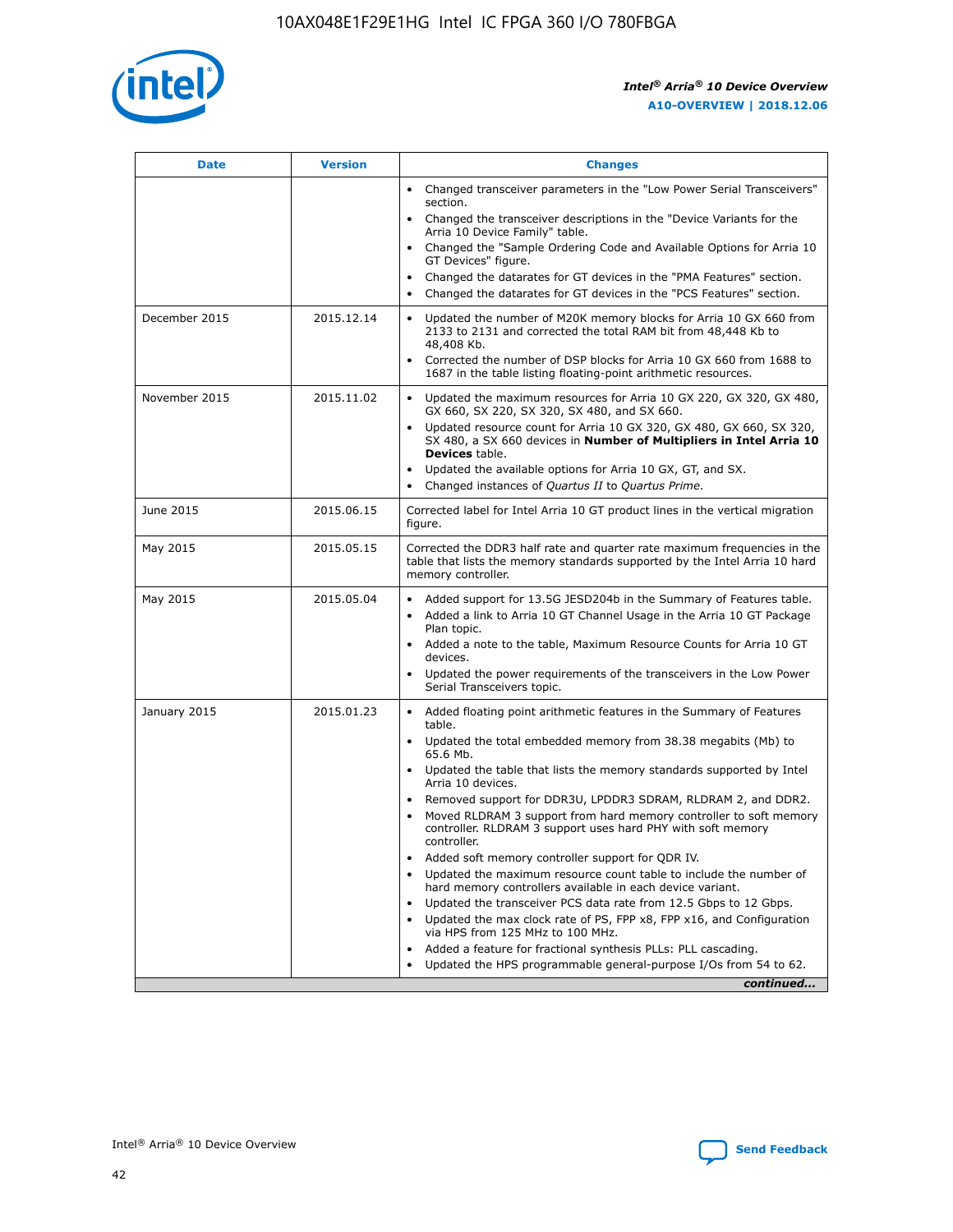

| <b>Date</b>    | <b>Version</b> | <b>Changes</b>                                                                                                                                                                                                                                                                                                                                                                                                                                                                                                                                                   |
|----------------|----------------|------------------------------------------------------------------------------------------------------------------------------------------------------------------------------------------------------------------------------------------------------------------------------------------------------------------------------------------------------------------------------------------------------------------------------------------------------------------------------------------------------------------------------------------------------------------|
| September 2014 | 2014.09.30     | Corrected the 3 V I/O and LVDS I/O counts for F35 and F36 packages<br>$\bullet$<br>of Arria 10 GX.<br>Corrected the 3 V I/O, LVDS I/O, and transceiver counts for the NF40<br>$\bullet$<br>package of the Arria GX 570 and 660.<br>Removed 3 V I/O, LVDS I/O, and transceiver counts for the NF40<br>$\bullet$<br>package of the Arria GX 900 and 1150. The NF40 package is not<br>available for Arria 10 GX 900 and 1150.                                                                                                                                       |
| August 2014    | 2014.08.18     | Updated Memory (Kb) M20K maximum resources for Arria 10 GX 660<br>$\bullet$<br>devices from 42,660 to 42,620.<br>Added GPIO columns consisting of LVDS I/O Bank and 3V I/O Bank in<br>$\bullet$<br>the Package Plan table.<br>Added how to use memory interface clock frequency higher than 533<br>$\bullet$<br>MHz in the I/O vertical migration.<br>Added information to clarify that RLDRAM3 support uses hard PHY with<br>$\bullet$<br>soft memory controller.<br>Added variable precision DSP blocks support for floating-point<br>$\bullet$<br>arithmetic. |
| June 2014      | 2014.06.19     | Updated number of dedicated I/Os in the HPS block to 17.                                                                                                                                                                                                                                                                                                                                                                                                                                                                                                         |
| February 2014  | 2014.02.21     | Updated transceiver speed grade options for GT devices in Figure 2.                                                                                                                                                                                                                                                                                                                                                                                                                                                                                              |
| February 2014  | 2014.02.06     | Updated data rate for Arria 10 GT devices from 28.1 Gbps to 28.3 Gbps.                                                                                                                                                                                                                                                                                                                                                                                                                                                                                           |
| December 2013  | 2013.12.10     | Updated the HPS memory standards support from LPDDR2 to LPDDR3.<br>$\bullet$<br>Updated HPS block diagram to include dedicated HPS I/O and FPGA<br>$\bullet$<br>Configuration blocks as well as repositioned SD/SDIO/MMC, DMA, SPI<br>and NAND Flash with ECC blocks.                                                                                                                                                                                                                                                                                            |
| December 2013  | 2013.12.02     | Initial release.                                                                                                                                                                                                                                                                                                                                                                                                                                                                                                                                                 |